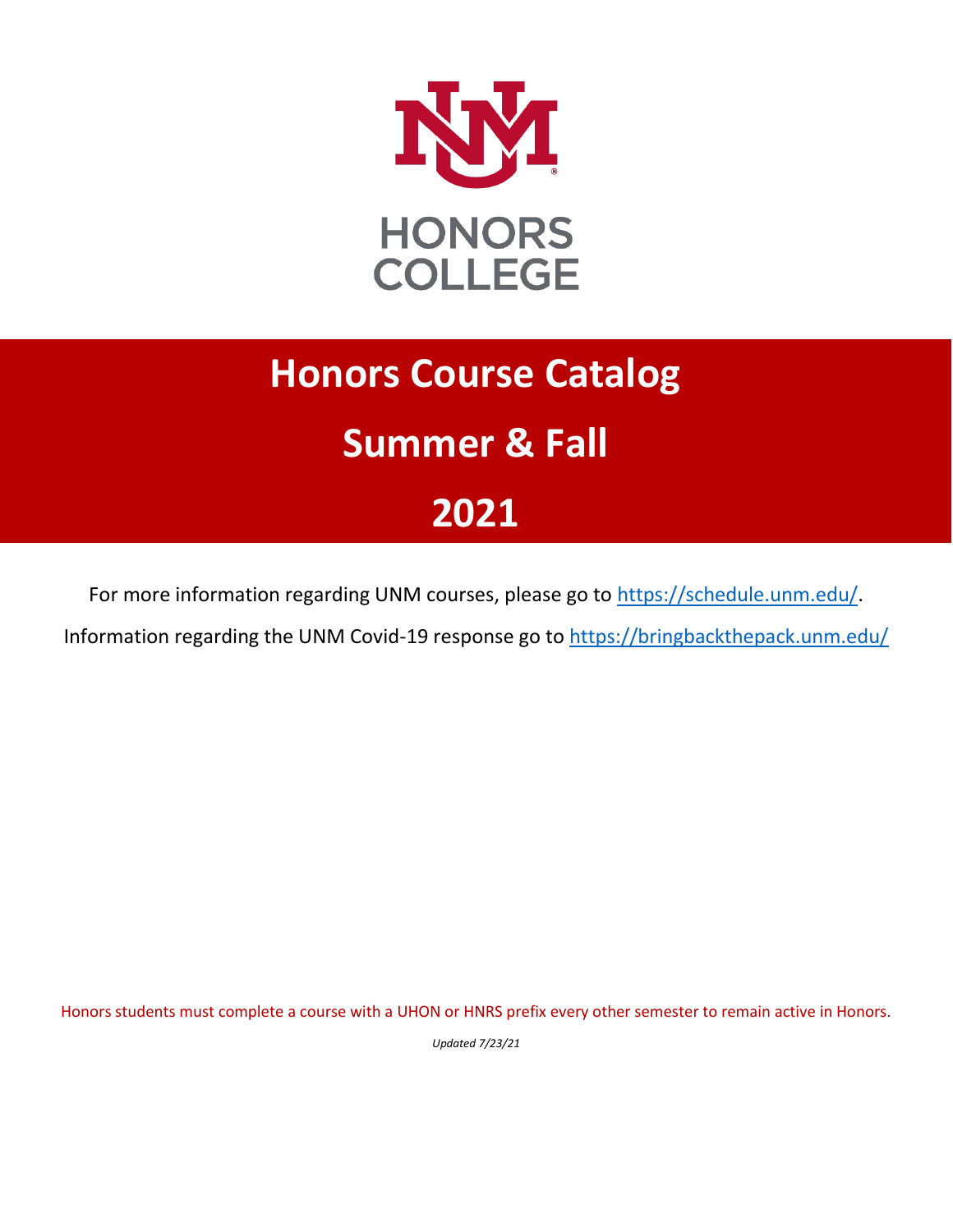# **Table of Contents**

| <b>HNRS</b> |                                                                                 |  |
|-------------|---------------------------------------------------------------------------------|--|
| <b>HNRS</b> |                                                                                 |  |
| <b>HNRS</b> |                                                                                 |  |
| <b>HNRS</b> |                                                                                 |  |
| <b>HNRS</b> |                                                                                 |  |
| <b>HNRS</b> |                                                                                 |  |
| <b>HNRS</b> |                                                                                 |  |
| <b>HNRS</b> |                                                                                 |  |
| <b>HNRS</b> |                                                                                 |  |
| <b>HNRS</b> |                                                                                 |  |
| <b>HNRS</b> |                                                                                 |  |
| <b>HNRS</b> |                                                                                 |  |
| <b>HNRS</b> |                                                                                 |  |
| <b>HNRS</b> |                                                                                 |  |
| <b>HNRS</b> |                                                                                 |  |
| <b>HNRS</b> |                                                                                 |  |
|             |                                                                                 |  |
|             |                                                                                 |  |
|             |                                                                                 |  |
| <b>HNRS</b> | 1120 630 69129 Sem: The Legacy of Human Rights MW 1500-1615 Cargas ASM 1020  16 |  |
| <b>HNRS</b> |                                                                                 |  |
| <b>HNRS</b> |                                                                                 |  |
|             |                                                                                 |  |
| <b>HNRS</b> |                                                                                 |  |
| <b>HNRS</b> |                                                                                 |  |
| <b>HNRS</b> |                                                                                 |  |
| <b>HNRS</b> |                                                                                 |  |
| <b>HNRS</b> |                                                                                 |  |
| <b>HNRS</b> |                                                                                 |  |
| <b>HNRS</b> |                                                                                 |  |
| <b>HNRS</b> |                                                                                 |  |
| <b>HNRS</b> |                                                                                 |  |
| <b>HNRS</b> |                                                                                 |  |
|             |                                                                                 |  |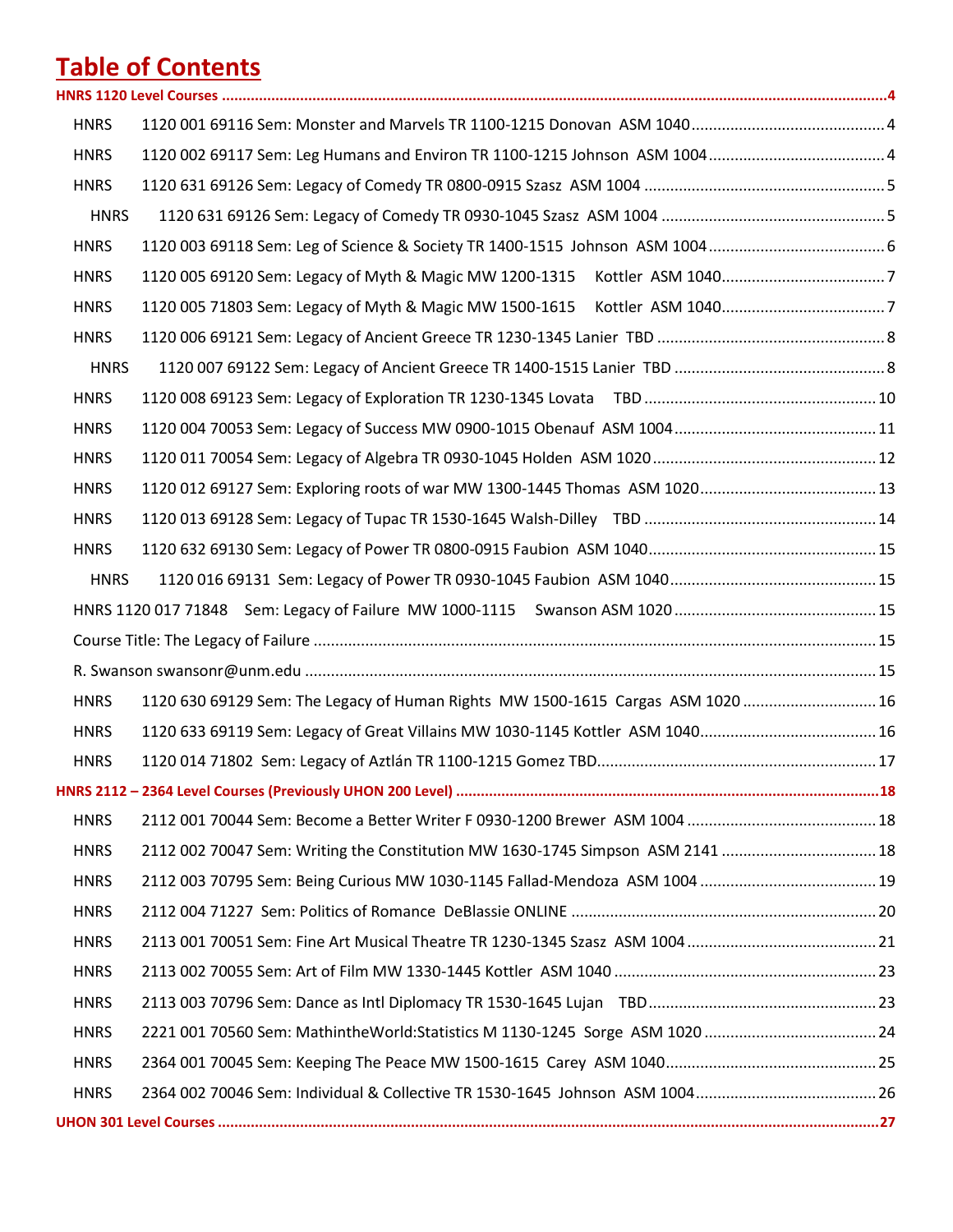| <b>UHON</b>       |                                                                                |  |
|-------------------|--------------------------------------------------------------------------------|--|
| <b>UHON</b>       |                                                                                |  |
| <b>UHON</b>       |                                                                                |  |
| <b>UHON</b>       |                                                                                |  |
| <b>UHON</b>       |                                                                                |  |
| <b>UHON</b>       |                                                                                |  |
| <b>UHON</b>       |                                                                                |  |
| <b>UHON</b>       |                                                                                |  |
| <b>UHON</b>       |                                                                                |  |
| <b>UHON</b>       |                                                                                |  |
| <b>UHON</b>       | 301 012 49740 Sem: Leadershp&Public Speaking T 1700-1930 Goloversic ASM 102034 |  |
| <b>UHON</b>       |                                                                                |  |
| <b>UHON</b>       |                                                                                |  |
|                   |                                                                                |  |
| <b>UHON</b>       |                                                                                |  |
| <b>UHON</b>       |                                                                                |  |
| <b>UHON</b>       |                                                                                |  |
|                   |                                                                                |  |
| <b>UHON</b>       |                                                                                |  |
| <b>UHON</b>       |                                                                                |  |
|                   |                                                                                |  |
| ECE 203 001 30458 |                                                                                |  |
| ENG 220 001 69377 |                                                                                |  |
|                   |                                                                                |  |
| <b>UHON</b>       |                                                                                |  |

**Please contact the instructor for more information.**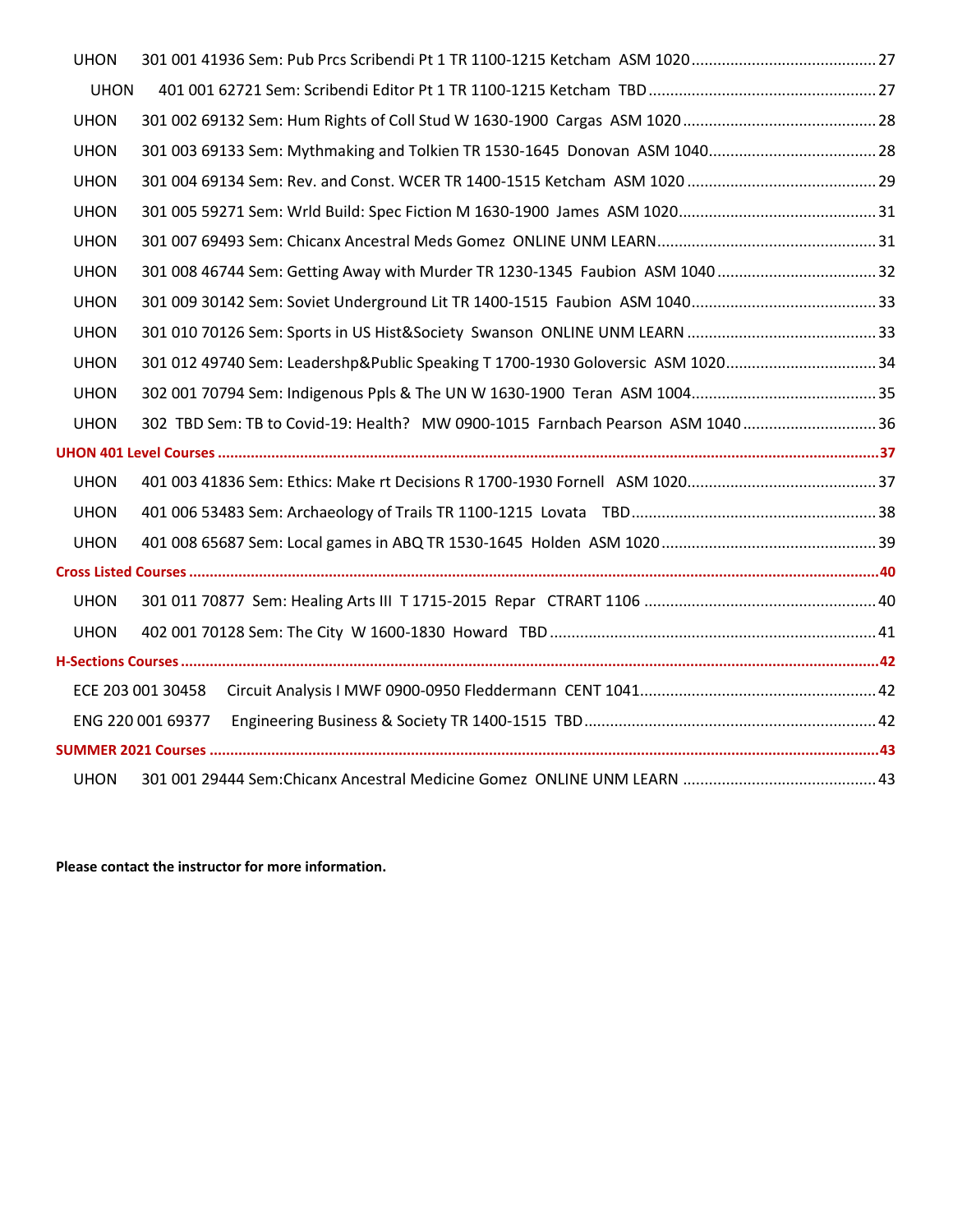# <span id="page-3-0"></span>*HNRS 1120 Level Courses*

# <span id="page-3-1"></span>**HNRS 1120 001 69116 Sem: Monster and Marvels TR 1100-1215 Donovan ASM 1040**

Leslie Donovan ldonovan@unm.edu

**Course Title:** Legacy of Monster and Marvels through the Ages

# **Course Description:**

Many fascinating and compelling stories involve monstrous characters or the marvelous realms of the otherworld. Goblins and fairies, Grendel and Circe, dragons and gargoyles are all creations from earlier periods and cultures that have inspired the imaginations of writers and artists since ancient times and continue to engage contemporary audiences. This course studies how conceptions of imaginary creatures and worlds both reflect and comment on cultural ideologies important to earlier peoples. Although removed from "real life," the fantastical visions we explore open onto vast vistas of historical ideas, social constructs, cultural patterns, and spiritual themes. For example, we may discuss whether werewolves are always evil and fairies always morally good, whether believing in dragons makes us more or less human, whether fantasy serves us best as purely escapist entertainment or offers potent metaphors for how we live our lives, and whether modern people care more about vampires and unicorns than ancient peoples. Students will be introduced to the historical, literary, artistic, and even architectural traditions of monsters and marvels as these are reflected in epic literature, Celtic sculpture, multicultural mythologies, gothic novels, medieval manuscripts, and religious architecture, among others. Through intensive discussions, concentrated critical thinking, energetic writing in a variety of modes, and dynamic oral presentations, we will investigate how conventions surrounding magical and supernatural beings and events have become integral to popular culture of the United States in the 21st century. **Readings/Texts:** 

- Maria Dahvana Headley, *Beowulf: A New Translation*
- Gerald Graff and Cathy Birkenstein, *"They Say / I Say": The Moves That Matter in Academic Writing*
- Stephen Mitchell, *Gilgamesh*
- Jacob Neumann, *A Professor's Guide to Writing Essays: The No-Nonsense Plan for Better Writing*
- Nnedi Okorafor, *Binti* (first volume only, not Binti: Home or Binti: Night Masquerade)
- William Shakespeare, *The Tempest* (free video)
- Mary Shelley, *Frankenstein: Annotated for Scientists, Engineers, and Creators of All Kinds*, edited by David H. Guston and Ed Finn
- Robert Louis Stevenson, *The Strange Case of Dr. Jekyll and Mr. Hyde*

# **Student Requirements:**

2 analytic papers (5-7 pages), 1 creative project (10-15 pages), 1 group oral presentation (15-20 minutes long), weekly electronic discussion, final portfolio (10-15 new pages, including a synthesis paper), attendance and active class participation.

# **About the Instructor:**

Leslie Donovan earned her B.A. in Creative Writing and completed the Honors Program at UNM. She went on to earn her M.A. in English literature, also from UNM, and then her Ph.D. in Medieval English Literature from the University of Washington. Her publications include studies of J.R.R. Tolkien, *Beowulf*, Anglo-Saxon women saints, and Honors teaching. She has earned multiple awards for outstanding teaching, including UNM's Presidential Teaching Fellow award.

<span id="page-3-2"></span>**HNRS 1120 002 69117 Sem: Leg Humans and Environ TR 1100-1215 Johnson ASM 1004** Lizabeth Johnson lizjohnson@unm.edu

**Course Title:** Legacy of Humans and their Environment

**Course Description:**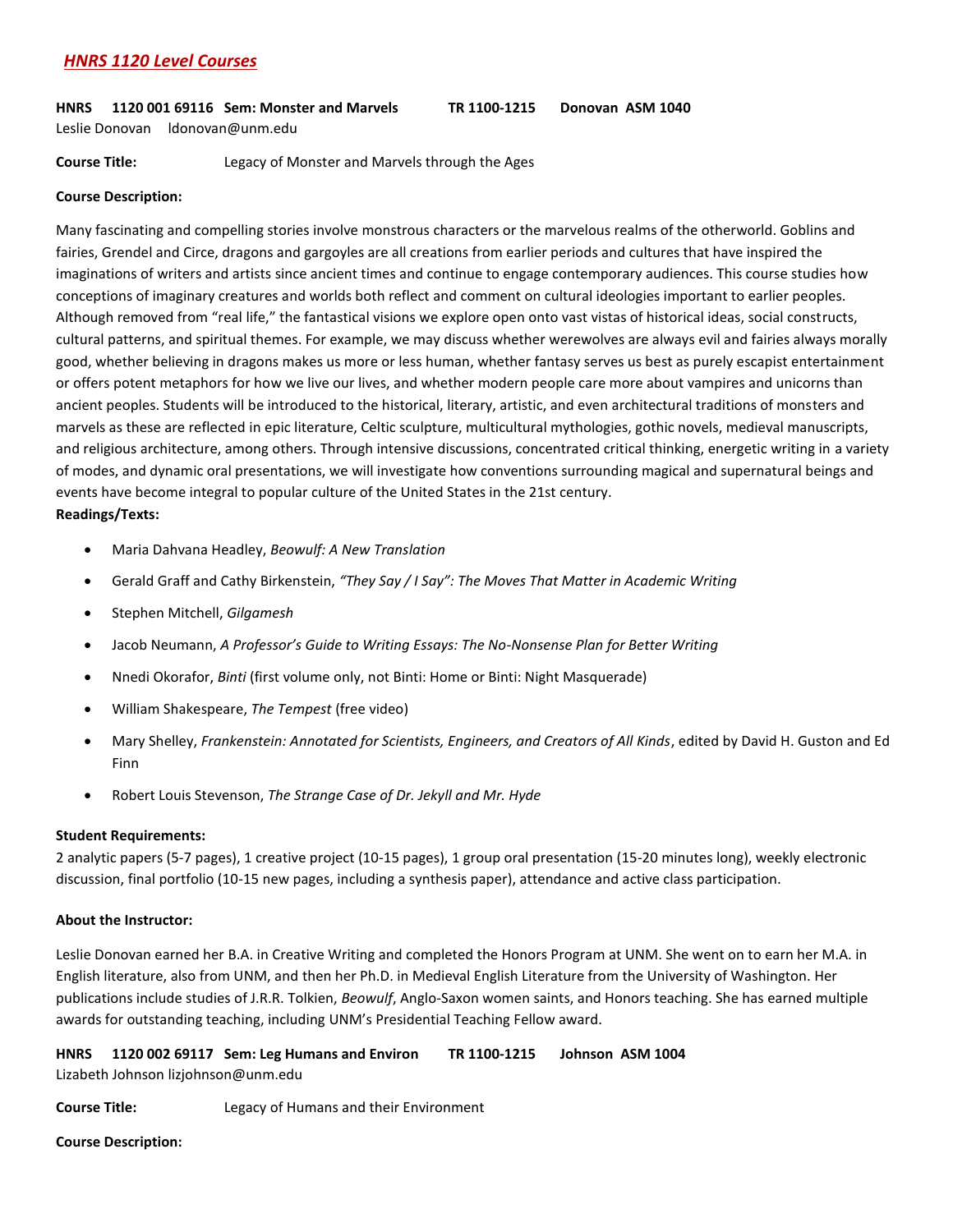Since the beginning of recorded human history, human beings have had a close, but often adversarial, relationship with their environment. The early myths of Near Eastern and European society demonstrate that Babylonians, Egyptians, and Israelites recognized that they were dependent upon their environment for survival, but at the same time they feared the power of their environment. Beginning with the Greeks and Romans, however, humans began to control and dominate their environment through agricultural practices and the technology that they used to subjugate the environment to their needs. Medieval Europeans inherited this more dominant relationship with the environment, but medieval society's inability to control the environment became evident with the beginning of the Little Ice Age in the early 1300s. By the end of the middle ages, however, the discovery of new scientific techniques and tools, as well as new lands, led to a re-imagining of European society's relationship with the environment. When Europeans arrived in the Americas in particular, they began to dominate the land once again, much as the Greeks and Romans had once done, which included seizing land which was regarded as sacred from Native Americans. In North America, the belief in Manifest Destiny led to a particularly American understanding of the environment and its potential uses, including the burgeoning industries of logging, mining, grazing, and drilling for oil. But in the 20th century, the cost of Manifest Destiny became apparent both to government officials whose job was to ensure the continuation of these industries and to conservationists who feared that the environment itself, on a local and global scale, would be harmed by the rapid and continual growth of these industries. In this class, we'll examine sources from these different periods in the complex relationship between humans and their environment, with a particular focus on 20th and 21st century American debates over land use and conservation, climate change, and environmental racism.

#### **Readings/Texts:**

- *The Epic of Gilgamesh*, translated by N.K. Sandars, Penguin Classics, 1960 revised edition. ISBN 978-0140441000.
- John Muir and Fred D. White, *Essential Muir: A Selection of John Muir's Best Writings*, Heyday Publishing, 2006. ISBN 978- 1597140270.
- Other readings will be made available on the class website.

#### **Student Requirements:**

- Active participation in synchronous and asynchronous class discussions
- Two analytical papers (1000-1100 words) on class readings
- One synthesis paper (1800-2000 words) on class readings
- Participation in a group project and presentation

#### **About the Instructor:**

Dr. Lizabeth Johnson has a B.S. in Biology and an M.A. and Ph.D. in Medieval History. Her particular focus in history is Medieval Britain, and she has published articles on domestic violence, prostitution, and women's activity in the courts of Medieval Wales. Her early work in biology was focused on ecology and environmental science.

<span id="page-4-1"></span><span id="page-4-0"></span>

| <b>HNRS</b>          |  | 1120 631 69126 Sem: Legacy of Comedy TR 0800-0915      | Szasz ASM 1004 |
|----------------------|--|--------------------------------------------------------|----------------|
|                      |  | HNRS 1120 631 69126 Sem: Legacy of Comedy TR 0930-1045 | Szasz ASM 1004 |
| Maria Szasz          |  | deschild@unm.edu                                       |                |
| <b>Course Title:</b> |  | Legacy of Comedy                                       |                |

#### **Course Description:**

"We know what makes people laugh. We do not know why they laugh." W. C. Fields

The Legacy of Comedy explores the complex, varied, and rich history of theatrical comedy. A fundamental question of the class is "how has humor changed over time?" We begin our search for the answers with the Greek and Roman comedies of Aristophanes and Plautus, followed by A Midsummer Night's Dream, one of Shakespeare's classic romantic comedies. We then explore the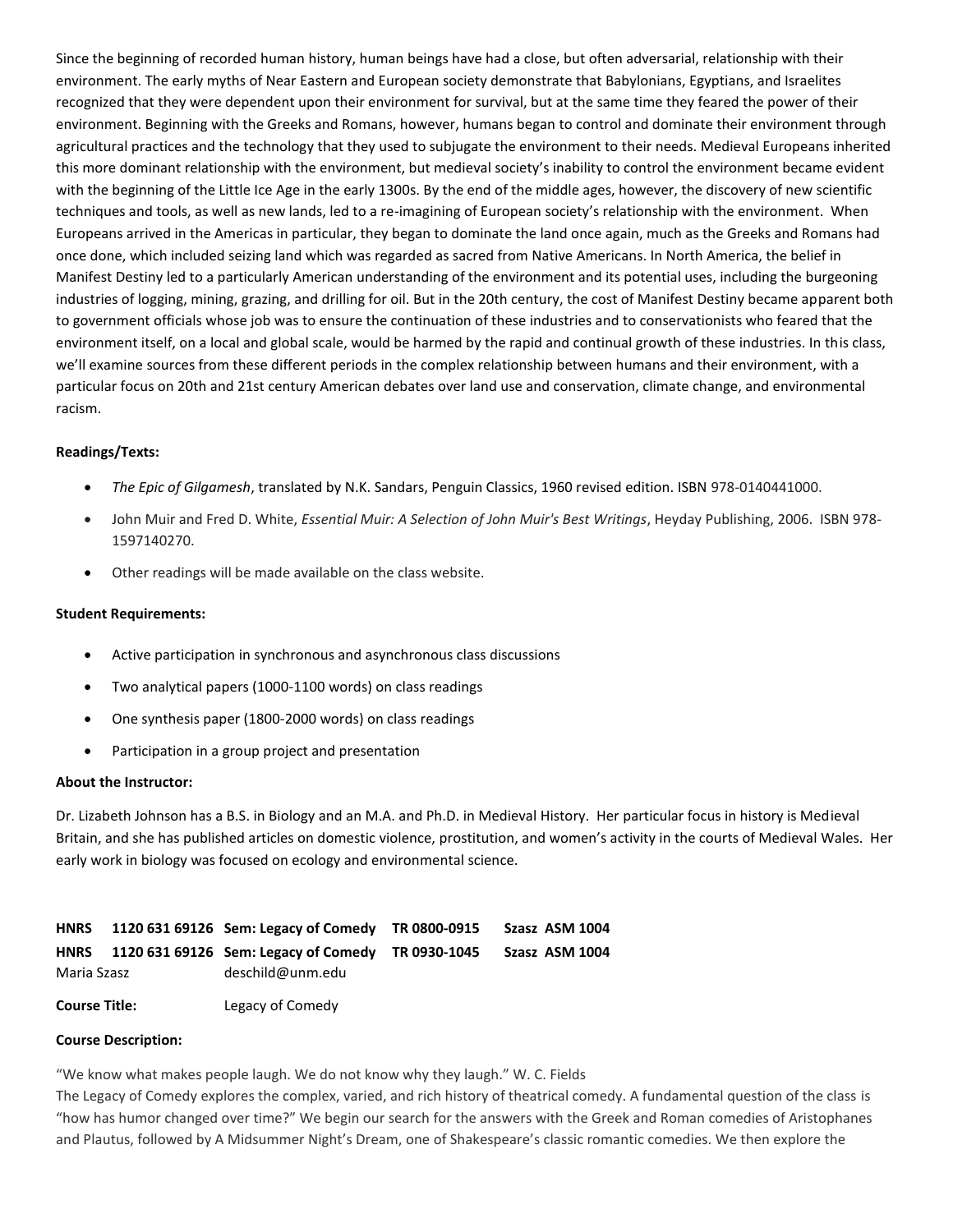scandalous social critique underlying the satire in both Molière's seventeenth-century French plays and Wycherley's English Restoration plays, which we will compare to Congreve's gentle eighteenth-century humor. Next, we investigate why Oscar Wilde was one of the Victorian Era's best loved wits, and why his humor still delights audiences today. Our exploration into twentiethcentury theatre includes a vast array of talented comedic playwrights from around the world, such as French writer Yasmina Reza, Irishmen John Millington Synge and George Bernard Shaw, and one of the finest examples of American musical comedy from the 1950s, Guys and Dolls. As we proceed through the history of theatrical comedy, the class will explore the evolution and definitions of specific types of comedy, such as vaudeville, high comedy, low comedy, comedy of humors, comedy of manners, puns, theatrical pantomime, satire, farce, black comedy, stand-up comedy, and improvisation. Finally, we will contemplate the true meaning and purpose behind comedy. Does most comedy, as Arthur Koestler says, "contain elements of aggression and hostility, even savagery"? Or is comedy, as Paul Johnson and Shakespeare insist, "jolly and forgiving," ultimately showing us the better aspects of being human? Or is comedy's main function, in the words of theatre critic Ben Brantley, "to defuse bombs that in real life often explode and destroy"? Consider taking this Legacy to help us find out!

# **Readings/Texts:**

- Aristophanes, *Lysistrata*
- Plautus, *The Brothers Menaechmus*
- William Shakespeare, *A Midsummer Night's Dream*
- Molière, Tartuffe (1664)
- William Wycherley, *The Country Wife* (1675)
- William Goldsmith, *She Stoops to Conquer* (1773)
- Oscar Wilde, *The Importance of Being Earnest* (1895)
- John Millington Synge, *The Playboy of the Western World* (1907)
- George Bernard Shaw, *Pygmalion* (1912)
- Frank Loesser, Jo Swerling and Abe Burrows, *Guys and Dolls* (1950)
- Tom Stoppard, *Rosencrantz and Guildenstern Are Dead* (1966)
- Yasmina Reza, *'Art'* (1994)

# **Student Requirements:**

Reliable and eager attendance; careful, consistent reading and thoughtful contributions to class discussions; three short response papers (two to three pages each); attendance at a local production of a comedy; attendance at two Legacy Lectures and a one to two page review of each lecture; a one page proposal for a research paper and a ten minute conference with the instructor to discuss the proposal; a four to six page research paper; and a group project: a short (15-20) minute performance of one or two scenes from one of the plays we read this semester.

# **About the Instructor:**

Maria Szasz's main interests, in addition to comedy, include American and Irish Theatre, Musical Theatre, and Theatre and Human Rights.

<span id="page-5-0"></span>

| <b>HNRS</b> |                                     | 1120 003 69118 Sem: Leg of Science & Society | TR 1400-1515 | Johnson ASM 1004 |
|-------------|-------------------------------------|----------------------------------------------|--------------|------------------|
|             | Lizabeth Johnson lizjohnson@unm.edu |                                              |              |                  |

**Course Title:** Legacy of Science and Society

**Course Description:**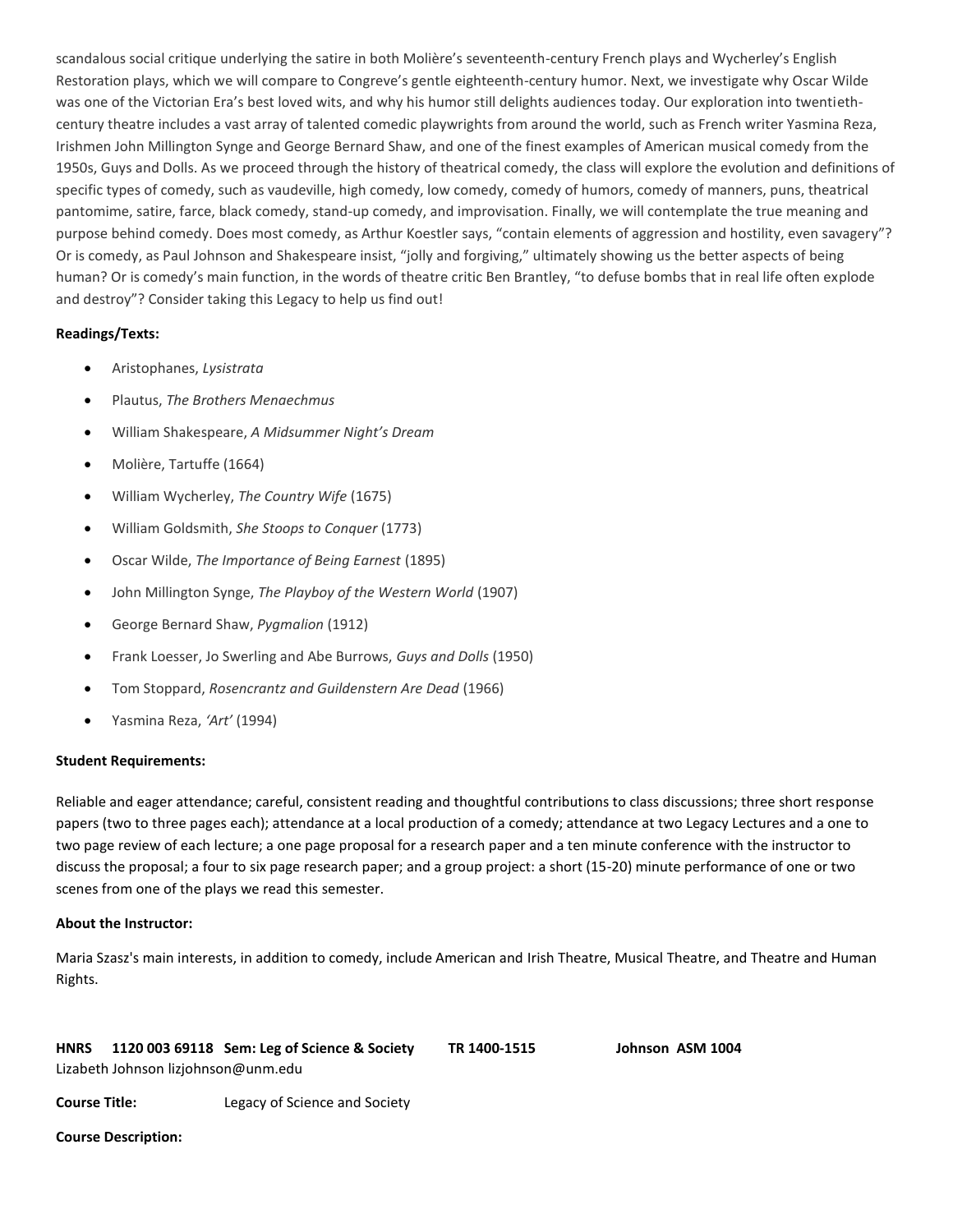In modern society, we are accustomed to the discussion of scientific theories and discoveries, as well as debates over the appropriate use of that scientific knowledge. For example, we frequently hear about debates over the teaching of evolution in schools versus the teaching of creationism. Similarly, since the discovery of the nature of DNA in the 1950s, interest in and information about genetics has spilled over from scientific research facilities and into popular culture, even appearing in movies such as the *X-Men* franchise. However, this interest in and concern over scientific theories and discoveries is not unique to modern society. Since the birth of science as a philosophical and practical pursuit in the ancient Greek world, scientists and ordinary people have debated the study and use of scientific knowledge. The work of ancient Greek scientists and natural philosophers was parodied in plays, such as Aristhanes' *The Clouds*. While Roman scientists and physicians debated astronomical and medical theories among themselves, philosophers such as Lucretius supported the theory of atomism, drawing the ire of all those who accepted traditional Roman polytheism. In the medieval period, those societies that inherited Greco-Roman scientific and medical knowledge made few advances on that knowledge, and scientists and physicians faced resistance from religious figures, both Catholic and Muslim, because much of Greco-Roman science hailed from a pagan past. With the beginning of the Scientific Revolution in the  $17<sup>th</sup>$ century, however, not only did scientists begin to question the received wisdom of the Greco-Roman world, they also began to question the limitations placed on scientific discovery by religious authorities. Since that time, science has steadily made progress, but the old debate over the development and use of scientific knowledge has remained. While scientists have argued among themselves the potential applications of and ethical issues regarding their work, aspects of that argument have appeared in literature as well, such as in the works of H.G. Wells and Philip K. Dick. In the 21<sup>st</sup> century, discussions of the appropriate use and application of scientific knowledge have become more prominent because of various developments such as genetic research and testing, the anti-vaccine movement, climate change and global warming, and funding for space exploration. In this course, we will examine works of science from these different eras and societies, as well as works that describe negative reactions to scientific discoveries, in order to come to a better understanding of how scientific discoveries, theories, and debates have changed the study of science over time and have shaped modern society itself.

#### **Readings/Texts:**

- Dava Sobel. *Longitude: The True Story of a Lone Genius Who Solved the Greatest Scientific Problem of His Time*. Walker Books, reprint ed., 2007. ISBN 978-0007790166.
- H.G. Wells, *The Island of Dr. Moreau.* Dover Thrift Editions, Dover Publications, 1996. ISBN 978-0486290270.
- Philip K. Dick, *Do Androids Dream of Electric Sheep?* Del Rey, 1996. ISBN 978-0345404473.
- Other readings will be available through the course website

# **Student Requirements:**

- Active participation in synchronous and asynchronous class discussions
- Two analytical papers (1000-1100 words) on class readings
- One synthesis paper (1800-2000 words) on class readings
- Participation in a group project and presentation

#### **About the Instructor:**

Dr. Lizabeth Johnson has a B.S. in Biology and an M.A. and Ph.D. in Medieval History. Her particular focus in history is Medieval Britain, and she has published articles on domestic violence, prostitution, and women's activity in the courts of Medieval Wales. Her early work in biology was focused on ecology and environmental science.

<span id="page-6-1"></span><span id="page-6-0"></span>

| <b>HNRS</b> |  | 1120 005 69120 Sem: Legacy of Myth & Magic | MW 1200-1315 | Kottler ASM 1040 |
|-------------|--|--------------------------------------------|--------------|------------------|
| <b>HNRS</b> |  | 1120 005 71803 Sem: Legacy of Myth & Magic | MW 1500-1615 | Kottler ASM 1040 |
|             |  | Jonatha Kottler jkottler@unm.edu           |              |                  |

**Course Title:** Legacy of Myth and Magic

#### **Course Description**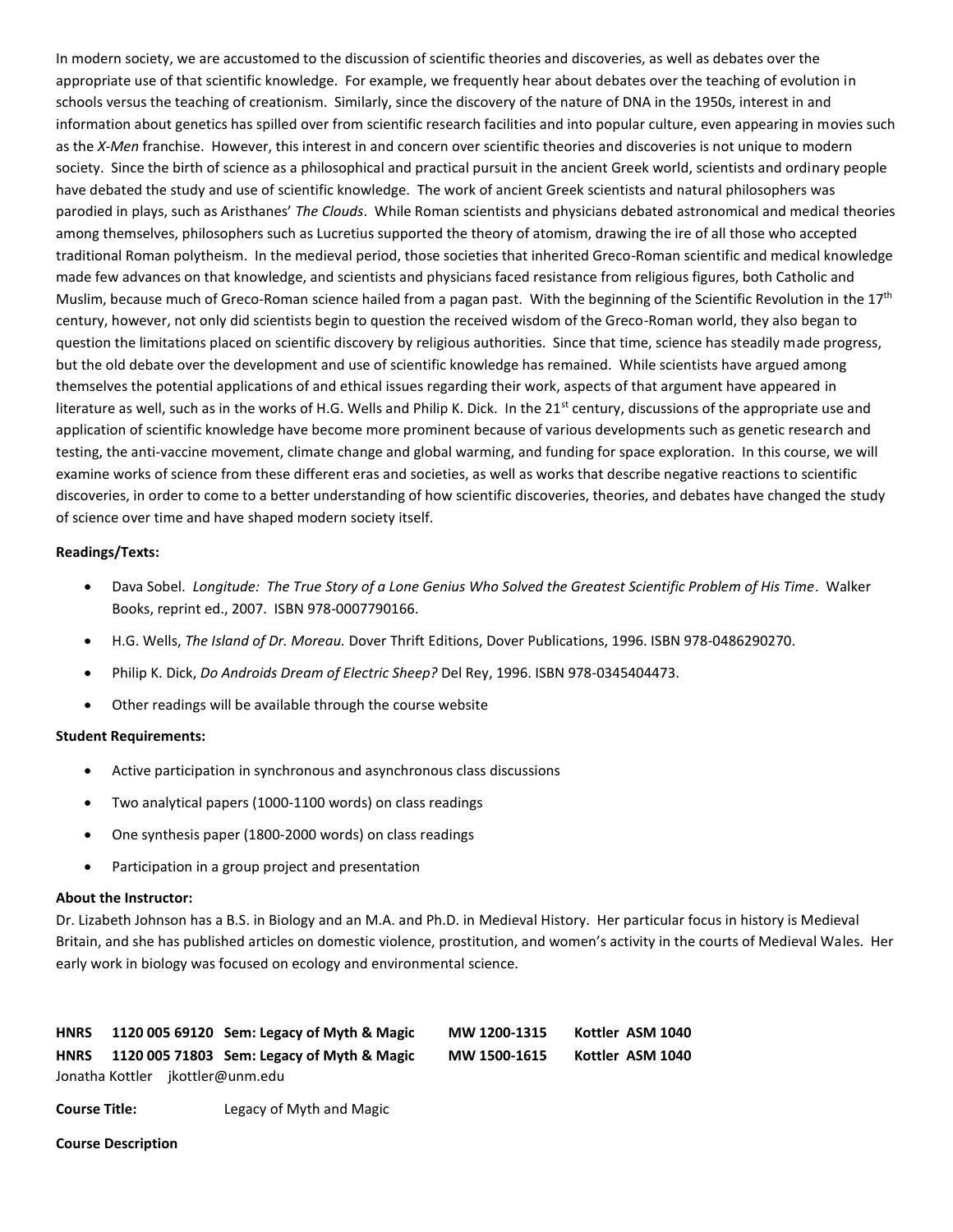Mythologies are systems of belief by which humans attempt to explain and make sense of the world around them. Magic is an element of fantastical belief in which humans envision new ways to impact the world, to change those things which are inexplicable. Together, these two forces demonstrate key elements of human spirit—to understand and to cope with the world we find ourselves in by use of imagination.

Today we have a huge segment of our popular media which concentrates on exploration of magic and myth. Why are logical, modern, technological Americans drawn to pastoral ideas of elemental powers? What do these stories excite in us and what do they reveal about our own time? What can we learn from these tales and bring back into our everyday lives? In our study of ancient writings and modern media we will see that we today are tied together in the expression of these elements with people of other places and times. By developing understanding through careful reading, writing and discussion we can touch upon the spark that makes us vulnerable, logical, vengeful, passionate, fickle, dreamy, cruel, loving; that is, human.

# **Texts**:

- Emily Wilson, (trans.) *The Odyssey (this translation only!)*
- Shakespeare, *Macbeth* (any edition with line numbers)
- Neil Gaiman, *Norse Mythology*
- Neil Gaiman and Sam Keith: *The Sandman, Vol 1: Preludes and Nocturnes*
- Rebecca Roanhorse, *Trail of Lightning*

#### **Course work:**

Attendance

Participation

Reactions Papers

Group Project

Essays 2/15 pts. each

Creative Project

# **About the Instructor**:

Jona (rhymes with "Donna") is a graduate of UNM Honors and began teaching here in 2003. She has a BA in English, an MA in Liberal Arts from St. John's College, and is a candidate in the MFA program at the Institute of American Indian Arts. She lived abroad in Amsterdam, NL and Edinburgh, Scotland where she published fiction and non-fiction works in NY Magazine, The Guardian, and on Audible. She is a huge nerd who has written seven short films and co-created the comic book series *The Wonderverse.* She knows a whole lot about Batman, and the MCU.

<span id="page-7-1"></span><span id="page-7-0"></span>

| <b>HNRS</b> |  | 1120 006 69121 Sem: Legacy of Ancient Greece | TR 1230-1345 | Lanier | TBD. |
|-------------|--|----------------------------------------------|--------------|--------|------|
| <b>HNRS</b> |  | 1120 007 69122 Sem: Legacy of Ancient Greece | TR 1400-1515 | Lanier | TBD. |
|             |  | Gregory Lanier glanier@unm.edu               |              |        |      |

**Course Title:** The Legacy of Ancient Greece

#### **Course Descriptions:**

It is almost impossible to understate the influence that the Ancient Greeks has had on western civilization. From our democratic system of government to the classical style of imposing architecture with white marble pillars to the very concepts of History, Philosophy, Poetry and Theatre, our daily lives are suffused with the legacy that stems primarily from the daily activities of a thriving population tucked in under the shadow of an imposing hill fortress, the famous Acropolis of Athens. This course will explore in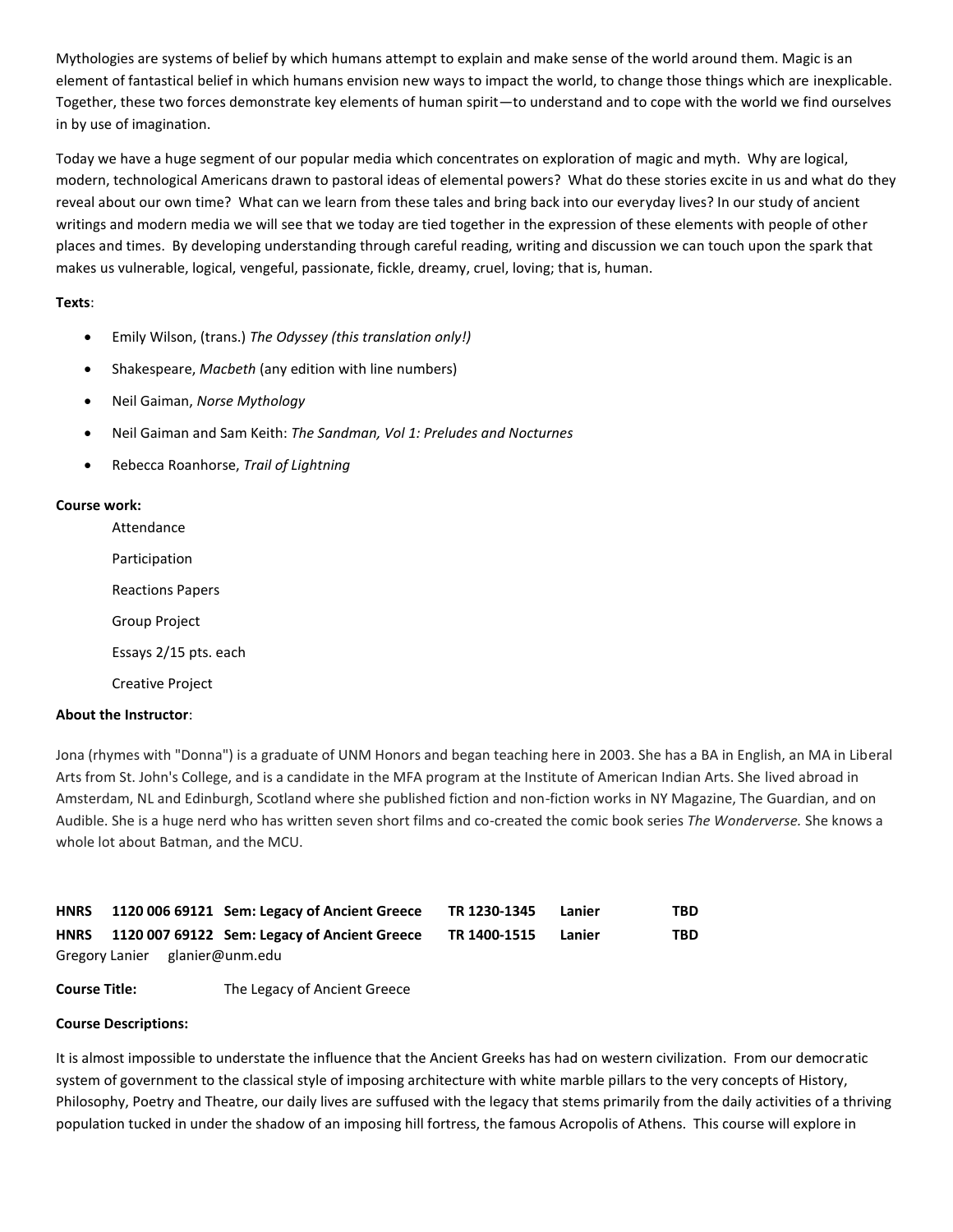depth the poetry, drama, history, and philosophy that has been handed to us as part of our heritage for hundreds of and hundreds of years.

# **Readings/Texts:**

| Author           | Title                                        | Translator                  | Publisher    |
|------------------|----------------------------------------------|-----------------------------|--------------|
| Homer            | <b>The Iliad</b>                             | Trans. Richmond Lattimore   | Chicago      |
| Homer            | The Odyssey                                  | Trans. Richmond Lattimore   | Harper & Row |
| Aeschylus        | The Oresteia                                 | Trans. David Grene          | Chicago      |
| Sophocles        | Sophocles I                                  | Trans. David Grene          | Chicago      |
| Euripides        | Euripides V                                  | Trans. David Grene          | Chicago      |
| Aristophanes     | Lysistrata                                   | Trans. Douglass Parker      | Mentor       |
| <b>Herodotus</b> | The Histories                                | Trans. Aubrey de Sélincourt | Penguin      |
| Thucydides       | Peloponnesian War                            | <b>Trans. Rex Warner</b>    | Penguin      |
| Plato            | Last Days of Socrates Trans. Hugh Tredennick |                             | Penguin      |
| Plato            | Symposium                                    | Trans. Benjamin Jowett      | Liberal Arts |

# **Assignments:**

You will complete two 4-5-page (1500-2000 words) papers during the semester; there will also be a midterm. Additionally, some Reaction Writings, which will be due before class starts on the specified day, and which are based on the daily readings, shall help you develop your critical thinking skills. The Final Project will be (your choice) of either a paper, a PowerPoint presentation (or equivalent) or a video that addresses one of the course's major themes. Don't worry about being "right" since there is never a single right answer to any question in the Humanities, but only weaker and stronger arguments.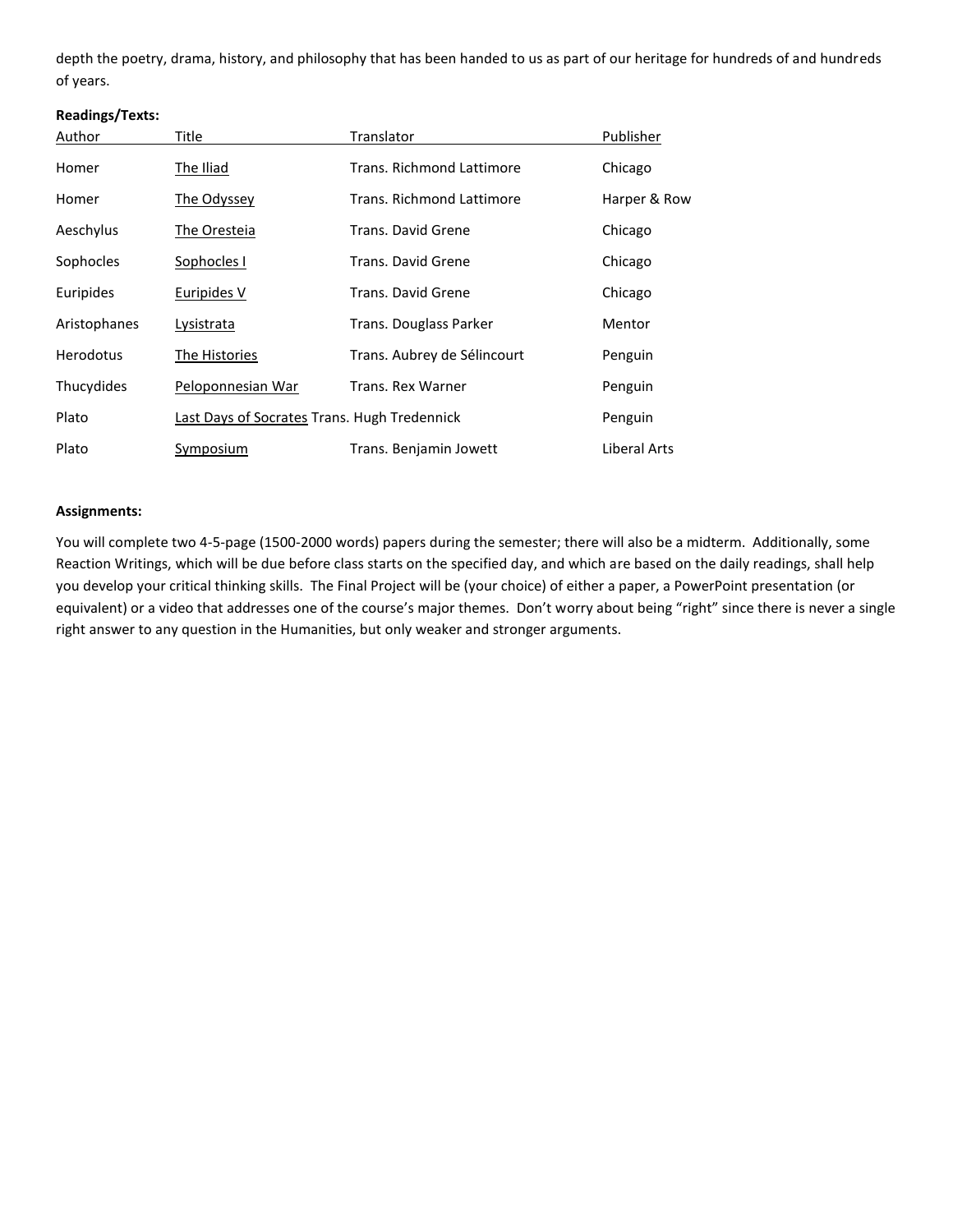#### **About the Instructor:**

Dr. Greg Lanier, member of the Honors faculty, has been teaching Honors courses on Shakespeare, classical literature, and theatre for over 40 years.

<span id="page-9-0"></span>

| <b>HNRS</b><br>Troy Lovata |                                | 1120 008 69123 Sem: Legacy of Exploration<br>lovata@unm.edu | TR 1230-1345 | Lovata | <b>TBD</b> |
|----------------------------|--------------------------------|-------------------------------------------------------------|--------------|--------|------------|
| <b>Course Title:</b>       |                                | The Legacy of Exploration: Explorers of Mountains           |              |        |            |
|                            | <b>Course Descriptions:</b>    |                                                             |              |        |            |
|                            | "We have climbed the mountain, |                                                             |              |        |            |
|                            | There's nothing more to do.    |                                                             |              |        |            |
|                            | It is terrible to come down    |                                                             |              |        |            |
|                            | To the valley Where,           |                                                             |              |        |            |
|                            | amidst many flowers,           |                                                             |              |        |            |
|                            | One thinks of snow."           |                                                             |              |        |            |
| --Donald Justice           |                                |                                                             |              |        |            |

Explorers have ventured many places over the centuries, but mountains have had a special draw. Mountains have been viewed as both foreboding obstacles that divide peoples and as spiritually significant points worthy of pilgrimage. Mountains have held both the promise of untold riches and the possibility of unforgiving terror. Some have been lured to the mountains for science, some for religion, some for personal glory, and others to harvest the earth's bounty. Whichever the reason, pioneering mountaineer Elizabeth Knowlton noted that, "to those men who are born for mountains, the struggle can never end, until their lives end." This course examines why people have explored mountains and the draw of reaching high altitude. Students will study first-hand accounts, literature, and primary sources of both historic and contemporary mountain journeys from around the world and compare them to their own experiences here in the Mountain West.

This course unfolds in both the classroom and the field. There are three required field trips into the mountains outside normal class time, on weekends. These include: the Sandia Crest above Albuquerque on Saturday, September 11<sup>th</sup>; Nambe Lake in the Sangre de Cristos Mountains above Santa Fe on Friday, September 24th (or for a self-guided, alternate hike at Tent Rocks-Kasha Katuwe National Monument on Friday, Saturday or Sunday, September 24<sup>th</sup>, 25<sup>th</sup> or 26<sup>th</sup>); and Tomé Hill in Los Lunas on Friday, November 5<sup>th</sup>. This course has a required \$45 course fee to cover some field trip costs.

# **Readings/Texts:**

- *The Shameless Diary of an Explorer: A Story of Failure on Mt. McKinley* by Robert Dunn
- *A Lady's Life in the Rocky Mountains* by Isabella Bird
- *Into Thin Air* by John Krakauer
- *Nature Writing*s by John Muir
- A series of archaeology, anthropology, and geography research articles, available in PDF format.
- *Touching the Void* (film) by Kevin Macdonald, director.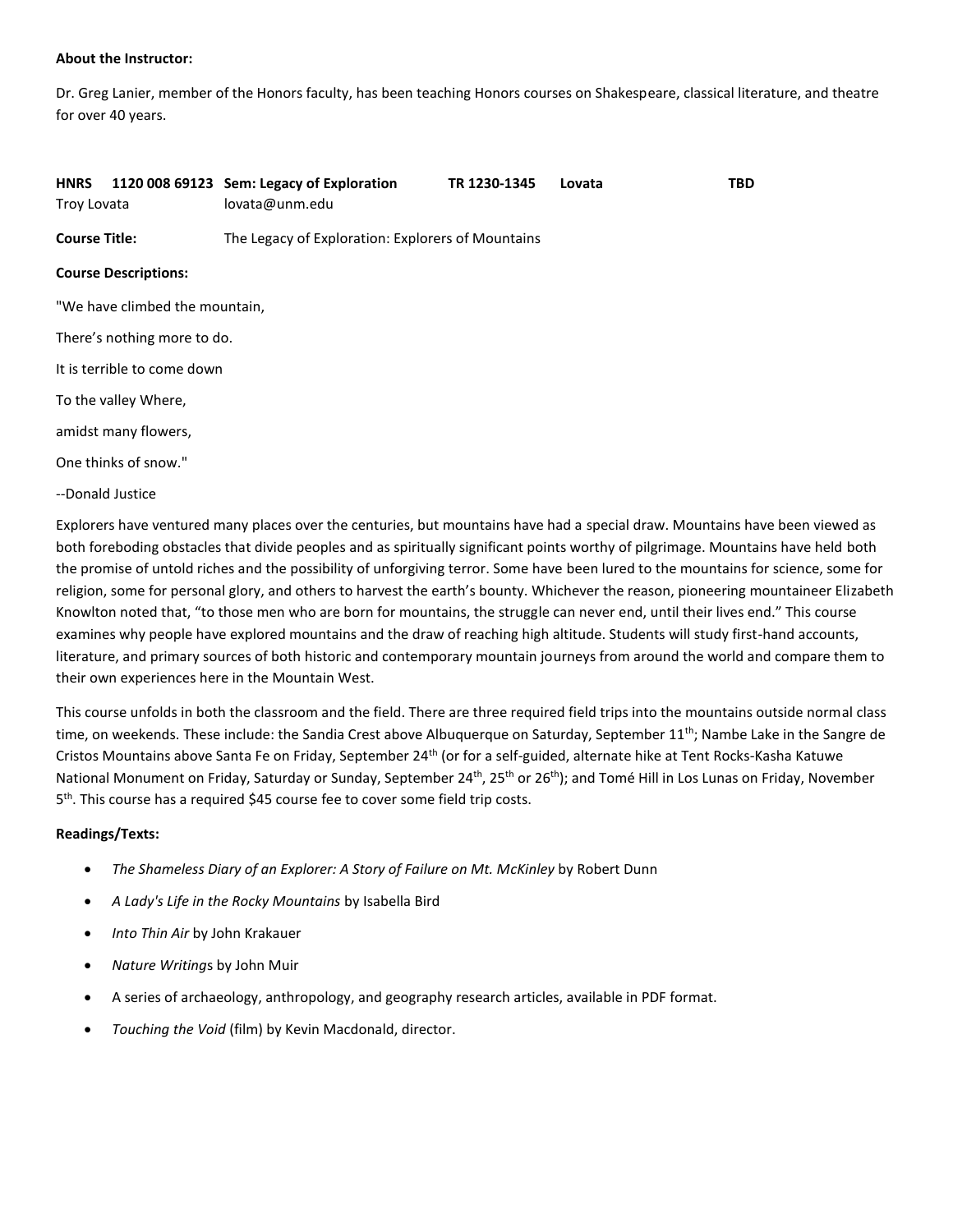#### **Student Requirements:**

This course unfolds both in the classroom and the field with required seminar discussions and five written projects. This is a threecredit course with commensurate contact hours, so weekend field work means we will not be meeting every week on campus during the scheduled class time. Students must be physically able to travel to and walk across sites and spend significant time outside in a variety of weather conditions.

#### **About the Instructor:**

Dr. Troy Lovata, Ph.D. is a Professor in the Honors College and Faculty Affiliate in UNM's Southwest Hispanic Research Institute, where he has taught courses on culture and place for more than fifteen years. He earned Bachelors, Masters and Doctorate degrees in Anthropology, with a focus on Archaeology, from Colorado State University and The University of Texas. He is interested in how people from prehistory through the present conceive of and mark the landscape.

# <span id="page-10-0"></span>**HNRS 1120 004 70053 Sem: Legacy of Success MW 0900-1015 Obenauf ASM 1004** Richard Obenauf obenauf@unm.edu

**Course Title:** Legacy of Success

#### **Course Description:**

How do you measure success? Money? Power? Fame? Glory? Beauty? Sex? Love? Happiness? Although success is universally valued, there is no universal concept of success. In this course we'll examine how success and failure have been measured and critiqued in some of the most outstanding literature of the Roman world, of the English Middle Ages, and in modernity. We will focus on the ways various values both reflect and affect the cultures that produced our readings, as well as their legacy on our society. Along the way you will develop a deeper knowledge of literature, of history, and of yourself.

#### **Readings/Texts:**

Our lively reading list opens with a short story by Kurt Vonnegut and then zips back to ancient Roman satire by Horace, Juvenal, and Petronius. We will delve into sublime medieval romances as well as a raunchy medieval morality play translated just for this course. Modern works include Christopher Marlowe's "Dr. Faustus," Samuel Johnson's "Rasselas," Mozart and da Ponte's "Don Giovanni," autobiographies by Benjamin Franklin and Frederick Douglass, and two great American novels, both from 1925, Anita Loos's "Gentlemen Prefer Blondes" and F. Scott Fitzgerald's "The Great Gatsby."

#### **Student Requirements:**

As with all Honors courses, consistent attendance and active participation are required. Students are expected to keep a reading journal, which will form the basis for a series of ungraded (but required) one-page response papers. There will be two short analytical papers, a longer personal or creative final project, and a group presentation.

#### **About the Instructor:**

A fourth-generation Lobo, Richard Obenauf earned his BA from UNM and his MA and PhD from Loyola University Chicago. His research centers on the relationship between knowledge and society, with a particular emphasis on censorship and intolerance.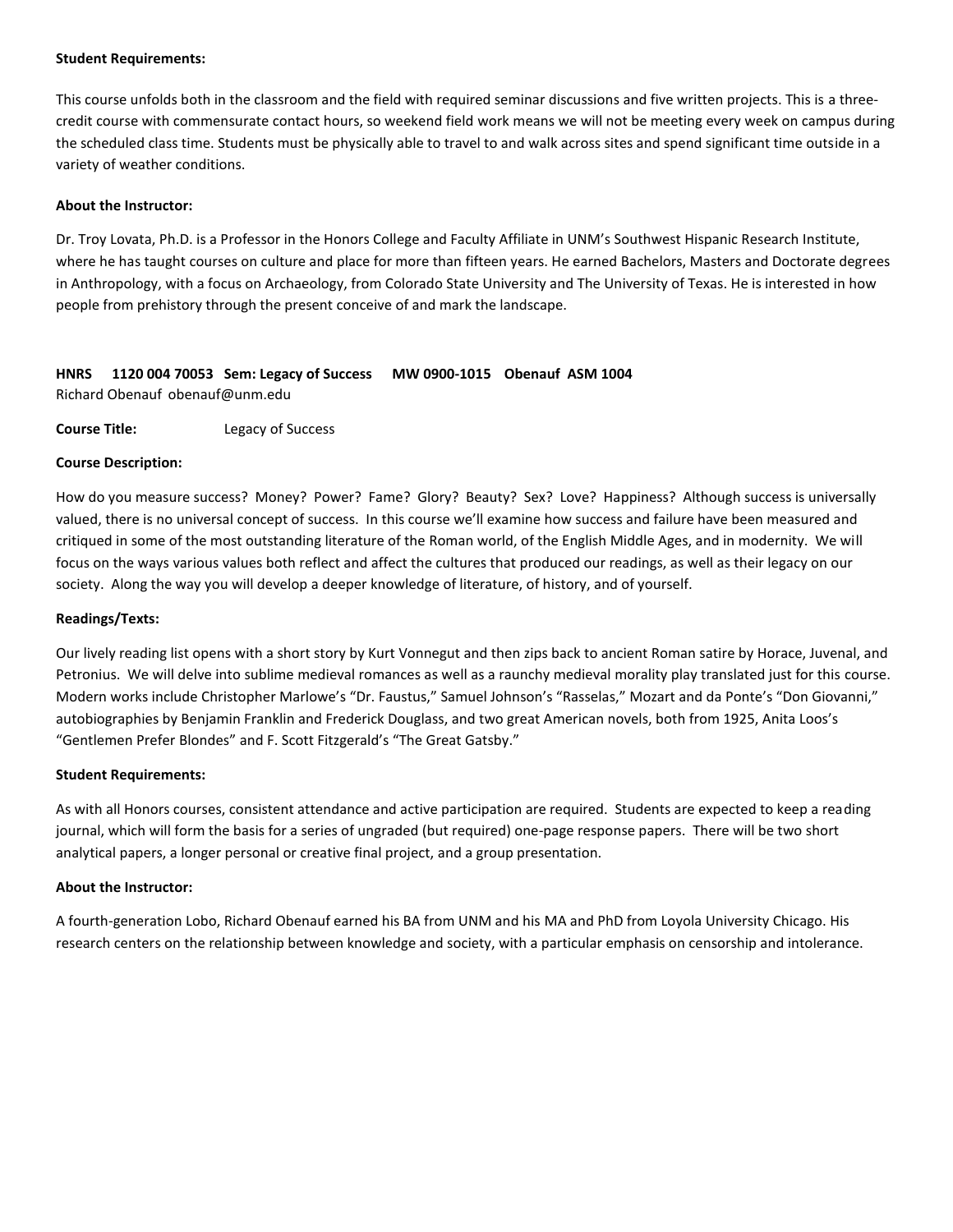<span id="page-11-0"></span>**HNRS 1120 011 70054 Sem: Legacy of Algebra TR 0930-1045 Holden ASM 1020**

Christopher Holden cholden@unm.edu

**Course Title:** Legacy of Algebra

#### **Course Descriptions:**

Albuquerque, Algebra, and algorithm all start with the same syllable. This is no coincidence.

You may hate Algebra. It may bore you. Or maybe you love puzzles in equation form. Most of us take Algebra for granted as a fact of life without really knowing what it is (uh, that stuff with x?). Yet Algebra did not always exist, and it did not spring to life fully formed.

Algebra is old. We trace its roots back to Mesopotamia thousands of years ago. It didn't look like it does now—symbols and equations and all that—until starting in Italy in the 1500's. And even as Algebra began to look modern, underneath there was more going on. Something as simple (to us now) as a negative number was for a long, long time simply inconceivable, and did not become really accepted professionally until late in the 18th Century. In 1759, Francis Maseres, an English mathematician, wrote that negative numbers "darken the very whole doctrines of the equations and make dark of the things which are in their nature excessively obvious and simple". I hope that puts your own difficulties with the subject in perspective. I mean, at least you can handle negative numbers, right?

Algebra is way less smooth than you imagine, less certain, less monolithic. And this class is about finding out that hidden backstory, unveiling the true character of this seemingly simple subject. We won't rehash the algebra you did in High School, though you will need to move some x's around. Instead our goals will be to see the workings and development of algebra and related numeric technologies as one of the great achievements of human culture.

We will see how algebra works and where it doesn't, and investigate its multicultural development along the way to now. We will try strange algebra most non-professionals never see, and ask some important questions about the potential and real uses of this incredible technology, including its use to decide children's destinies. Algebra will be our playground where we will develop and hone general academic research and scholarship skills. It will be the angle from which we look at large questions about how humanity works, learns, and fails.

This journey is approved for absolutely everyone, anyone who is ready to be fascinated and frustrated at the same time, and maybe a bit bored too. Really, no prior experience or facility with Algebra is assumed or expected, but I will need your curiosity. It may be some work to keep up, or more likely to get yourself to do more writing about algebra than scribble out something with "x=", but this is a journey we will take together, and no one will be left behind.

While we will learn about the monumental and world changing cultural achievements that fall under the umbrella of algebra, the true importance of the course is not really about this subject. Instead it is about looking deeply into the features of life that are too often taken for granted. It's about learning to see past platitudes and assumptions and digging into the murky waters where real truth may lie. This class is about learning to ask our own questions and listening to those around us, about trying something weird and new not because we know it all or are good at it already but because we hope to grow through the experience. It's about realizing that you can't believe everything you read or hear, and that the search for truth is often as much about process as product.

# **Readings/Texts:**

- *Unknown Quantity: A Real and Imaginary History of Algebra* by John Derbyshire
- *Radical Equations: Civil Rights from Mississippi to the Algebra Project* by Robert Moses and Charles Cobb
- The Beginnings and Evolution of Algebra by I. G. Bashmakova and G. S. Smirnova
- The Crest of the Peacock: Non-European Roots of Mathematics by George Joseph
- Other readings online

#### **Student Requirements:**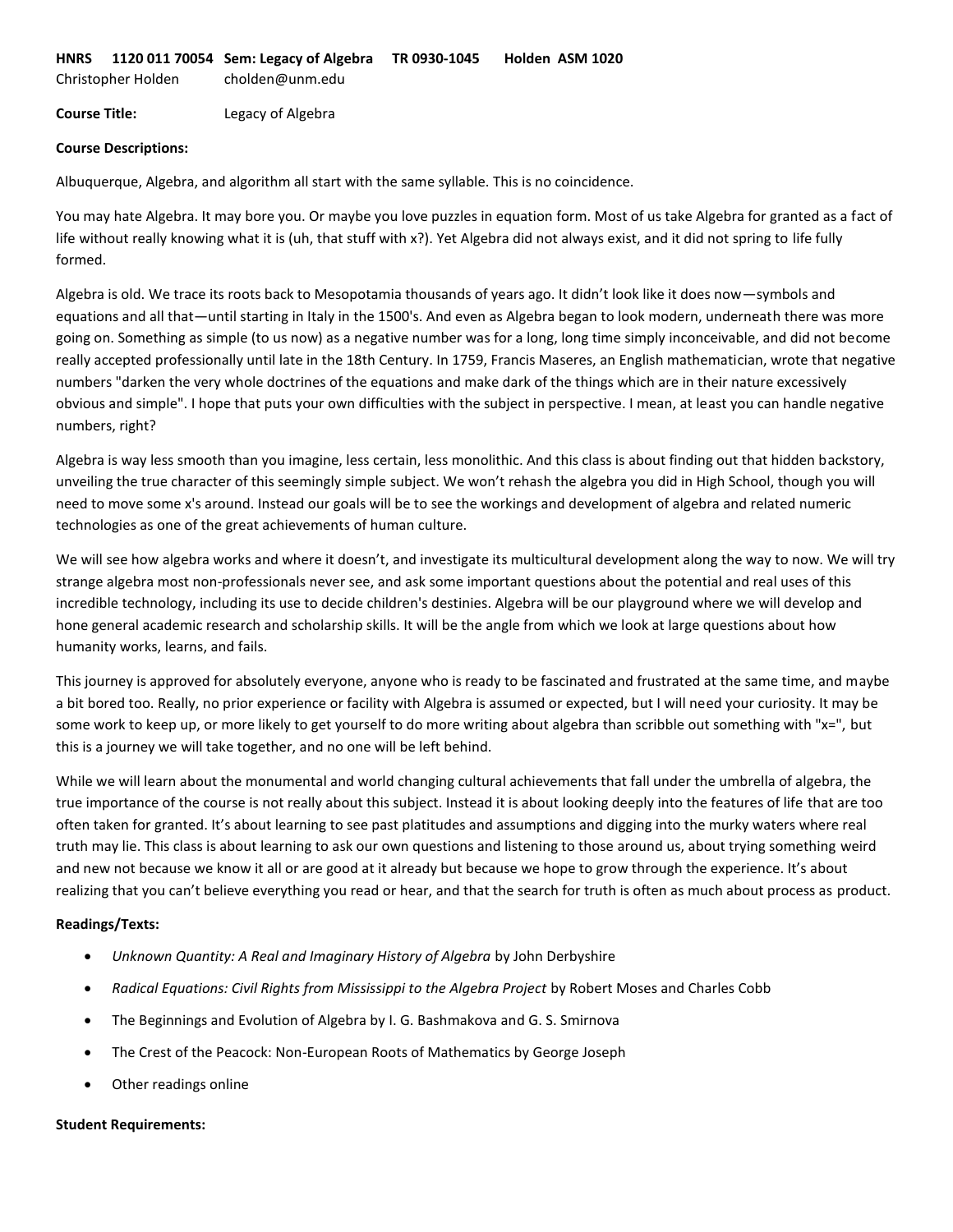You will:

Bring curiosity and create meaningful discussion, creating an environment where everyone feels comfortable asking questions. When it comes to math, this cannot be taken for granted. This is the most important requirement;

Do small mathematical writing assignments, small problem sets where the answer is not the end but the beginning, to gain skills in mathematical thinking and exposition;

Two in-class group presentations, and

One individual argumentative paper, somewhere around 5-10 pages. The first draft will be in our first two weeks, when we know little. The second draft comes at the end, when hopefully that has changed.

#### **About the Instructor:**

Chris Holden is an Associate Professor in UNM's Honors College. His PhD is in number theory, but his research is currently at the intersection of mobile, games, learning, and local place. Chris mostly helps people think about these areas and put their ideas into action, as well as participating in design and implementation himself. A game he made with Julie Sykes, Mentira, is particularly wellknown in language learning circles. He sometimes gets some time to write informally about this work at http://localgameslababq.wordpress.com.

<span id="page-12-0"></span>**HNRS 1120 012 69127 Sem: Exploring roots of war MW 1300-1445 Thomas ASM 1020** Michael Thomas mthomas@unm.edu

**Course Title:** Legacy of Struggle: Roots of War

#### **Course Description:**

Humans have an extraordinary propensity for violence against one another. This propensity, while not technically unique to humans, still sets us apart from our animal peers. The ubiquity and scale of human violence is something special. A visitor from another planet would certainly conclude that humans are obsessed with violence, torture, and murder. The societal expression of this capacity is war. This seminar is a preliminary inquiry into the roots of war The class will consist of readings, discussions, occasional instructor "lecturettes," and several media presentations (films, audio programs). All students are expected to participate in all activities, including discussions.

Objectives of the class include development of the following skills: 1) Writing, 2) Leadership and facilitative behavior in groups, 3) Reflective thinking, 4) Global thinking, 5) Critical Thinking. 6) Professionalism.

# **Readings:**

- Homer, The Iliad (Lombardo Trans)
- Chris Hedges, War is a Force That Gives Us Meaning
- Lt. Col. Dave Grossman, On Killing
- James Hillman, A Terrible Love of War
- William Strunk and E.B. White, Elements of Style

#### **Films:**

- Robert Gardener DEAD BIRDS
- Errol Morris, THE FOG OF WAR Eleven Lessons from the Life of Robert McNamera

# **Audio:**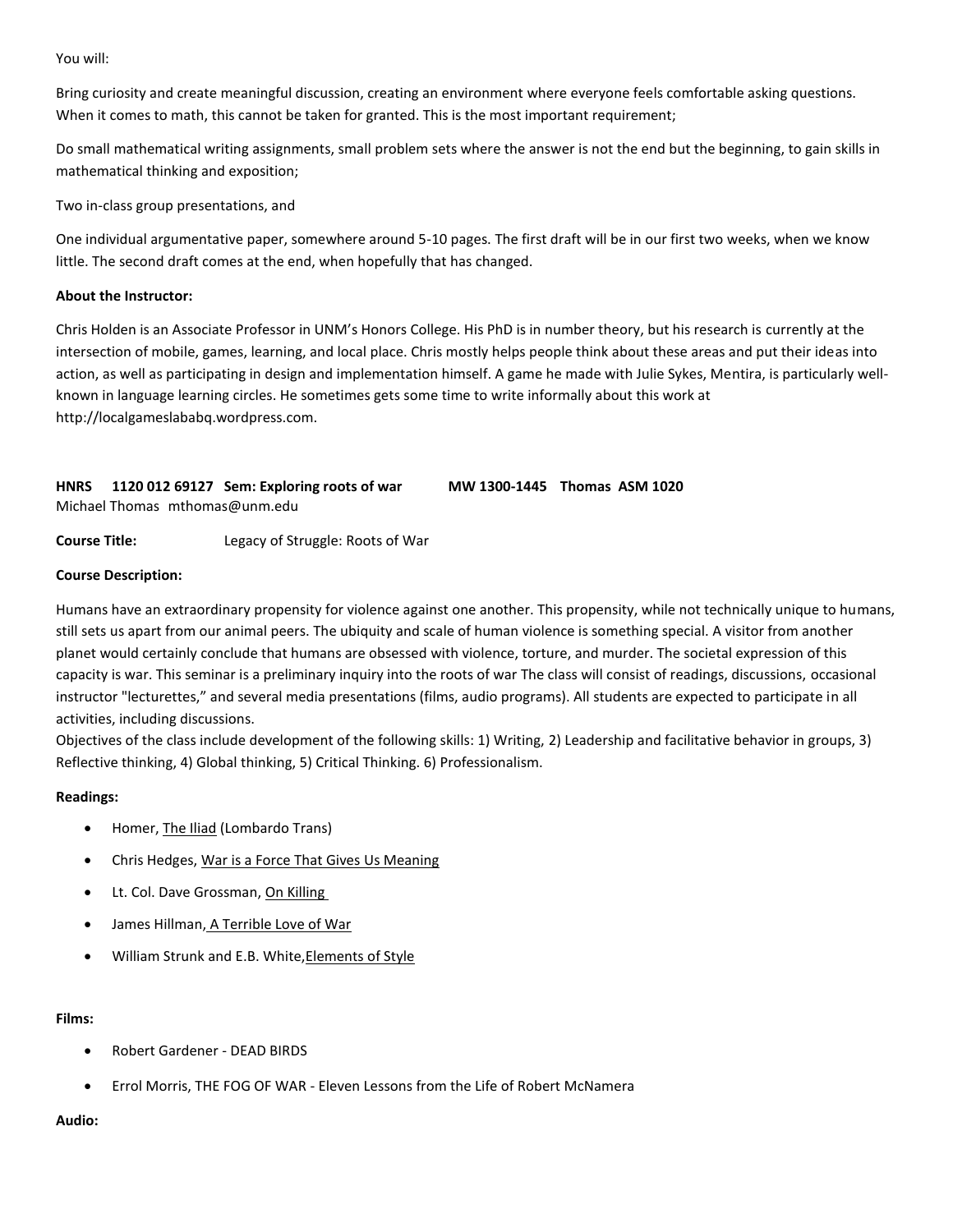- BBC The My Lai Audio Files
- War Ballads Collection

# **Requirements/Grades:**

Grades are based on evaluations of Six one-page reaction papers (5 x 5= 25 points), a five-page essay (15 points), a 1-2-page research project proposal (5 points), a six-page research paper (15 points) In-class research presentation (10 points), attendance at three lectures or similar events (10 points - *all or none*), plus an assessment of participation (20 points). **A:** 88-100, **Cr:** 65-87, **Ncr:** 64 or less.

#### **About the Instructor:**

Dr. Thomas is an anthropologist. A N.M. native, he got his BA from UNM and his PhD. from the University of Washington. He writes fiction, novels and short stories. He was born on day one of the Nuremberg War Crime Trials at the end of WWII. During the course of his life the US has fought five wars and endured three decades of Cold War. He has some reflections on the subject of war.

<span id="page-13-0"></span>

|                       | HNRS 1120 013 69128 Sem: Legacy of Tupac | TR 1530-1645 | Walsh-Dilley | <b>TBD</b> |
|-----------------------|------------------------------------------|--------------|--------------|------------|
| Marygold Walsh-Dilley | marygoldwd@unm.edu                       |              |              |            |

**Course Title:** Legacy of Tupac

#### **Course Descriptions:**

Tupac Amaru was executed at the hands of the Spanish, his body mutilated and tortured. Tupac Shakur was shot twice, dead at the age of twenty-six. Both men are considered rebels: Tupac Shakur for powerful music against oppression, and Tupac Amaru for rebelling against Spanish colonialism in 18th Century South America. *Legacy of Tupac* explores the legacies of these – and other – famous Tupacs. Beginning in the pre-colonial Andes and weaving through a complex history of violent empire and indigenous resistance, this course encourages students to think critically about the complex and multi-faceted history of resistance of all kinds. Centered around the rise of Tupac Amaru and his fight against Spanish colonialism and oppression, this course examines ethnicity, class, gender, colonialism, leadership and violence, among several other themes. These themes are intertwined with learning about the fascinating Andean and Inca culture, and contemporary social movements. *Legacy of Tupac* offers a unique blend of modern events and ancient history, eventually ending on the famous rapper, Tupac Shakur. You are challenged to question dichotomies, analyze WHY?, and engage with peers on the intricacies of resistance, rebellion, success and failure. The class features of a variety of readings, class discussion and essays that will enable you to improve your writing and change the way you think about history. [Course description written by students of the 2019 *Legacy of Tupac* course.]

# **Readings/Texts:**

Charles Walker. *The Tupac Amaru Rebellion*.

Gerald Graff and Cathy Birkenstein. *They Say/I Say: The Moves that Matter in Academic Writing*

A course reader, available at UNM's Copy Center: a compilation of short texts including early chronicles of the conquest, other nonfiction about history, resistance and rebellion in the Andes and elsewhere, short stories, poems, and lyrics from Tupac Shakur.

#### **Student Requirements:**

This class is reading-, writing-, and discussion-intensive, with instruction for improving our skills at each. Alongside regular attendance, participation, and a group project to develop a class map, students will write and record a podcast consisting of four episodes that examine the Andean landscape, the Inca empire, the Tupac Amaru rebellion, and the legacy of Tupac.

# **About the Instructor:**

Marygold Walsh-Dilley is a devoted student of the Andes, having spent several years living and working in Bolivia and Ecuador, and many more studying the fascinating history and contemporary conditions in the region. She leads the Conexiones-Ecuador study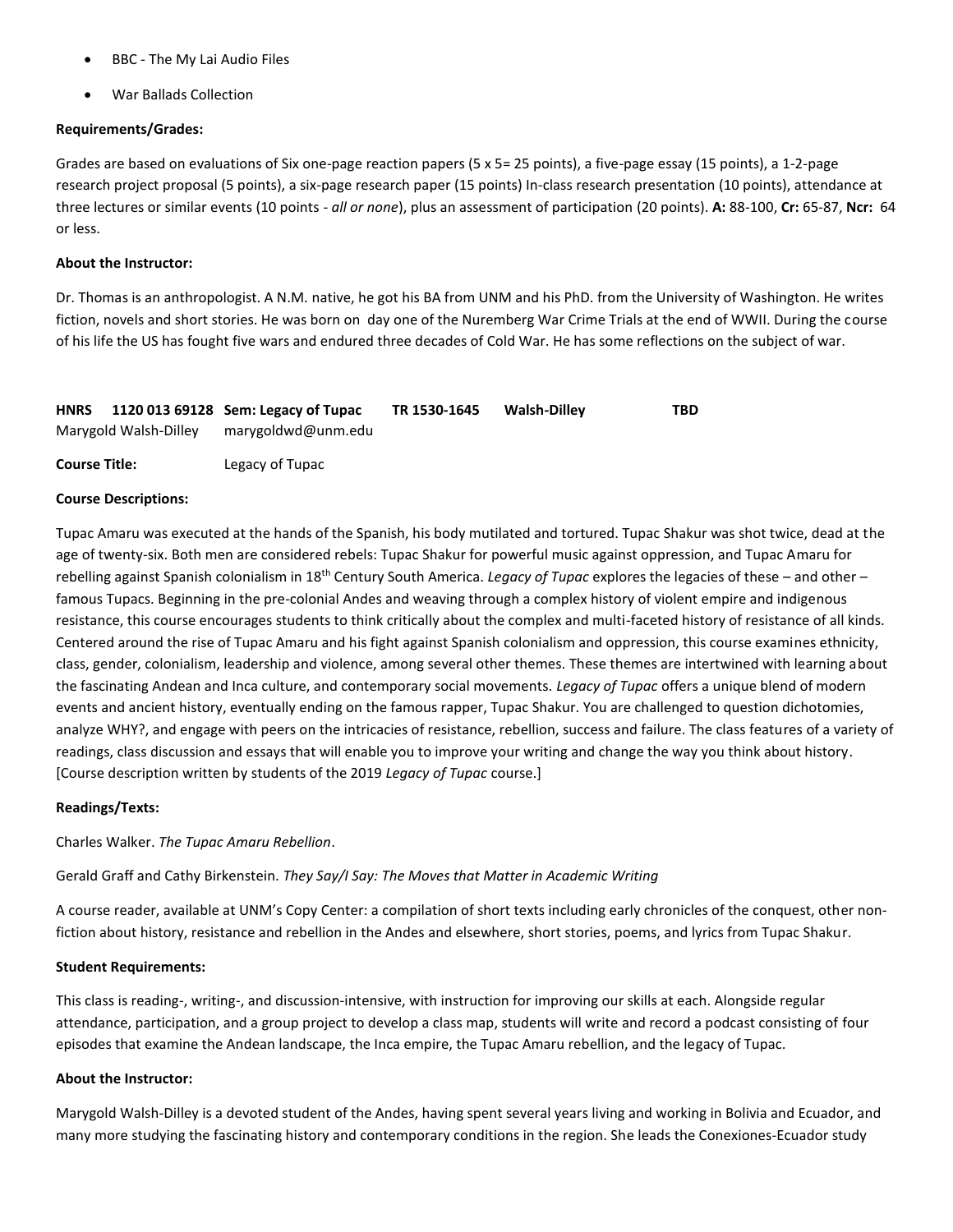abroad program – we're recruiting for 2022; get in touch if you are interested! Marygold holds a PhD in Development Sociology and is an Associate Professor in the Department of Geography & Environmental Studies and the Honors College.

<span id="page-14-1"></span><span id="page-14-0"></span>**HNRS 1120 632 69130 Sem: Legacy of Power TR 0800-0915 Faubion ASM 1040 HNRS 1120 016 69131 Sem: Legacy of Power TR 0930-1045 Faubion ASM 1040** Renée Faubion sanren@unm.edu

**Course Title:** Legacy of Power: Building the Perfect Government

#### **Course Description:**

At its most ideal, the American system allows individuals to exercise their rights unimpeded by others. But as recent debates over issues such free speech and immigration suggest, while Americans share a government, they buy into a wide range of dramatically differing values—values so divergent that sometimes it is difficult to understand how we might reconcile them to forge meaningful law and policy. To better understand this problem, this class will explore theories about the role of government. Aristotle, for example, argues that every community aims at some good; what might our "good" be, and how can we best achieve it? To help refine our ideas, we will consider Locke's *Second Treatise of Government* and Mill's *On Liberty*, both fundamental to understanding our own system, as well as Yevgeny Zamyatin's science fiction novel *We*, which asks whether it is better to be "happy" than to be "free." We will also explore the distinction between violence and power suggested by Hannah Arendt and the ways in which economic, racial, and gender injustice are detailed in works by William Shakespeare and Harriet Jacobs. Through readings, discussion, and debate, we will make ourselves more thoughtful, better-informed participants in our political system. For further information, please contact Dr. Renée Faubion at sanren@unm.edu.

#### **Readings/Texts:**

- William Shakespeare, *The Merchant of Venice*
- John Locke, *Second Treatise of Government*
- Harriet Jacobs, *Incidents in the Life of a Slave Girl*
- John Stuart Mill, *On Liberty*
- Hannah Arent, *On Violence*

#### **Student Requirements:**

Two 1250-word essays; a research project culminating in a policy paper; participation in end-of-semester roundtable; strong attendance and thoughtful, consistent participation in seminar discussion

#### **About the Instructor:**

After receiving degrees in Russian from Trinity University and the University of Kansas, Renée Faubion earned a second M.A. and a Ph.D. in English at UNM. She is particularly interested in how cultures use literature to construct knowledge and notions of truth. Renée has published on H.D. and Tim O'Brien and has won four awards for excellence in teaching.

<span id="page-14-3"></span><span id="page-14-2"></span>**HNRS 1120 017 71848 Sem: Legacy of Failure MW 1000-1115 Swanson ASM 1020 Course Title: The Legacy of Failure R. Swanson swansonr@unm.edu**

#### <span id="page-14-4"></span>**Course Description:**

Failure. Losing. Rejection. Defeat. A look around American society and throughout history reveals that countless noble efforts and ideas have failed. Individuals have crashed and burned, so to speak. Some of these failing endeavors nearly succeeded; others never had a chance. This course will investigate notable failures and "losers" in America's past and present. The course will weave together economics, history, and psychology in order to address how and why these failures occurred.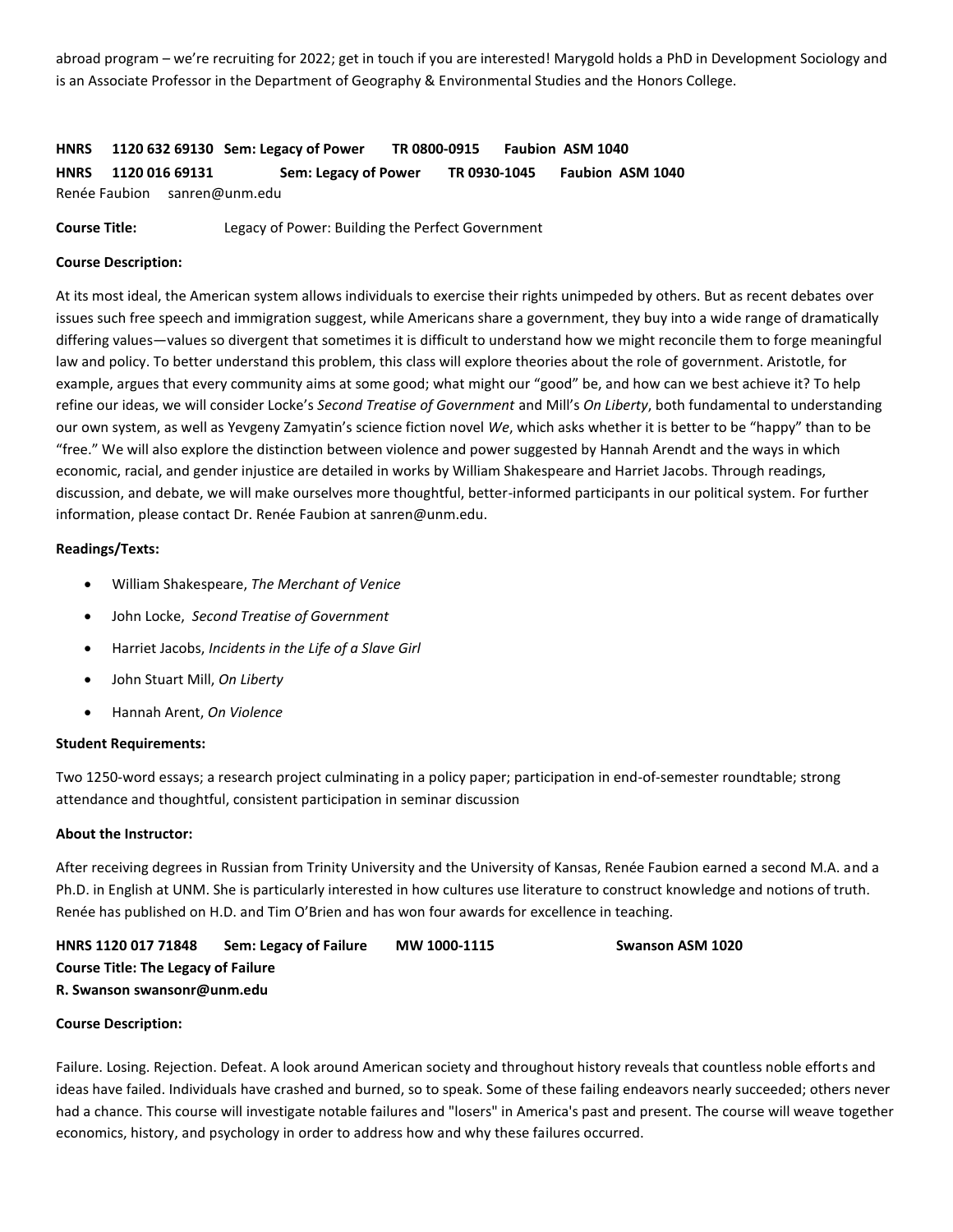#### **Readings/Texts:**

1. Michelle Alexander, *The New Jim Crow*

- 2. Jared Diamond, *Collapse: How Societies Choose to Fail or Succeed*
- 3. Jeannette Walls, *The Glass Castle: A Memoir*

#### **Student Requirements:**

Class participation, written and verbal assignments.

#### **About the Instructor:**

Ryan Swanson is an Associate Professor in the Honors College. He studies sport in America and is very familiar with the topic of this course—failure.

#### <span id="page-15-0"></span>**HNRS 1120 630 69129 Sem: The Legacy of Human Rights MW 1500-1615 Cargas ASM 1020**

Sarita Cargas cargas@unm.edu

**Course Title:** The Legacy of Human Rights

#### **Course Descriptions:**

This legacy course is an introduction to human rights and to today's human rights movement (the organizations and people working to promote and protect your rights). We will learn its modern history which starts with the 1948 Universal Declaration of Human Rights and the birth of the United Nations. We will also discuss current events. Along the way, we will read about the contributions of the major world religions and philosophies to human rights as well as the important events that led to today's movement. This multidisciplinary course will involve history, a little philosophy, and political science. We will rely on variety of texts including one by a white historian and another by a black historian, memoirs by survivors of human rights abuses, and other primary sources. We will listen to music about human rights, watch film clips about human rights, and host a guest speaker who works on human trafficking.

# **Readings/Texts:**

A course reader with chapters from the books *The Evolution of Human Rights: Visions Seen* and *Eyes off the Prize: The United Nations and the African American Struggle for Human Rights*

*White Rage: The Unspoken Truth of our Racial Divide*, by Carol Anderson

#### **Student Requirements:**

Almost every week there will be a reading assignment followed by a writing assignment consisting of questions about the readings. There will be a few short papers as well.

#### **About the Instructor:**

Dr. Sarita Cargas has been teaching human rights in the Honors College for about a dozen years. She is currently writing an introductory book on human rights. She also does research on food and housing insecurity among UNM students. Another teaching focus she has is on teaching the skills of critical thinking.

<span id="page-15-1"></span>

| <b>HNRS</b> |  | 1120 633 69119 Sem: Legacy of Great Villains | MW 1030-1145 Kottler ASM 1040 |  |
|-------------|--|----------------------------------------------|-------------------------------|--|
|             |  | Jonatha Kottler jkottler@unm.edu             |                               |  |

**Course Title:** Legacy of Great Villains in Literature

#### **Course Descriptions:**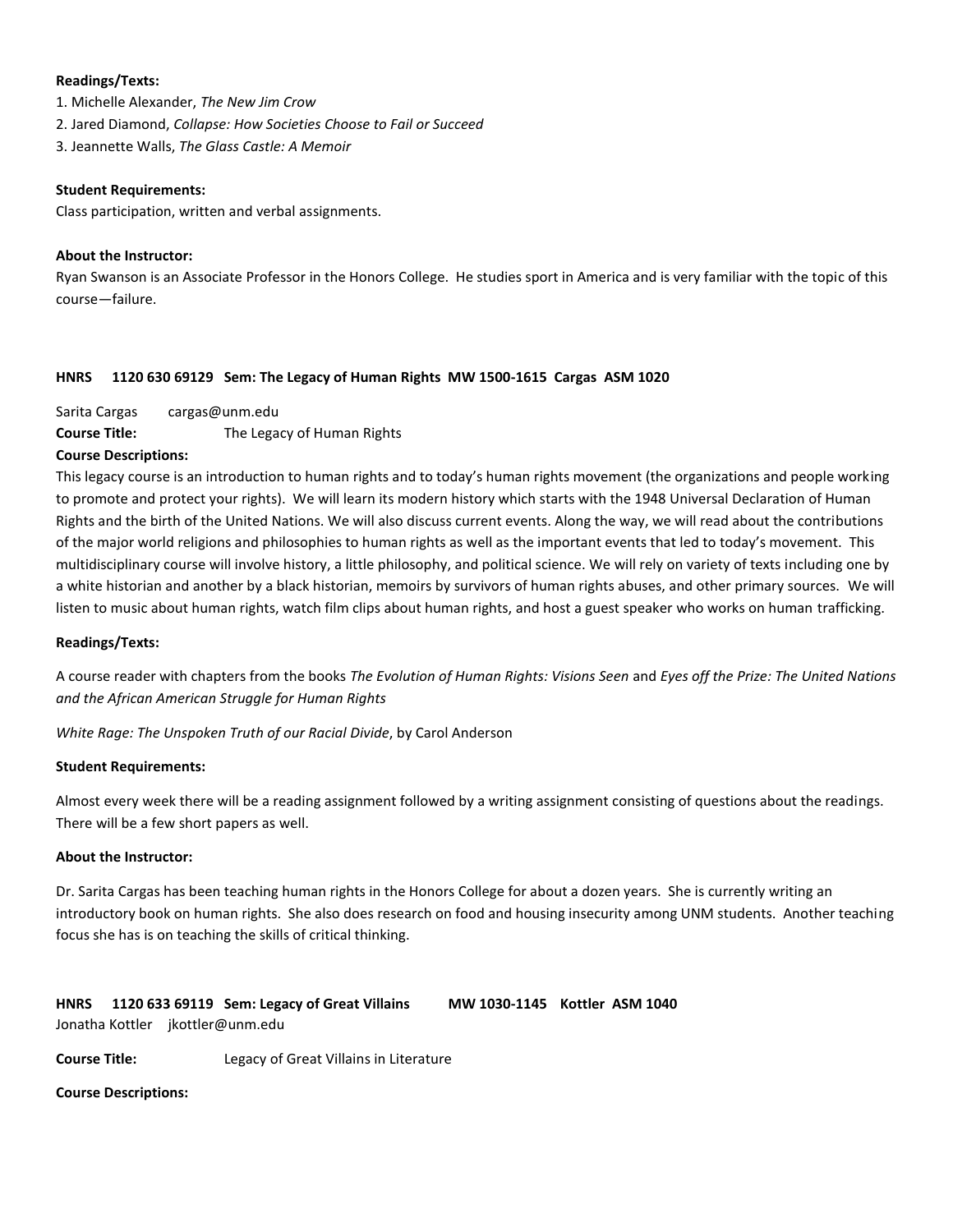We often look at the heroes of a period to define what is important to that age; what they hope to accomplish and the means by which they accomplish it. Heroes, however, are reactive creatures; a great hero only rises in the face of great villainy. So, what really sets something into motion is the villain--the creature who sees the world as it is and wants to bend it to his own selfish design. Who are these catalysts? What do they want? And to what lengths will they go to achieve it? Finally, if one man's villain is another man's hero, what makes a villain bad? What can Thanos, Loki, The Joker, Kylo Ren, Hela, Cersei Lannister, Vizzini and others tell us about their worlds and how the literary construct of villainy relates to modern reality?

# **Readings/Videos:**

- Required readings:
- Diane Arnson Svarlien (trans.) *Medea (this translation only)*
- Seamus Heaney, (trans.) *Beowulf (this translation only)*
- Shakespeare, *Othello* (any edition with line numbers)
- Robert Louis Stevenson, *The Strange Case of Dr. Jekyll and Mr. Hyde (any edition)*
- Margaret Atwood, *The Robber Bride*
- Jim Starlin, *The Infinity Gauntlet*

#### **Course work:**

Attendance Participation Reactions Papers Group Project Essays 2/15 pts. each Creative Project

#### **About the Instructor:**

Jona (rhymes with "Donna") is a graduate of UNM Honors and began teaching here in 2003. She has a BA in English, an MA in Liberal Arts from St. John's College, and is a candidate in the MFA program at the Institute of American Indian Arts. She lived abroad in Amsterdam, NL and Edinburgh, Scotland where she published fiction and non-fiction works in NY Magazine, The Guardian, and on Audible. She is a huge nerd who has written seven short films and co-created the comic book series *The Wonderverse.* She knows a whole lot about Batman, and the MCU.

<span id="page-16-0"></span>

| HNRS 1120 014 71802 | Sem: Legacy of Aztlán | TR 1100-1215    Gomez TBD |  |
|---------------------|-----------------------|---------------------------|--|
|                     |                       |                           |  |

Myrriah Gomez myrriahg@unm.edu

**Course Title:** Legacy of Aztlán

# **Course Description:**

Aztlán is interpreted as either the ancestral homeland of the Aztec people of México or the contemporary homeland of Chicanas/os/x in the United States. Some people believe that Aztlán is simply a mythical place that is referenced in origin stories of Pre-Columbian peoples. Aztlán represents an imaginary place around which a unique spatial poetics has formed. It is a homeland to people who recognize Indigenous and Spanish ancestry and the complex colonial histories of Mexico and the United States. Migration stories, political histories, and cultural production have all shaped and been shaped by this eternal place, which has served as the influential homeland of a diverse group of people who maintain ties to their history and culture in the U.S. today.

In this class we will examine primary texts beginning in the Spanish Colonial period of the Aztec (Mexica) people in Tenochtítlan (modern-day Mexico City). We will examine the Aztec codices as well as read the colonizers' documents. We will move throughout a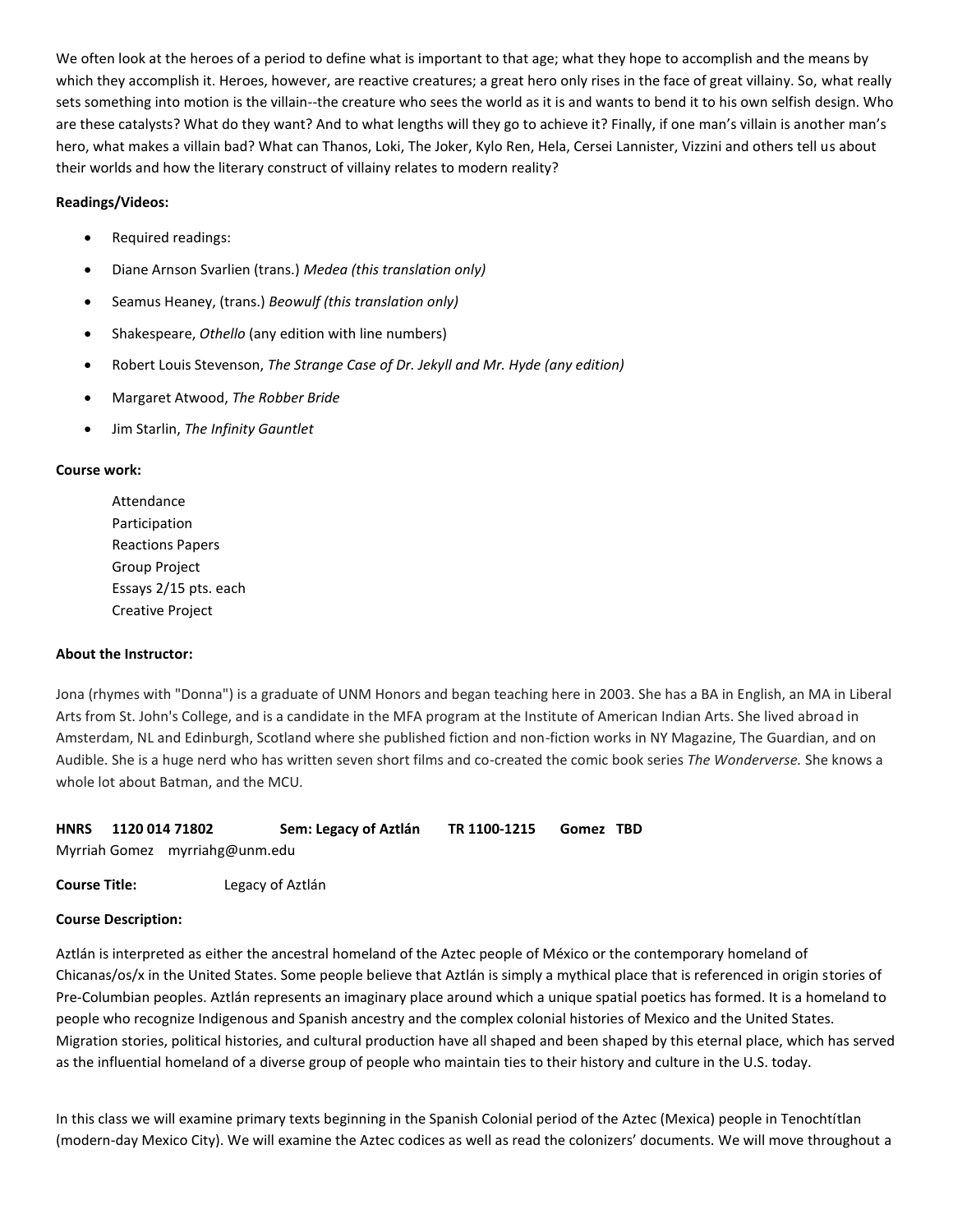500-year history to discuss contemporary issues affecting Chicanas/os/x in the U.S. today. We will examine questions of race, gender, class, and sexuality throughout this course. We will pair the larger literary productions with contemporary music, poetry, and art—among other creative mediums— to understand the political, historical, and sociocultural significance of Aztlán.

# **Readings/Texts:**

- *Aztlán: Essays on the Chicano Homeland*, Rudolfo Anaya and Francisco Lomeli (editors)
- *Heart of Aztlán,* Rudolfo Anaya
- Course Reader (available on Learn)

# **Student Requirements:**

Attendance and Participation Weekly Reading Responses Lecture Handout Mundos de Mestizaje Analysis Midterm Essay Group Project + Final Reflection

# **About the Instructor:**

Myrriah Gómez teaches courses on Chicanx experiences across the U.S. with emphasis on cultural traditions, social justice, and environmental justice. Her most recent publication can be found in the anthology *Querencia: Reflections on the New Mexico Homeland.* She also directs the Conexiones-Spain program and is faculty coordination for the Mellon Mays Undergraduate Fellowship.

# <span id="page-17-0"></span>*HNRS 2112 – 2364 Level Courses (Previously UHON 200 Level)*

<span id="page-17-1"></span>

|                                | HNRS 2112 001 70044 Sem: Become a Better Writer | F0930-1200 | <b>Brewer ASM 1004</b> |
|--------------------------------|-------------------------------------------------|------------|------------------------|
| Stephen Brewer abgbrew@unm.edu |                                                 |            |                        |

**Course Title: Rhetoric & Discourse: Become A Better Writer**

# **COURSE DESCRIPTIONS:**

Writing skills are valuable in every career and academic pursuit, so it's imperative that Honors students have the tools necessary to be excellent writers. In this course, we'll explore the elements of good writing and get lots of practice in writing and editing nonfiction and short fiction. Topics will include narrative momentum, voice, grammar, dialogue and sentence structure. Creativity and clarity are the goals. We'll treat the class as a writing workshop, critiquing each other's work and focusing on the craft of clear communication.

<span id="page-17-2"></span>

| <b>HNRS</b> |                 | 2112 002 70047 Sem: Writing the Constitution | MW 1630-1745 Simpson ASM 2141 |
|-------------|-----------------|----------------------------------------------|-------------------------------|
|             | Matthew Simpson | msimpson2@unm.edu                            |                               |

**Course Title:** Writing the Constitution

# **Course Descriptions:**

The Constitution provides the framework for all governance in the United States. It outlines the branches of government, the separation of powers, the system of checks and balances, the overlapping authority of federal and state governments, and the rights and liberties that define our civic life together.

The debates surrounding the Constitution make up one of the world's great bodies of political literature. From the speeches at the Constitutional Convention in 1787, to the subsequent ratifying debates in the states, to public debates over constitutional meanings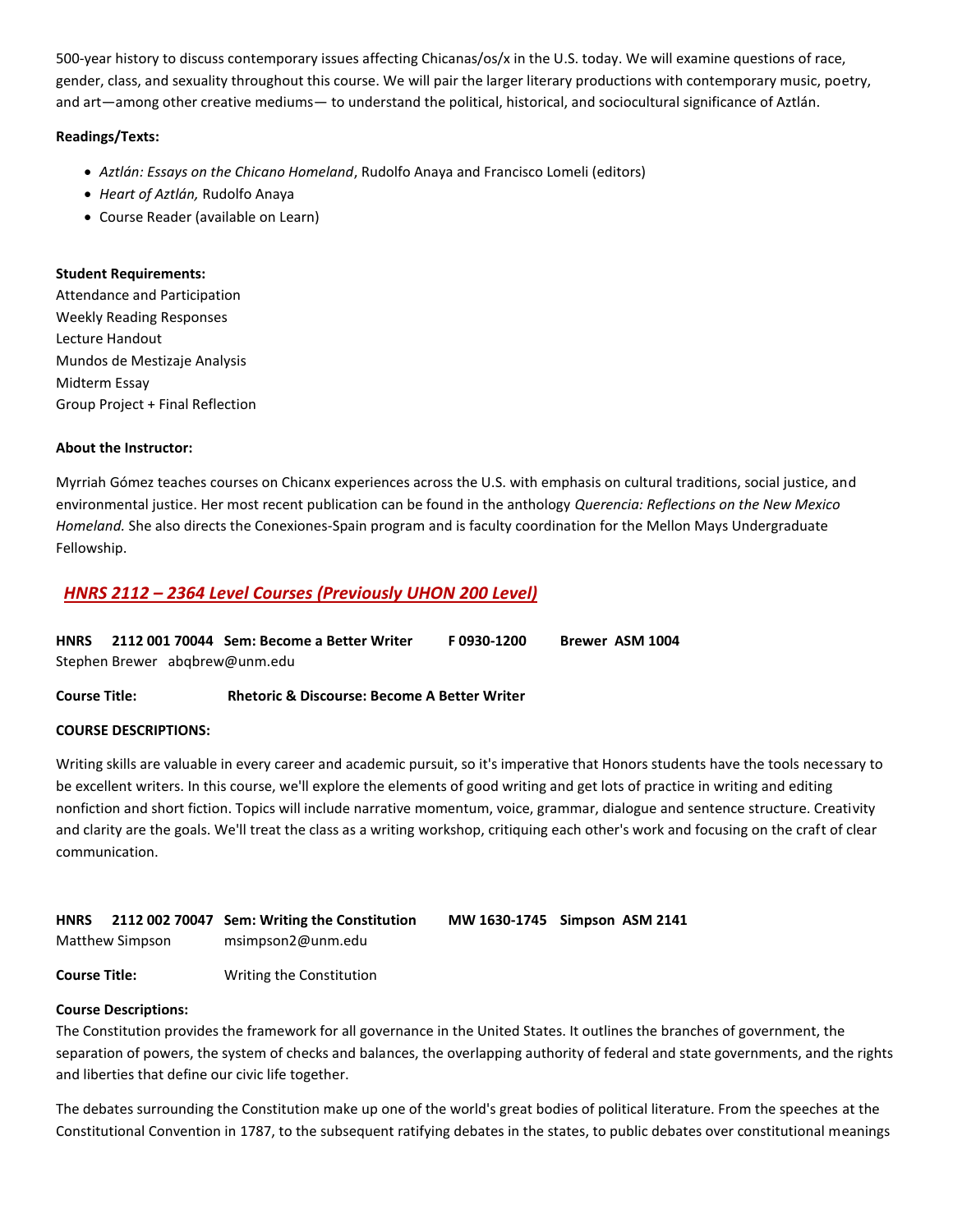and amendments, to Supreme Court decisions today, the Constitution is at the center of much of the most impressive and influential political thought in US history.

When should Congress use its impeachment power? When can a president take the country to war? Do citizens have a right to privacy regarding personal matters such as online communication? Can states pass laws that contradict federal law, for example, legalizing drugs? What are the limits of free speech? What is the relationship between US territory and sovereign tribal land? Can states gerrymander electoral districts to favor one political party? To what extent are racial preference compatible with democratic equality? Is it fair to represent large- and small-population states equally in the Senate? Should the Electoral College even exist? These questions and many others like them have provoked gripping debates that continue to shape American life.

This course will begin with the Constitutional Convention of 1787, and the subsequent ratifying conventions, by considering the problems that the Framers tried to solve, the ideals they aspired to, the compromises they made, and the original document they produced. We will then study the amendments, with a special focus on the Bill of the Rights, the Civil War Era, and the Progressive Era. Along the way, we will read the landmark Supreme Court decisions that have elaborated on and sometimes rewritten the Framers' Constitution.

Our aim throughout will be to investigate the ideas and ideals of these speakers and writers, to analyze the circumstances in which they were thinking and communicating, and to interpret the texts that have shaped American politics at its foundations. We will use their work as the starting point for our own writing and speaking about the Constitution—joining a conversation that has been ongoing for more than two hundred years.

# **Readings/Texts:**

- Akhil Reed Amar, *The Bill of Rights: Creation and Reconstruction* (Yale, 2000)
- \_\_\_\_\_, *America's Constitution: A Biography* (Random House, 2006)
- Richard Beeman (ed.), *The Penguin Guide to the United States Constitution: A Fully Annotated Declaration of Independence, U.S. Constitution and Amendments, and Selections from The Federalist Papers* (Penguin, 2010)
- Carol Berkin, *A Brilliant Solution, Inventing the American Constitution* (Harcourt, 2002)
- Pauline Maier, *Ratification: The People Debate the Con*stitution (Simon & Schuster, 2011)
- William Zinsser, *On Writing Well: The Classic Guide to Writing Nonfiction* (Harper, 2016)

# **Student Requirements:**

For each week of the semester, students will be asked to submit a typed reading response of approximately 500 words based on prompts/topics that we will choose as a class. The responses will be graded individually on a 100-point scale, with the cumulative score being the average of all the student's submissions. If the class meets in person, students will be expected to participate in class conversations based on discussion prompts that will be given ahead of time.

# **About the Instructor:**

Matthew C. Simpson graduated *magna cum laude* from Trinity College (CT) and holds a PhD in philosophy from Boston University. He is the author of *Rousseau's Theory of Freedom* (Continuum, 2006) and many articles, essays, and reviews. He began teaching American politics at UNM in 2016.

<span id="page-18-0"></span>

| <b>HNRS</b><br>Dayra Fallad-Mendoza | 2112 003 70795 Sem: Being Curious<br>dfallard@unm.edu                 | MW 1030-1145 Fallad-Mendoza ASM 1004 |  |
|-------------------------------------|-----------------------------------------------------------------------|--------------------------------------|--|
| <b>Course Title:</b>                | Intellectually Curious: Seek Answers to the Questions that Puzzle You |                                      |  |

# **Course Descriptions:**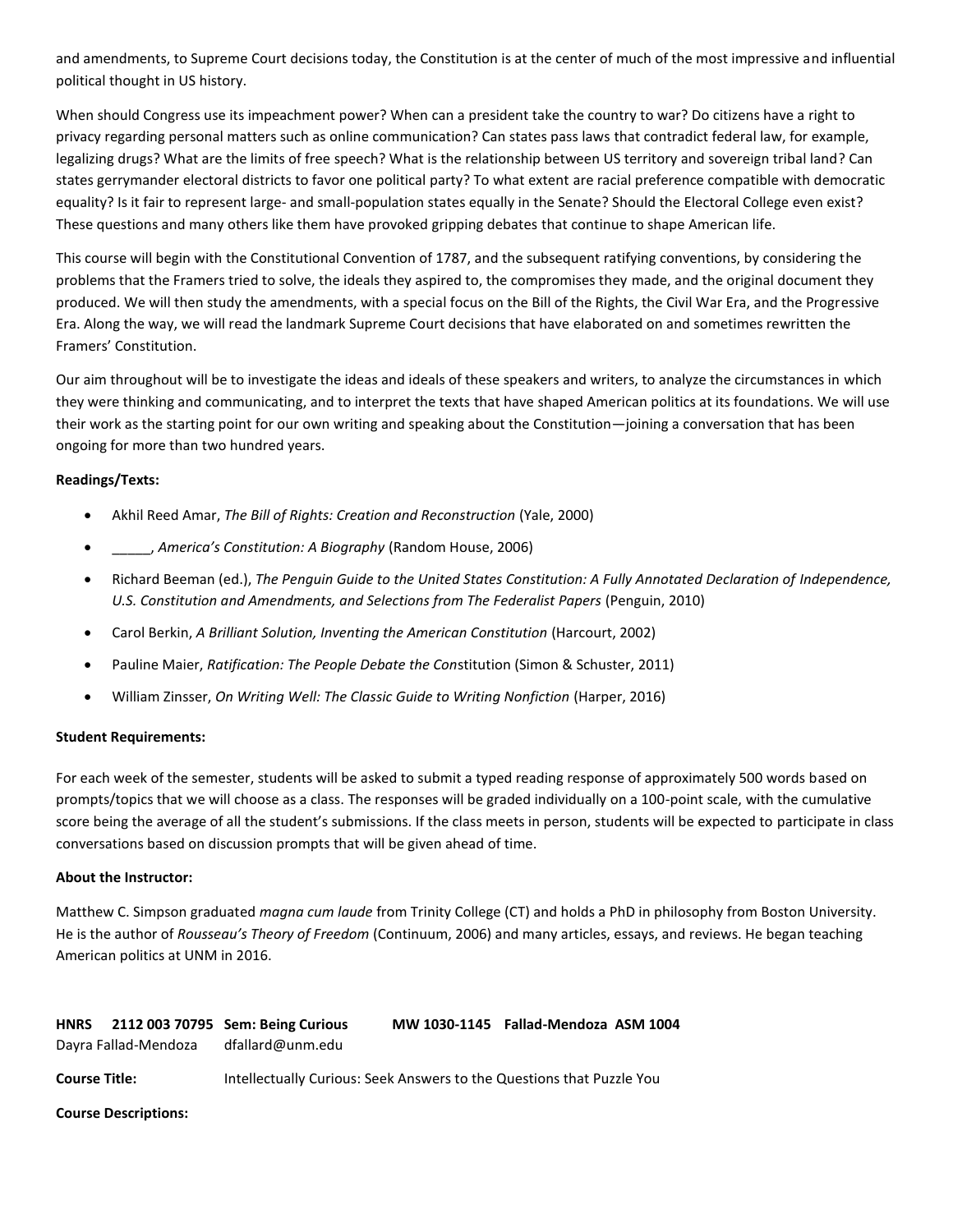Have you ever wondered how some of the world's most pressing and intriguing questions are answered? How are we able to understand human behavior, print 3D organs that are saving lives today and successfully send a rover to Mars? It is all possible because someone, somewhere was intellectually curious and sought an answer to their question. In this seminar, we will look at how scholars in your field of interest answer research questions. You will also gain the foundation to start your own inquiries and explore questions that matter to you from a multidisciplinary lens. Perhaps you are interested in the effects of global warming in New Mexico, nanotechnologies, or how music lyrics give us an insight into culture and human communication patterns. You will learn to find and dissect the research literature in your area of interest and engage with its writing process. In addition, you will have the opportunity to engage with faculty in your field and learn about UNM and national, undergraduate research opportunities you can engage with. The skills you acquire in this class will be transferable to any academic major and future career. For more information please contact: Dayra Fallad-Mendoza dfallad@unm.edu.

# **Readings/Texts:**

Readings will be provided by instructor from (Students do not need to purchase any book materials.):

- Clark, Vicki L. Plano. Understanding Research: A Consumer's Guide. Pearson Education. Second Edition
- Salsa Dancing into the Social Sciences: Research in an Age of Info-glut by Kristin Luker (available online through the UNM Library)
- A selection of scholarly articles relevant to student's interest.

#### **Student Requirements:**

- 5 short assignments throughout the semester that will build the final capstone project.
	- o Capstone project consists of a 3-page research proposal and presentation.
- Weekly journal assignments (1 paragraph).
- Complete the free CITI Program: Research, Ethics, and Compliance Training that will students a competitive advantage if they choose to engage in research beyond the class.
- Due to the collaborative structure of the course, attendance and participation are extremely important.

#### **About the Instructor:**

Dayra Fallad-Mendoza, is a doctoral student in the Organization, Information & Learning Sciences program. As a first-generation student she fell in love with academia and has worked in higher education for over 10 years. During this time, she has taught undergraduate research courses and developed various undergraduate research programs. She currently runs one of the largest online academic support centers in the nation. She likes to incorporate active learning and technology into her teaching. She is passionate about research, especially undergraduate research. Her research interests include online academic support programs and practices, educational technology, transformative learning, social networks, and data mining.

<span id="page-19-0"></span>

| <b>HNRS</b> | 2112 004 71227 |                                    | <b>Sem: Politics of Romance</b> | <b>DeBlassie</b> | <b>ONLINE</b> |
|-------------|----------------|------------------------------------|---------------------------------|------------------|---------------|
|             |                | Maria DeBlassie deblassiem@unm.edu |                                 |                  |               |

**Course Title:** From Bodice Rippers to Resistance Romances: The Politics of the Historical Romance

#### **Course Descriptions:**

This course examines the historical romance, from the courtship novel developed in the 18th century that inspired the genre, to the 20th century bodice rippers and contemporary radical romances, or romances that celebrate social justice and HEAs (Happily Ever Afters) for all.

From the early courtship novels of Jane Austen and Elizabeth Gaskell, to the bodice rippers of the mid-twentieth century and beyond, the historical romance genre has been the place where typically women explore their sexuality, agency, and autonomy in a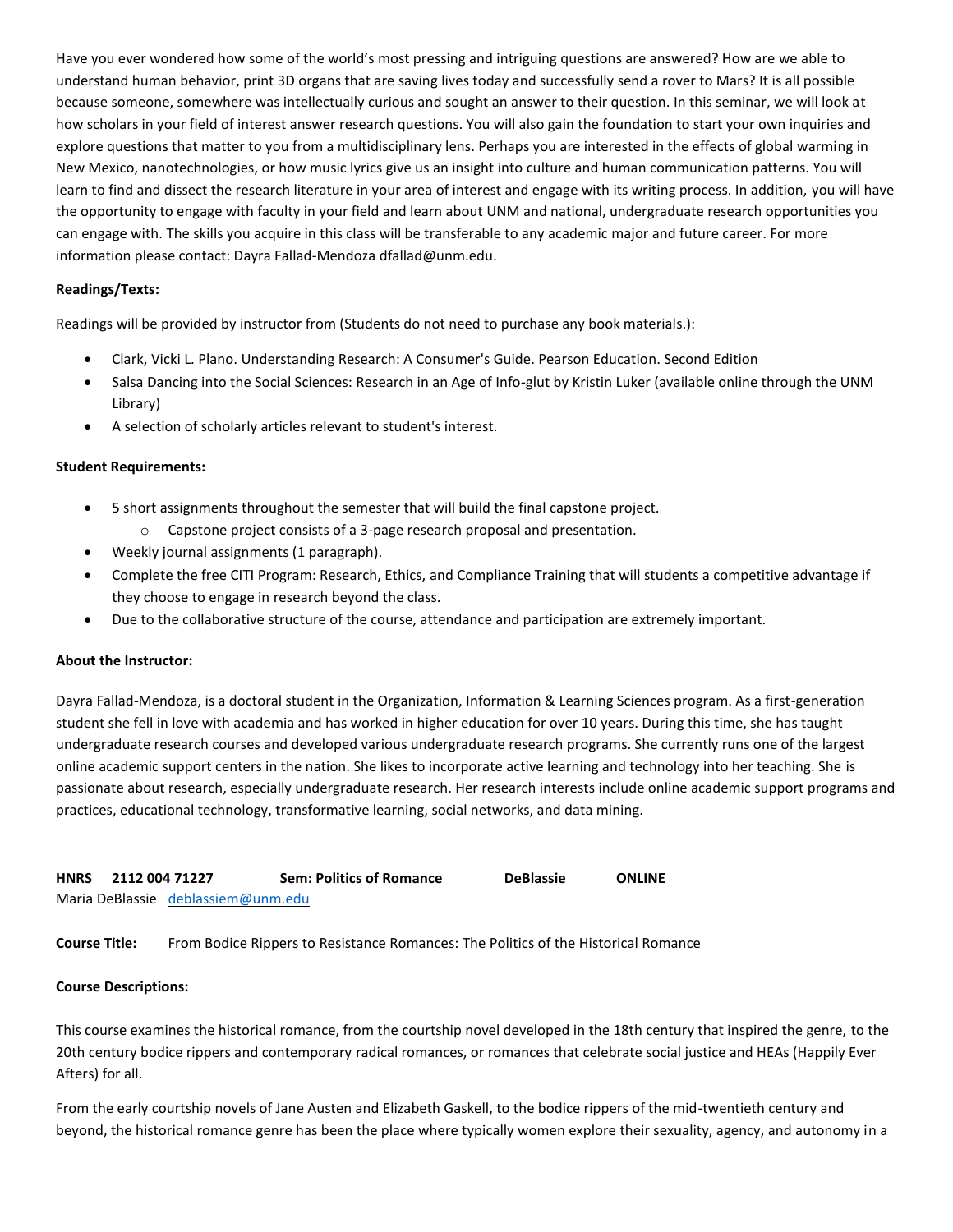patriarchal society. And yet, this genre is not without its flaws, namely in how it celebrates white feminism and, as in the case of Georgette Heyer, how it can fetishize classist white supremacist fantasies. More recent authors with marginalized identities, including BIPOC and LGTBQ+ writers, resist the hectic ableist white-washing of the genre and instead use these novels to make both history and romance more inclusive by reclaiming their space in those narratives.

In this class, we will explore how this genre both resists and reinforces gendered, sexual, racial, ablest, and class ideologies of the time in which they were written, and ultimately discover that historical romances are less about the time period they are set in (typically the Regency & Victorian Era, which this course will focus on), and more about our own contemporary values, social norms, and fantasies. The historical romance is, by its very nature, a transgressive genre, both celebrating and resisting social norms.

# **Readings/Texts:**

# TV Series

- *North & South* (2004)
- *Northanger Abbey* (2007)
- *Bridgerton* (2020)

# **Books**

- Virginia Henley's *The Pirate and The Pagan* (1990)
- Tessa Dare's *Romancing the Duke* (2014)
- K.J. Charles's *Band Sinister* (2018)
- Lydia San Andres's *A Summer for Scandal* (2015)
- Beverly Jenkins's *Forbidden* (2016)
- E.E. Ottoman's *The Doctor's Discretion* (2018)

# **Student Requirements:**

Students will be required to attend class regularly and be prepared for active participation and discussion of course texts. Other assignments might include class activities and exercises; a short oral presentation and guided discussion on a particular topic or reading for class; two 2-4 page analytical essays on given texts; a group presentation project; and one research project on one or more of the course texts and/or tropes.

# **About the Instructor:**

Dr. Maria DeBlassie is native New Mexican mestiza and award-winning professor and writer. When she's not teaching classes on witchcraft, things that go bump in the night, and all things romance, she's practicing her own brand of brujeria and writing gothic tales, everyday spells, and, yes, romances.

<span id="page-20-0"></span>

|             | HNRS 2113 001 70051 Sem: Fine Art Musical Theatre | 1230-1345 | Szasz ASM 1004 |
|-------------|---------------------------------------------------|-----------|----------------|
| Maria Szasz | deschild@unm.edu                                  |           |                |

**Course Title:** Musical Theatre in America

#### **Course Descriptions:**

"The Broadway musical has always reflected different social and political forces—patriotism, skepticism, commercial consumption, escapism, revolt and globalization. The musical defines our culture and is, in turn, defined by it."--Michael Kantor and Laurence Maslon, *Broadway: The American Musical*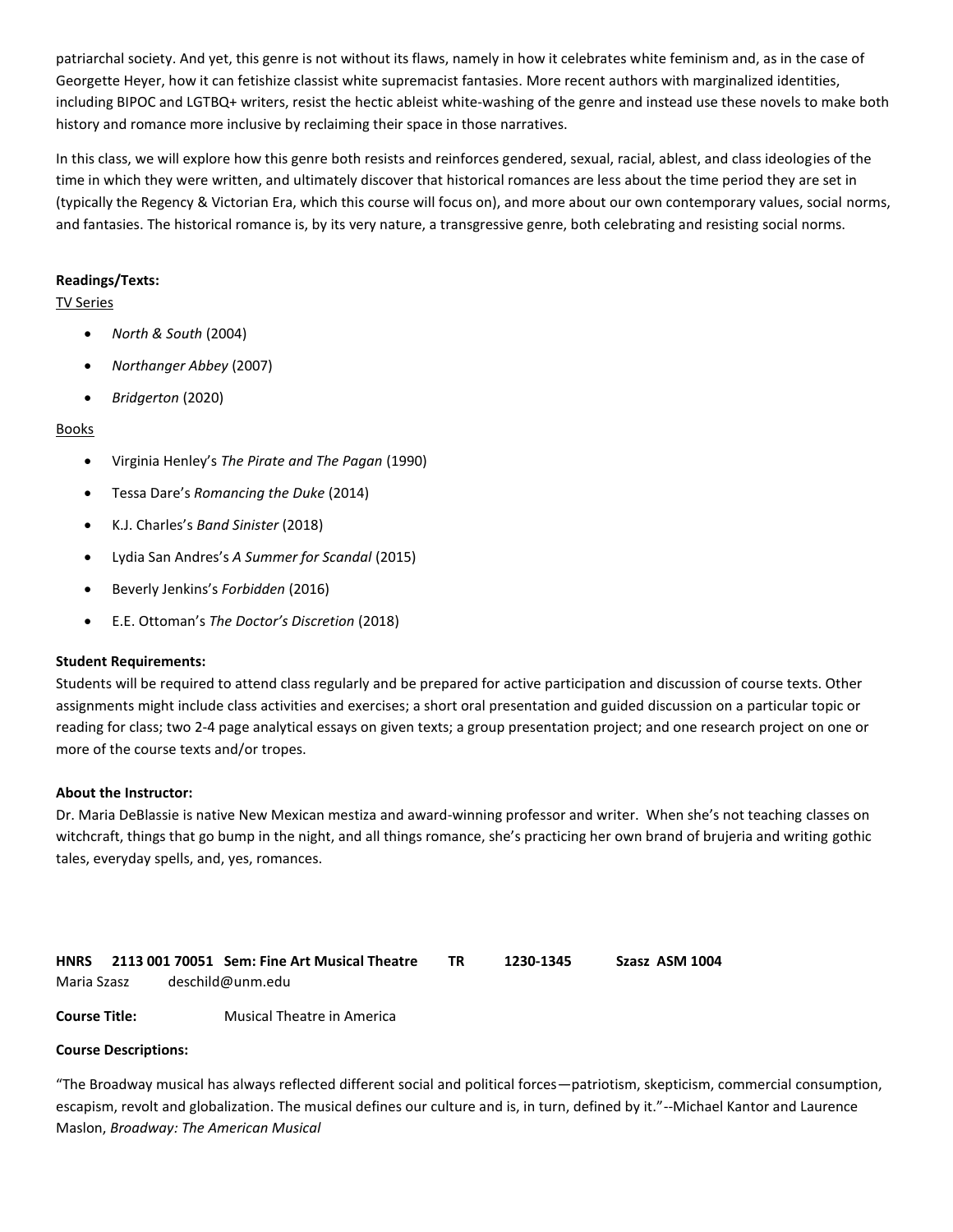Fine Arts as Global Perspective: Musical Theatre in America will carefully consider one of America's unique contributions to the fine arts. We will read, listen to, and watch excerpts from the most revolutionary musicals from 1904-2016, concentrating primarily on American works. The class will extensively discuss the background and major accomplishments of the twentieth and twenty-first century's most significant musical theatre composers, lyricists, writers, actors, dancers, choreographers, directors, designers, and producers. This class is, first and foremost, interdisciplinary. We will frequently discuss how the disciplines of theatre and history interact and co-exist. For instance, what do musicals say about American history? *South Pacific* suggests that American racism "has to be carefully taught"; *Hair* defiantly and poignantly protests the Vietnam War. Our discussions will pay special attention to the ways musicals engage and respond to the major historical, political and social issues of their day. We begin in the early years of the twentieth century, with the charismatic "song and dance man" George M. Cohan, whose upbeat, sassy songs and heroes in *Little Johnny Jones* (1904) and *George Washington, Jr*. (1906) jump-started American musical comedy. Through *Oklahoma!* (1943), *South Pacific* (1949), and *West Side Story* (1957), we explore what made the "Golden Age" of American musical theatre so rich, creative, and admired. In the 1960s-1970s, we determine why both the form and content of musicals radically changed, with the bold introduction of "rock musicals" such as *Hair* (1967) and "concept musicals" such as *Company* (1970) and *A Chorus Line* (1975). In the 1980s-1990s, we focus on the "British Revolution," with the arrival of the "megamusicals" Cats (1982), *Les Misérables* (1987), *The Phantom of the Opera* (1988), and *Miss Saigon* (1991). We conclude by examining the most recent developments in musical theatre that invigorate theatergoers, such as *Wicked* (2003), *Memphis* (2009), *Million Dollar Quartet* (2010), *Spiderman: Turn Off the Dark* (2011), *The Book of Mormon* (2011), *Once* (2012), *Hamilton* (2015) and *Dear Evan Hansen* (2016). Our primary goal is to reach an understanding and appreciation of this eclectic, vibrant, innovative form of theatre that entertains and challenges audiences worldwide.

# **Readings/Texts:**

- George M. Cohan, *Little Johnny Jones* (1904)
- Oscar Hammerstein II and Jerome Kern, *Show Boat* (1927)
- Oscar Hammerstein II and Richard Rodgers, *Oklahoma!* (1943) and *South Pacific* (1949)
- Fred Saidy, E. Y. Harburg, and Burton Lane, *Finian's Rainbow* (1947)
- Leonard Bernstein, Arthur Laurents and Stephen Sondheim, *West Side Story* (1957)
- Gerome Ragni, James Rado and Galt MacDermot, *Hair* (1967)
- Stephen Sondheim and George Furth, *Company* (1970)
- James Kirkwood, Nicholas Dante, Marvin Hamlisch and Edward Kleban, *A Chorus Line* (1975)
- Claude-Michel Schönberg and Alain Boublil, *Les Misérables* (1987)
- Claude-Michel Schönberg and Alain Boublil, *Miss Saigon* (1991)
- Jonathan Larson, *Rent* (1996)
- Lin-Manuel Miranda, *Hamilton* (2015)
- Benj Pasek, Justin Paul and Steven Levenson, *Dear Evan Hansen* (2016)

#### **Student Requirements:**

Reliable attendance and consistent, thoughtful contributions to class discussions; two 2-3 page response papers; a group project: a sixty minute presentation on a musical theatre show, composer, lyricist, writer, performer, designer, director, choreographer, and/or producer; a one page proposal for a research paper; a ten minute conference with the instructor on the research paper topic; a final draft of a six to eight page research paper.

#### **About the Instructor:**

Maria Szasz received her MA in Theatre Education from Emerson College and her PhD in English Literature from UNM, where she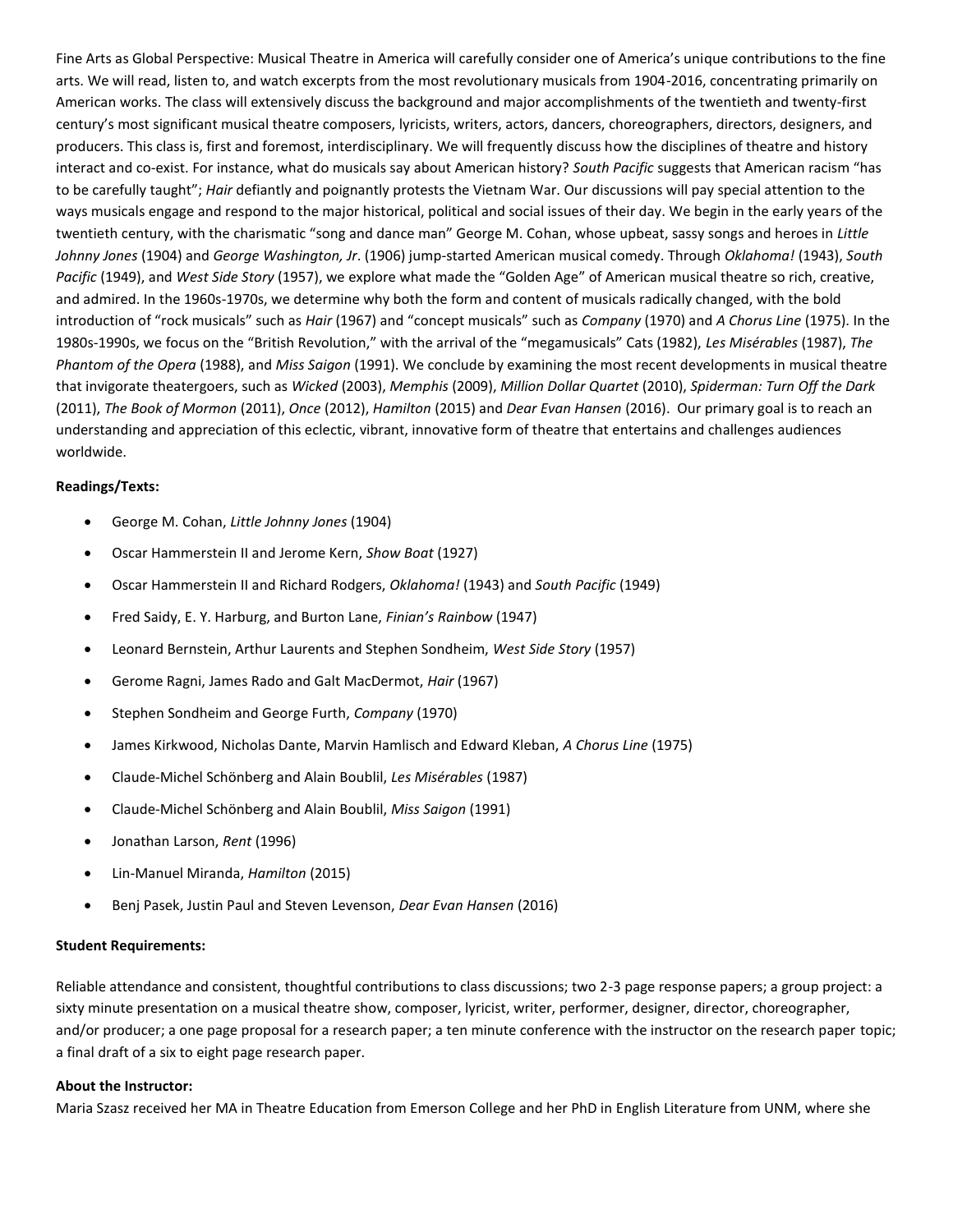specialized in Drama and Irish Literature. Her love for musical theatre began with her discovery of the little known musical comedy *The Robber Bridegroom*.

# <span id="page-22-0"></span>**HNRS 2113 002 70055 Sem: Art of Film MW 1330-1445 Kottler ASM 1040**

Jonatha Kottler jkottler@unm.edu

#### **Course Title: The Art of Film**

#### **Course Descriptions:**

Film expresses the gamut of human expression and experience. Goofy buddy comedies, biopics of famous writers or musicians, painfully honest documentaries, swashbuckling adventures, superhero epics, or trite-but-enjoyable romantic comedies, film reflects who we are, what we value and aspire to, what we may never become. Yet as the audience we may never consciously appreciate or even notice the larger ideas of a film because we are caught up in it. The goal of this course is to pull our eyes from the screen's spectacle and apply our minds to what a film is actually saying. To achieve this goal we will take a three-part approach: (1) we will cover the history of film as a medium to see its dual identity as popular culture and art (2) we will study screenplays and the films they become to see how words on a page come alive on screen and (3) we will write short screenplays and then shoot and edit them, culminating in the Honors College Short Film Festival where our peers will be able to see our on-screen efforts.

#### **Texts and Course Materials:**

- *Cinematic Storytelling*, Jennifer Van Sijll
- *Save the Cat*, Blake Snyder
- *Graphic Storytelling*, Will Eisner

Articles on Learn focusing on craft elements, social responsibility, influence of film.

- *The Bicycle Thief*
- *Black Panther*
- *Get Out*
- *The Farewell*
- *Ferris Beuler's Day Off*
- *Booksmart*

#### **Student Requirements:**

2 three-page reaction papers Oral presentation 6 mini film assignments Short screenplay (3-5 minutes) Final short film **About the Instructor:**

Jona (rhymes with "Donna") is a graduate of UNM Honors and began teaching here in 2003. She has a BA in English, an MA in Liberal Arts from St. John's College, and is a candidate in the MFA program at the Institute of American Indian Arts. She lived abroad in Amsterdam, NL and Edinburgh, Scotland where she published fiction and non-fiction works in NY Magazine, The Guardian, and on Audible. She is a huge nerd who has written seven short films and co-created the comic book series *The Wonderverse.* She knows a whole lot about Batman, and the MCU.

<span id="page-22-1"></span>

| <b>HNRS</b>          | 2113 003 70796 Sem: Dance as Intl Diplomacy | TR 1530-1645 | Luian | TBD |
|----------------------|---------------------------------------------|--------------|-------|-----|
| Bridgit Lujan        |                                             |              |       |     |
| <b>Course Title:</b> | Dance as International Diplomacy            |              |       |     |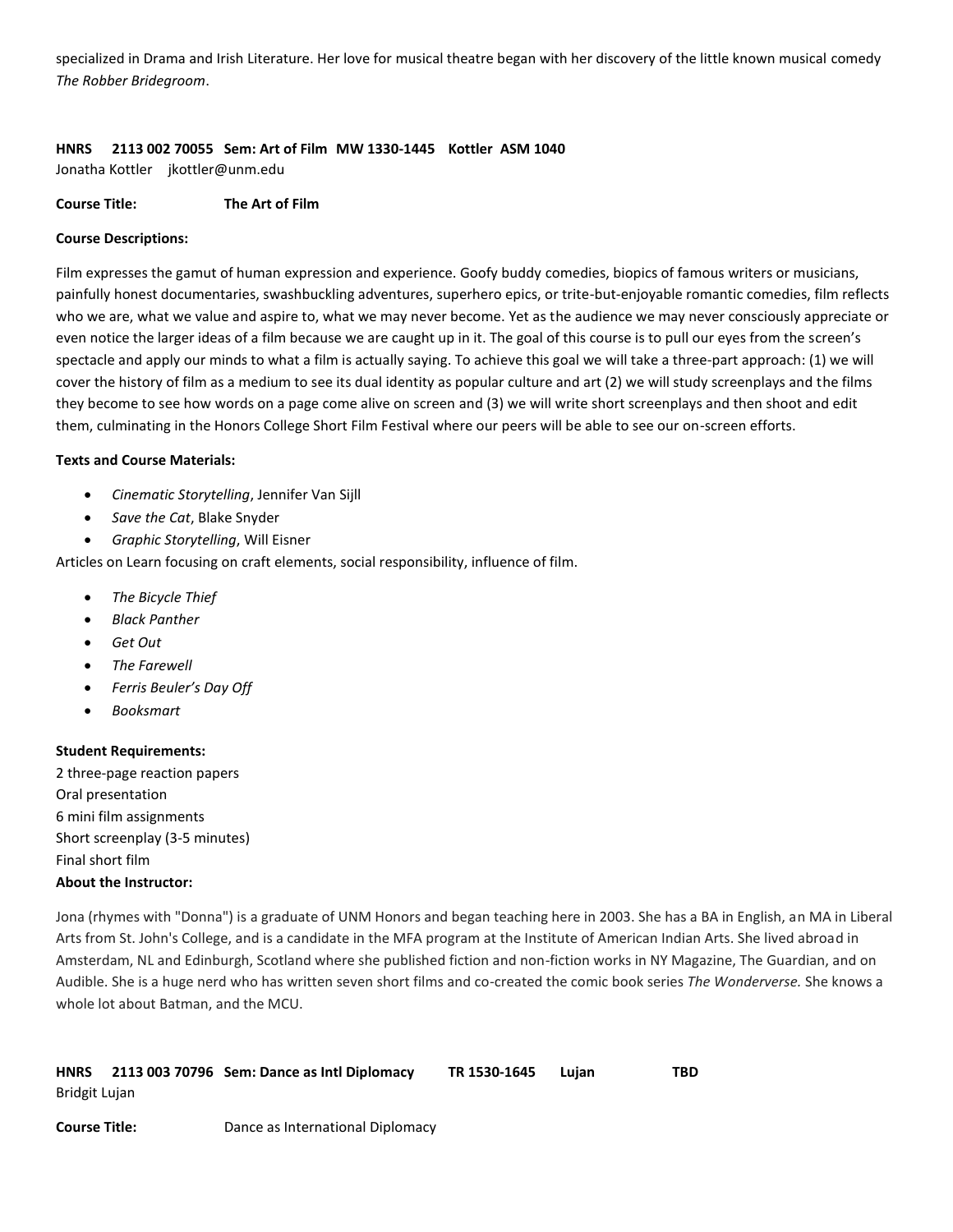#### **Course Descriptions:**

In this course students will explore how dance serves as a cultural ambassador around the world. Dance performances, videos, and images of dance influence peoples' beliefs about a culture and a nation's politics and values. In this course students will explore how different styles of dance (ballet, jazz, modern, flamenco, traditional) have influenced world views and served to increase harmony across nations through live performance and recorded media. Students will do readings, observe videos, participate in discussions, write short reflections and create a final project. This is not a movement class however there is an occasional movement component that gives students the opportunity to participate in embodied exploration of simple movements of each dance style. Students will explore the political and economic initiatives of the United States 1950-present that have supported dance as a world ambassador of culture. They also will synthesize how dance has served other nations in diplomacy (specific focus on Spain). Students will conclude the course with a self-designed project.

# **Readings/Texts:**

1. *Dancers as Diplomats American Choreography in Cultural Exchange* by Clare Croft

- 2. *Dance For Export Cultural Diplomacy and the Cold War* by Naima Prevots
- 3. *Flamenco Nation* by Sandie Holguin

#### **Student Requirements:**

| 1. Regular consistent attendance, participation, discussion | 40% |     |
|-------------------------------------------------------------|-----|-----|
| 2. Completion of guided reflective writing                  | 30% |     |
| 3. Participation in movement                                | 15% |     |
| 4. Student project                                          |     | 15% |

# **About the Instructor:**

Bridgit Luján was introduced to dance study at the young age of two, later continuing her studies in Spain and at the University of New Mexico where she earned a MA in Dance History and a MBA in International Management. Bridgit has taught in higher education since 2002 and is Dance and Honors Program faculty at the Central New Mexico Community College. She also is a journalist for *Dance Magazine* in NYC.

# <span id="page-23-0"></span>**HNRS 2221 001 70560 Sem: MathintheWorld:Statistics M 1130-1245 Sorge ASM 1020** Carmen Sorge csorge@unm.edu

**Course Title:** Math in the 21st Century\_ Statistics for Career andLife

# **Course Descriptions:**

*Statistical Thinking will one day be as necessary for efficient citizenship as the ability to readand write.*- H.G. Wells

That day is now. Have you ever wondered why first the newspaper tells you that coffee preventscancer, and the next day the headlines proclaim coffee will kill you? Are you aware that some stock fund statistics are technically true, but presented in a way designed to manipulate you?

When a doctor tells you that a test for a disease is 99 percent accurate (and you just testedpositive) what questions should you ask?

You may want to do research in the future, or maybe you do not, but you still need to read research. But what if you are never planning on looking at research again after you get out of college? You still need statistics. You need it for making medical decisions,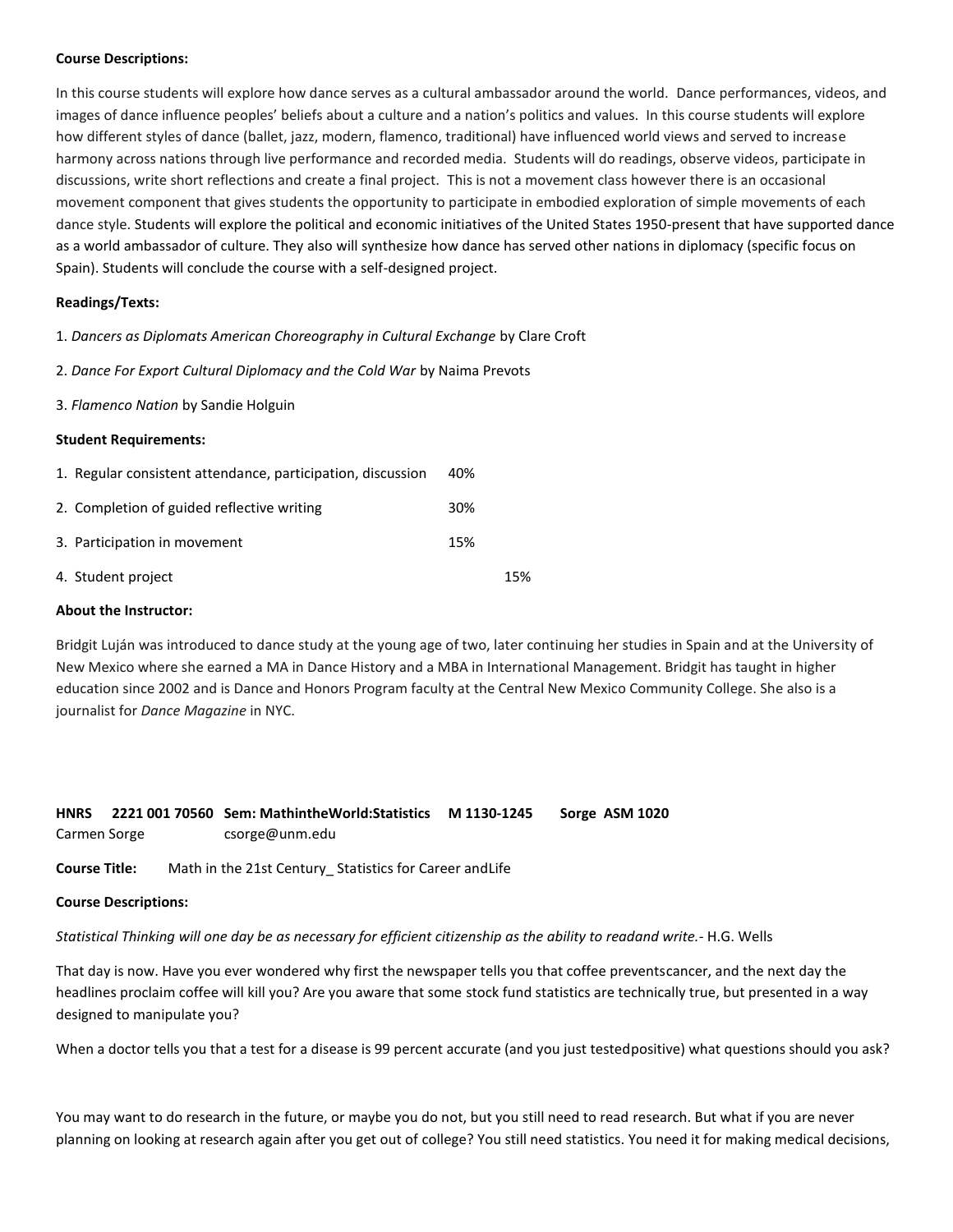investment decisions, political choices and many other everyday issues. If you do not understand statistics,you are at the mercy of those who do.

You may have taken a statistics class (or heard of one) that was basically a math class, but with statistics problems. This is not a class like that. You need, at most, Algebra 1 skills. This class is not about math. This class is about understanding how to interpret and use statistics as a powerfultool, both professionally and in your everyday life.

This course is designed to equip you with the statistical tools and knowledge to interpret and analytically analyze data. We will cover graphing techniques for presenting data, data samplingtechniques, descriptive techniques, confidence intervals, regression toward the mean and the central limit theorem, basic probability, estimation and tests of significance as well as other topics. Mastering this material will provide you with the ability to interpret statistics related to public policy, education, business, and the social, health, and physical sciences. You will understand that statistics provides useful information for decision making but will also learn to recognize when the data is being manipulated in order to confuse or obscure the truth.

Understanding statistics allows you to make rational decisions in your own life and to think critically about potential outcomes. If you have taken the equivalent of College Algebra (Math 121) you certainly have the math skills for this class. If you have not taken an algebra class, please contact me before signing up.

#### **Readings/Texts:**

Required texts will include "Naked Statistics: stripping the dread from data" by Charles Wheelan "What is a p-value anyway? 34 Stories to Help You Actually Understand Statistics byAndrew J. Vickers"

We will also be reading provided selections from "Damned Lies and Statistics "by Joal Bestand "The Drunkard's Walk: How Randomness Rules our Lives" by Leonard Mlodinow as well as selections from other books, current journals and media. These will be available online.

#### **Student Requirements:**

Assignments include hands on data collection in the classroom and writing up mini labs usingthe data. You will have a short reflection due on the assigned reading which we will discuss inclass.

Some of these assignments will include collecting, interpreting and presenting of your owndata. You will write two papers.

# **About the Instructor:**

I have taught both physics and mathematics from middle school level through college. I have a PhD in Educational Psychology, a M.S. in Science Education and a B.S. in Physics. But what should really matter to you is that I have experience in making science and math useful,exciting and interesting.

I have been teaching for thirty plus years, and through that time have come to realize that the content matters but the love of learning is what will remain many years later. I aim to install alove (or at least tolerance) of statistics into your brain.

In this class we will cover many topics in statistics, when you finish I hope for you to have, not just a better understanding of statistics, but an appreciation for how statistics is part of everydaylife. Knowing statistics saves you money and grief.

<span id="page-24-0"></span>

| <b>HNRS</b>  | 2364 001 70045 Sem: Keeping The Peace MW 1500-1615                                                                             | Carey ASM 1040 |
|--------------|--------------------------------------------------------------------------------------------------------------------------------|----------------|
| Andrew Carey | acarey1@unm.edu                                                                                                                |                |
|              | $\mathbf{r}$ , and $\mathbf{r}$ , and $\mathbf{r}$ , and $\mathbf{r}$ , and $\mathbf{r}$ , and $\mathbf{r}$ , and $\mathbf{r}$ |                |

# **Course Title:** Individual and the Collective: Keeping the Peace

#### **Course Description:**

Conflicts occur in all societies large and small, and all societies have customs for resolving disputes and keeping the peace. This course will combine Anthropology, Political Science, and Criminal Justice, to examine social control and conflict resolution in different societies around the world. We will explore how the members of different societies are organized politically, how they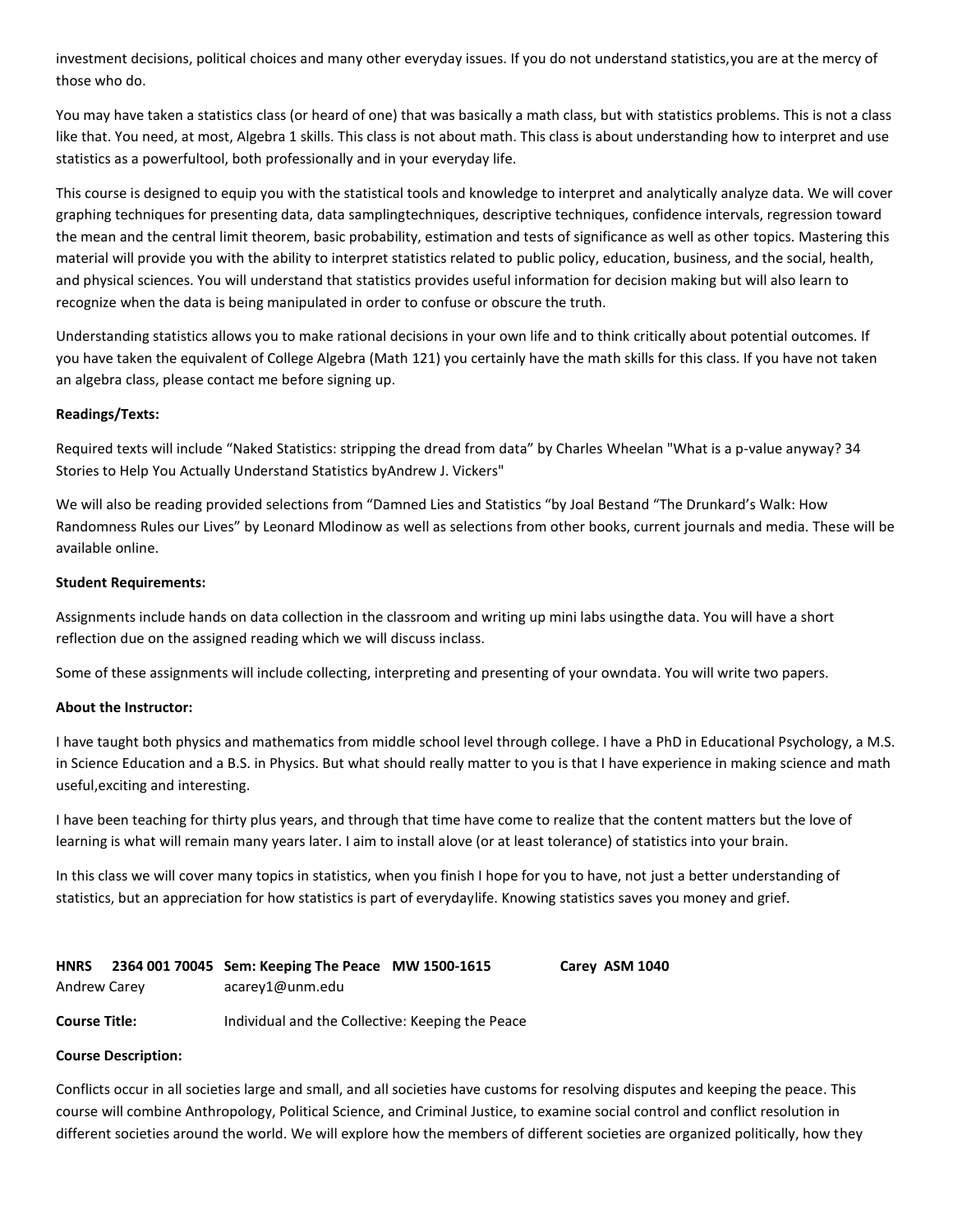make decisions, and how they deal with conflict. We will talk about customs designed to keep the peace in society, such as witchcraft, and how they work.

Through articles, literature, video, and film, we will discover how cultures and societies define different types of crimes and reveal what kinds of tools they use to resolve conflicts. This will involve looking at transgressions from the use of foul language in an inappropriate context to the most serious crimes of murder, apartheid, and even genocide. We will explore the variety of tools people employ to resolve conflicts, from the ritual apology of giving flowers after a romantic tiff to the ultimate resolution of banishment and execution. The class will discuss the difference between punitive and restorative justice, and we will also delve into the consequences of conflicts that go unresolved.

Finally, we will explore when societies resort to personal contests to resolve differences. From the song duels of the Inuit, medieval trial by combat, sword duels in Europe and Japan, to gun fights in the old west, contests of skill have often been used as a method of resolving disputes. We will analyze when and how contests are used to settle differences between individuals and why they are no longer used in American society today. Students in the class will learn the basics of fencing and will be able to fight mock sword duels at the end of the class. Due to the Pandemic, much of the class will be online, but we will still meet every other week on the Honors Patio. Here we will answer questions, do group exercises, and learn the basics of dueling with a sword. **Readings/Texts:** 

There is no text book for this course. Readings will include articles on decision making and conflict resolution in cultures throughout the world. We will also watch a number of videos associated with each of these

#### **Student Requirements:**

Students will take part in weekly discussions involving the different forms of political organization and conflict resolution. Students will write three short papers analyzing articles on different conflicts and resolution, and there will be a series of assignments leading up to a final paper and presentation analyzing a conflict of their choice or cultural methods of resolution in a culture.

#### **About the Instructor:**

Andrew Carey is an anthropologist and the research involves tribal sovereignty, conflict and mediation over water rights, and reservation police. He is a registered fencing coach with the United States Fencing Association and he coaches fencing at Duke City Fencing.

**Preview Night Video:** <https://youtu.be/TEWu3mlIDIk>

<span id="page-25-0"></span>**HNRS 2364 002 70046 Sem: Individual & Collective TR 1530-1645 Johnson ASM 1004** Lizabeth Johnson lizjohnson@unm.edu

**Course Title:** The Individual and the Collective: Individuals in Conflict with the Collective

#### **Course Descriptions:**

"I like it when a flower or a little tuft of grass grows through a crack in the concrete. It's so f\*\*\*\*\*' heroic." George Carlin

Carlin's description of the flower or tuft of grass growing through a crack in the concrete can be read as a metaphor for individuals who have, throughout much of human history, found their desires, needs, and actions subordinated to the needs or demands of the collective, whether that collective is defined as the individual's family, political or religious community, or socio-economic class. As much as the flower or tuft of grass may want to reach out to the sunlight and grow, the concrete serves to hinder that growth. Similarly, as much as an individual, male or female, may wish to strive for personal development, collective institutions often function to hinder that development or even prevent it entirely. In much of pre-modern society, collective structures and institutions such as gender roles, politico-military authorities, and concepts of racial inequality limited the ability of individuals to pursue their own goals, regardless of whether those goals had the aim of contributing to the greater good of the collective itself or the good of the individual alone. Beginning in the 19<sup>th</sup> century, however, as philosophers, political and social scientists, and even poets began to discuss the merits of individuality, individualism came to be viewed in a positive light in the Western world, largely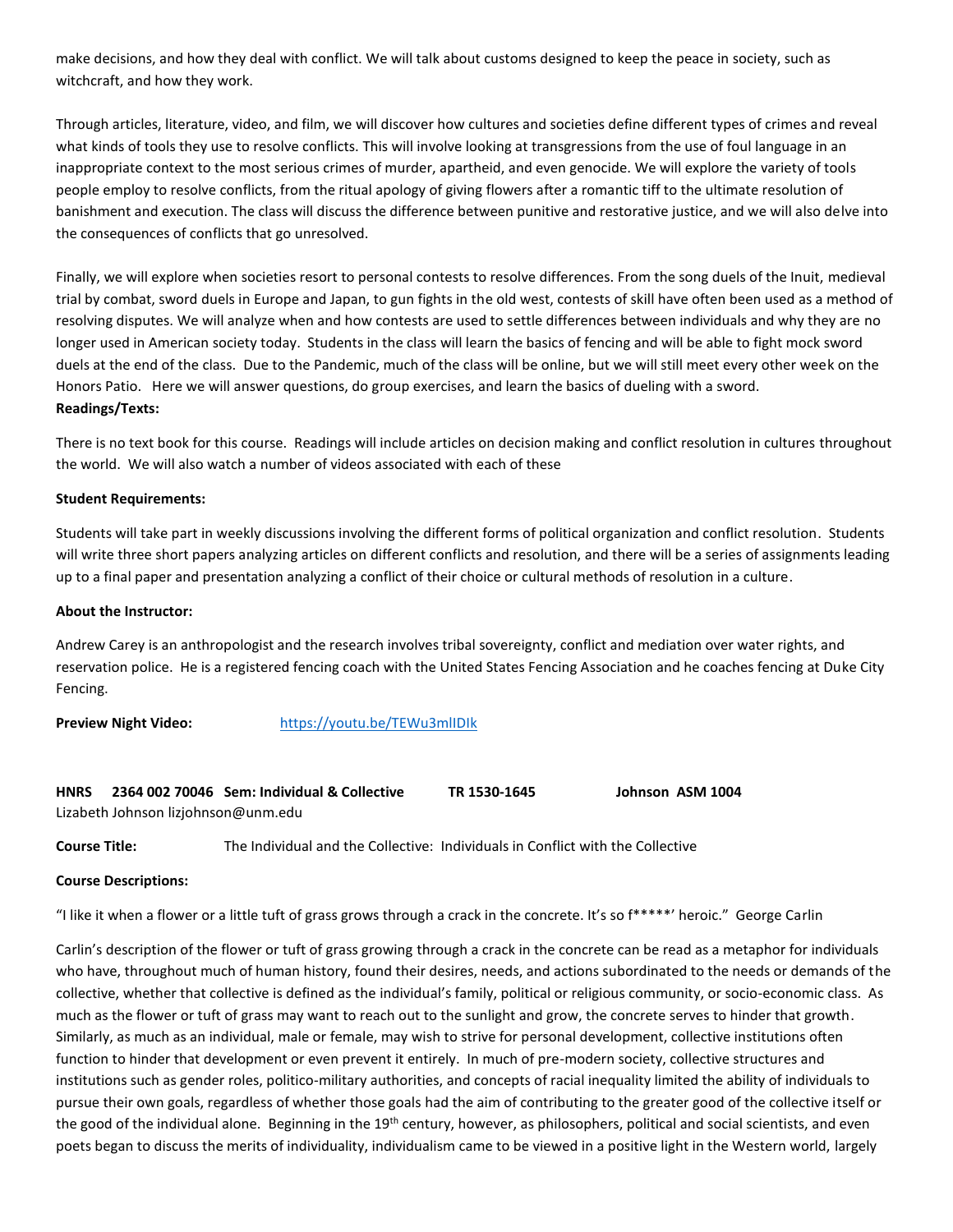because of a growing emphasis on democratic political institutions and legal and social equality. In this class, we'll examine the ways in which the collective has traditionally functioned, and in some societies still does function, to hinder individualism. We'll also examine individuals who have, like George Carlin's flower or tuft of grass growing through a crack in concrete, broken through the barriers placed in their way by collective structures and institutions and gone on to be regarded as heroes or, in some cases, villains.

# **Readings/Texts:**

- Frederick Douglass, *Narrative of the Life of Frederick Douglass*. Dover Thrift Editions, 1995. ISBN 978-0486284996.
- Shelley Emling, *Fossil Hunter: Dinosaurs, Evolution, and the Woman Whose Discoveries Changed the World*. Griffin, 2011. ISBN 978-0230103429
- Trevor Noah, *Born a Crime: Stories from a South African Childhood*. Spiegel & Grau, 2019. ISBN 978-0399588198.

# **Student Requirements:**

- Active participation in both synchronous and asynchronous discussions
- Two analytical papers (1500 words each) focusing on different individuals in conflict with their collective.
- Short biography (500 words) for class discussion
- One research paper (3500 words) that will focus on a single structure or institution that collectives use to hinder or support individuality and individualism

# **About the Instructor:**

Dr. Lizabeth Johnson has a B.S. in Biology and an M.A. and Ph.D. in Medieval History. Her particular focus in history is Medieval Britain, and she has published articles on domestic violence, prostitution, and women's activity in the courts of Medieval Wales.

# <span id="page-26-0"></span>*UHON 301 Level Courses*

<span id="page-26-2"></span><span id="page-26-1"></span>

|                                 | UHON 301 001 41936 Sem: Pub Prcs Scribendi Pt 1 | TR 1100-1215 | Ketcham ASM 1020 |
|---------------------------------|-------------------------------------------------|--------------|------------------|
|                                 | UHON 401 001 62721 Sem: Scribendi Editor Pt 1TR | 1100-1215    | Ketcham TBD      |
| Amaris Ketcham ketchama@unm.edu |                                                 |              |                  |

**Course Title:** T**he Publishing Process** *(Scribendi Part 1)*

**Fall: UHON 301 (3ch) / Spring: UHON 402 (3ch)**

# **Course Description:**

*Scribendi* is a high-quality publication of art and literature, sponsored by the Western Regional Honors Council and UNM's Honors College. Produced completely by Honors College students, *Scribendi* publishes creative work by undergraduate honors students in more than 800 colleges and universities. This first half of our yearlong process is designed to train students who have committed themselves to the immensely rewarding experience of producing our publication. Functioning largely as an educational internship in small publication production, this course provides hands-on experience in proofreading, copyediting, typography, magazine design and layout, professional desktop publishing software, fundraising, marketing and distribution, as well as small press management. Students should understand this is a two-semester commitment, spanning both fall and spring semesters.

The *Scribendi* experience differs from the usual academic class in its focus on active learning accomplished by rigorous discussion, lots of individual practice, and professional behavior and teamwork. This course is an environment in which learning takes place alongside professional tasks that must be accomplished to meet deadlines. Those enrolled in the class are both students and staff members. Staff members who work hard to meet these responsibilities in a conscientious, serious, and creative manner will gain marketable skills and enjoy an extremely rewarding educational experience.

# **Readings/Texts:**

Students are expected to read assigned texts about graphic design, standard editorial processes, copyediting, and the history of *Scribendi*. Students are also required to read and review all submissions received (~500) for the forthcoming edition of the magazine.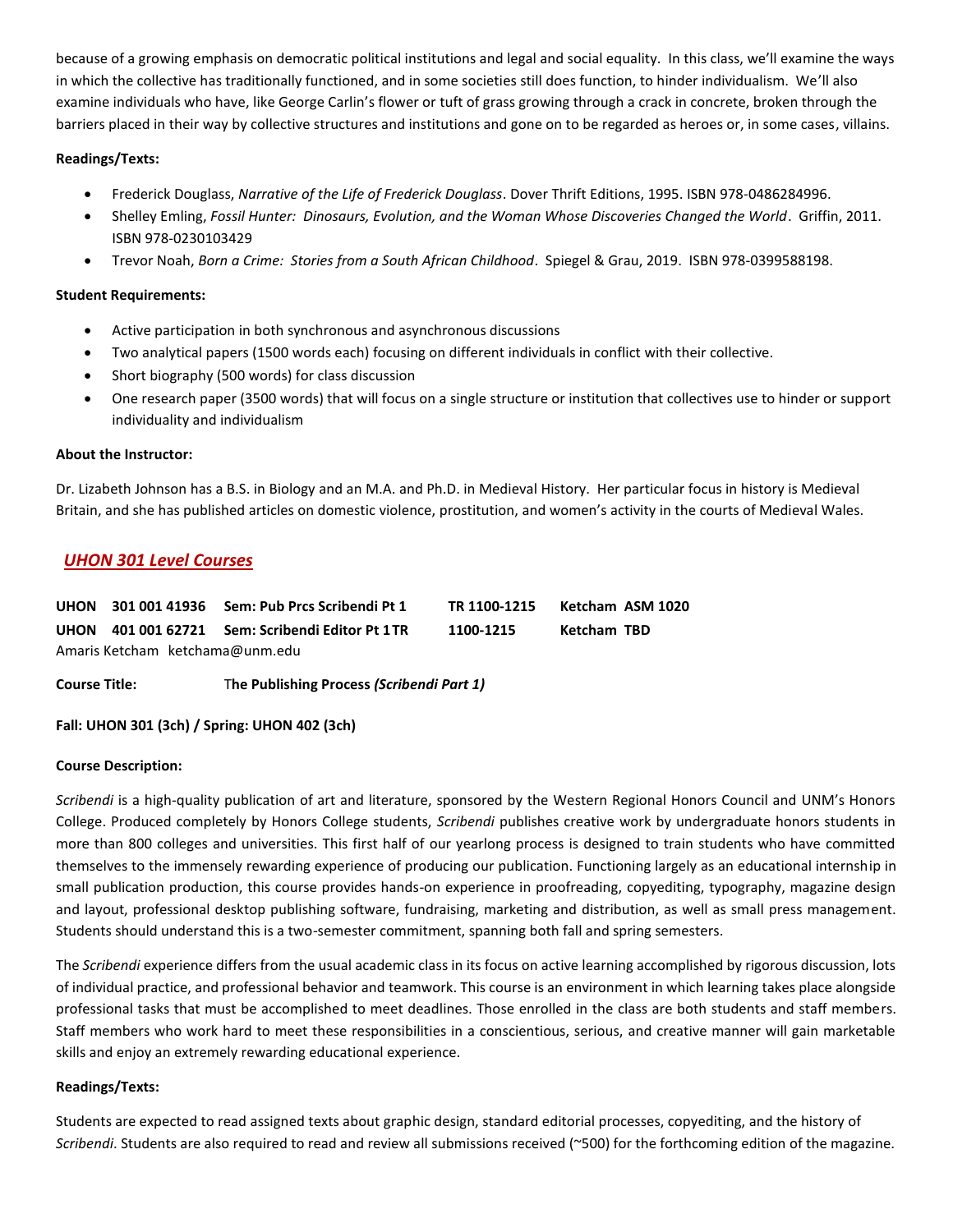#### **Student Requirements:**

Students complete exercises to gain familiarity with Adobe InDesign, graphic design, arts and literature assessment, and copyediting. Additionally, they are expected to perform a set of management tasks throughout the semester, hold regular office hours in the *Scribendi* office, complete work reports and peer evaluations, and attend a teambuilding exercise in the fall.

#### **About the Instructor:**

Amaris Ketcham is the instructor and faculty advisor for *Scribendi*. She has worked with a variety of literary magazines and small presses. Her books include A Poetic Inventory of the Sandia Mountains, Glitches in the FBI, and Best Tent Camping: New Mexico. In 2020, Amaris became an Adobe Master Teacher, creating lesson plans for educators around the world to incorporate Adobe software into their courses.

<span id="page-27-0"></span>

| <b>UHON</b>          | 301 002 69132 | Sem: Hum Rights of Coll Stud                                   | W 1630-1900 | Cargas ASM 1020 |
|----------------------|---------------|----------------------------------------------------------------|-------------|-----------------|
| Sarita Cargas        |               | cargas@unm.edu                                                 |             |                 |
| <b>Course Title:</b> |               | UHON 301 The Human Rights of College Students Fall 2021 Cargas |             |                 |

#### **Course Description:**

From the 30 human rights listed in the Universal Declaration of Human Rights, this course will examine the state of those rights which are particularly germane to college students. We will focus on the right to food and shelter and analyze why 1 in 3 college students have low food security and why over 40% are housing insecure. This will entail discussion of the right to fair and equal education because students who suffer the most insecurities include racial/ethnic minorities (American Indians, Hispanic, and Black) as well as LGBTQ+ students. Therefore, we'll study the effect of racism and discrimination on educational inequality. How student debt figures into these social problems will also be examined. We will also look at the right to free speech and how that is being curtailed on campuses throughout the country (perhaps by students themselves). And finally, on our agenda will be an examination of the universities' responsibility in responding to the maintenance of your human rights. No prior knowledge of the human rights system is required. This course will necessarily be interdisciplinary because it will bring in the field of human rights, history, education, and economics.

#### **Readings/Texts:**

A course reader with chapters from the books *Food Insecurity on Campus, Addressing Homelessness and Housing Insecurity in Higher Education, Influencing Higher Education Policy, The Coddling of the American Mind, Critical Race Theory*

#### **Student Requirements:**

Almost every week there will be a reading assignment followed by a writing assignment consisting of questions about the readings. Designing an intervention to help students achieve their human rights will be part of the course.

#### **About the Instructor:**

<span id="page-27-1"></span>Dr. Sarita Cargas has been teaching human rights in the Honors College for about a dozen years. She is currently writing an introductory book on human rights. She also does research on food and housing insecurity among UNM students. Another teaching focus she has is on teaching the skills of critical thinking.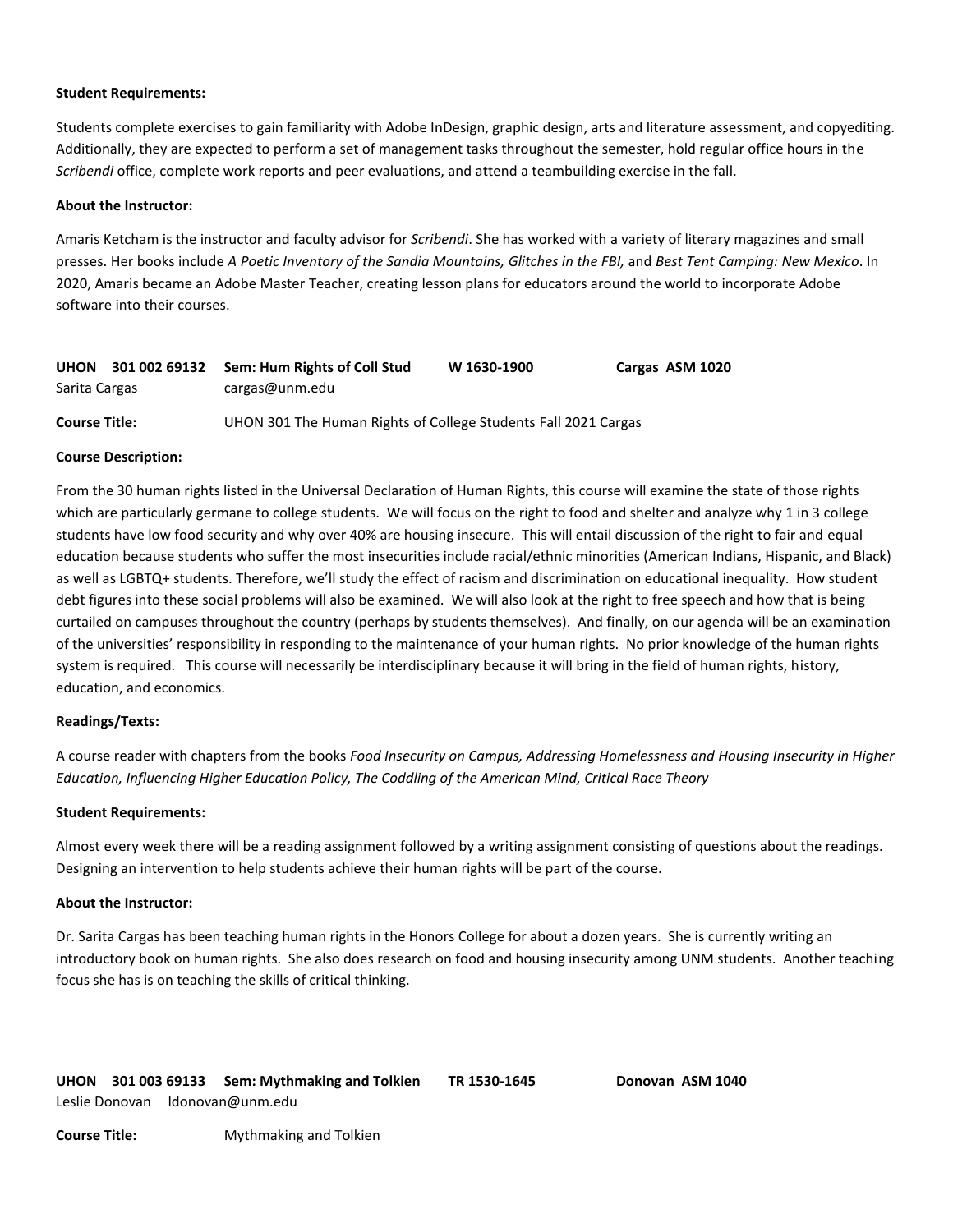#### **Course Description:**

J. R. R. Tolkien's epic fantasy *The Lord of Rings* has been considered the foundation of modern fantasy literature, the basis for immensely popular film adaptations, and even identified in several international surveys as the single most influential or popular work of the 20th century. Yet, while millions of readers have enjoyed and treasured *The Lord of Rings* and its precursor *The Hobbit*, few have gone much beyond the field of popular literature to integrate other approaches and fields of study in connection with Tolkien and his works. Yet, Tolkien was not only a writer of popular fiction, but he also was a mythologist, visual artist, musical composer, philologist, playwright, and medieval studies scholar. In this course, we will survey not only Tolkien's fiction, but also some of his scholarly works, invented languages, paintings and drawings, and music. Along with investigating some of the historical background and medieval sources of Tolkien's major and minor works, we will explore how several world myths contribute to the mythic tales he created for Middle-earth. In addition, we will touch on topics seldom discussed in Tolkien literature courses from such fields as astronomy, ecology, natural sciences, linguistics, and cultural studies. Perhaps most important, we will work to understand what Tolkien's works have to say to people in the 21st century about issues such as gender, warfare, friendship, interactions between cultures, hospitality, loyalty, keeping one's oaths, and the nature of good and evil. While hard-working Tolkien newbies are most welcome, all students must have read Tolkien's most well-known literary works *The Hobbit* and *The Lord of Rings* in their entirety and in book form (not just watch the films!) before the start of class.

# **Readings/Texts:**

Hammond, Wayne G., and Christina Scull. *J. R. R. Tolkien: Artist and Illustrator*

Snyder, Christopher. *The Making of Middle-earth* Tolkien, J. R. R. *The Hobbit* Tolkien, J. R. R. *The Lord of the Rings* Tolkien, J. R. R. *A Tolkien Reader* Tolkien, J. R. R. *The Silmarillion*

# **Student Requirements:**

1 analytic paper, 1 multimedia group project, interdisciplinary scholarship oral presentation, 1 creative project, weekly online discussion, final portfolio, lots of reading, regular attendance, and active class participation.

#### **About the Instructor:**

Leslie Donovan earned her B.A. in Creative Writing and completed the Honors Program at UNM. She went on to earn her M.A. in English literature, also from UNM, and then her Ph.D. in Medieval English Literature from the University of Washington. Her publications include studies of J.R.R. Tolkien, *Beowulf*, Anglo-Saxon women saints, and Honors teaching. She has earned multiple awards for outstanding teaching, including UNM's Presidential Teaching Fellow award.

<span id="page-28-0"></span>**UHON 301 004 69134 Sem: Rev. and Const. WCER TR 1400-1515 Ketcham ASM 1020** Amaris Ketcham ketchama@unm.edu / Myrriah Gómez myrriahg@unm.edu **Course Title:** Revolutions and Constellations: Planning for the WRHC Conference

**Fall:** UHON 301 (3ch) / Spring: UHON 402 (3ch)

#### **Course Description:**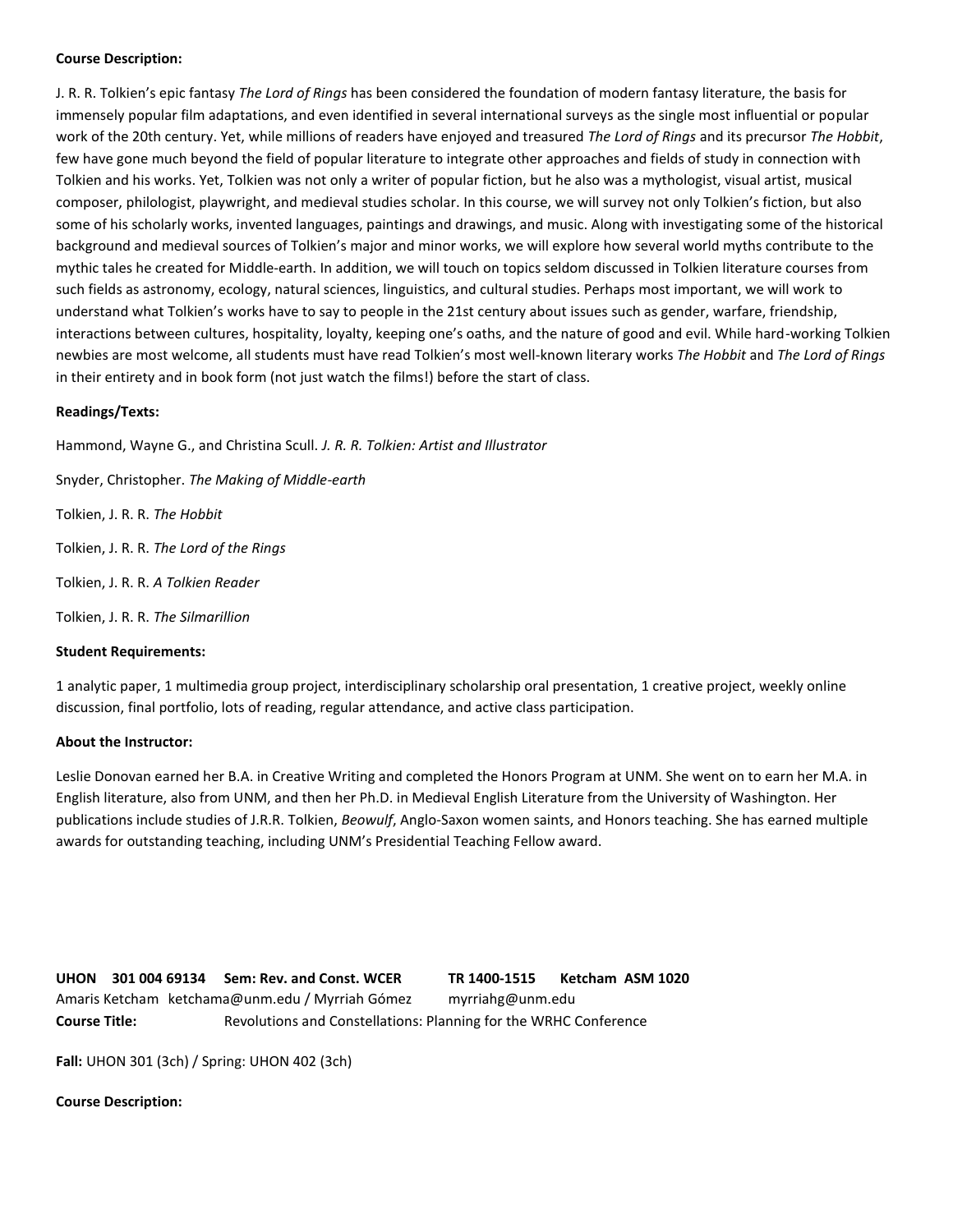In this yearlong course, students will design, organize, and run the 2021 Western Regional Honors Council (WRHC) conference. On Friday, April 08, 2022 through Sunday, April 10, 2022, the University of New Mexico Honors College will host the WRHC Conference. Because planning and implementation are dual parts of this course, students are expected to commit to both fall (2021) and spring (2022) semesters.

As an experiential honors course, this class will not provide templates or checklists to students. Through discussion and careful consideration, students will decide what tasks are critical for a successful conference and how and when these should be handled. In other words, the form or planning of the conference will not be decided beforehand by the professors; instead students will be responsible for planning and executing the conference and acting as WRHC Conference Site Committee members.

Students will work in teams to learn and practice

- Public Relations
- Social media and marketing
- Conference proposal and correspondence management
- Fundraising & budget maintenance
- Website design & maintenance
- App and UX design
- Hospitality & Logistics
- University, Community, Statewide Relationships
- Place as Text and Signature Events Planning

This class will meet in person in the fall and spring, barring any unforeseen university closures. Students will be admitted on a rolling basis after completing a[n application](https://docs.google.com/forms/d/e/1FAIpQLSev2RoIxVZgvbHJQTj_ndyrS5dO20oPIF8juyU-daeu6kFVZg/viewform?usp=sf_link) and interview with the instructors. For best consideration, students will want to apply by April 2. Interested students are encouraged to attend the current virtual WRHC Conference on April 10, 2021.

Students will be required to enroll in the fall section for 3 credit hours and required to enroll in the subsequent spring 3 credit hour course. Both courses will be team-taught by professors Gómez and Ketcham.

# **Readings/Texts:**

Students will not be required to purchase books. All readings will be provided to students.

#### **Student Requirements:**

Students will work in small groups over the course of the semester and will complete a variety of team assignments. These include: group project reports, peer reviews, and reflective essays. The ultimate goal of this course is to plan and host the WRHC 2022 conference successfully.

#### **About the Instructors:**

Myrriah Gómez is the faculty coordinator for the Mellon Mays Undergraduate Fellowship program at UNM and director of the Conexiones program. She teaches courses related to Chicanx Studies in the Honors College.

Amaris Ketcham has been attending WRHC Conferences since 2004. She is the faculty advisor for *Scribendi* and teaches courses on the intersection of creative writing, arts, and communication.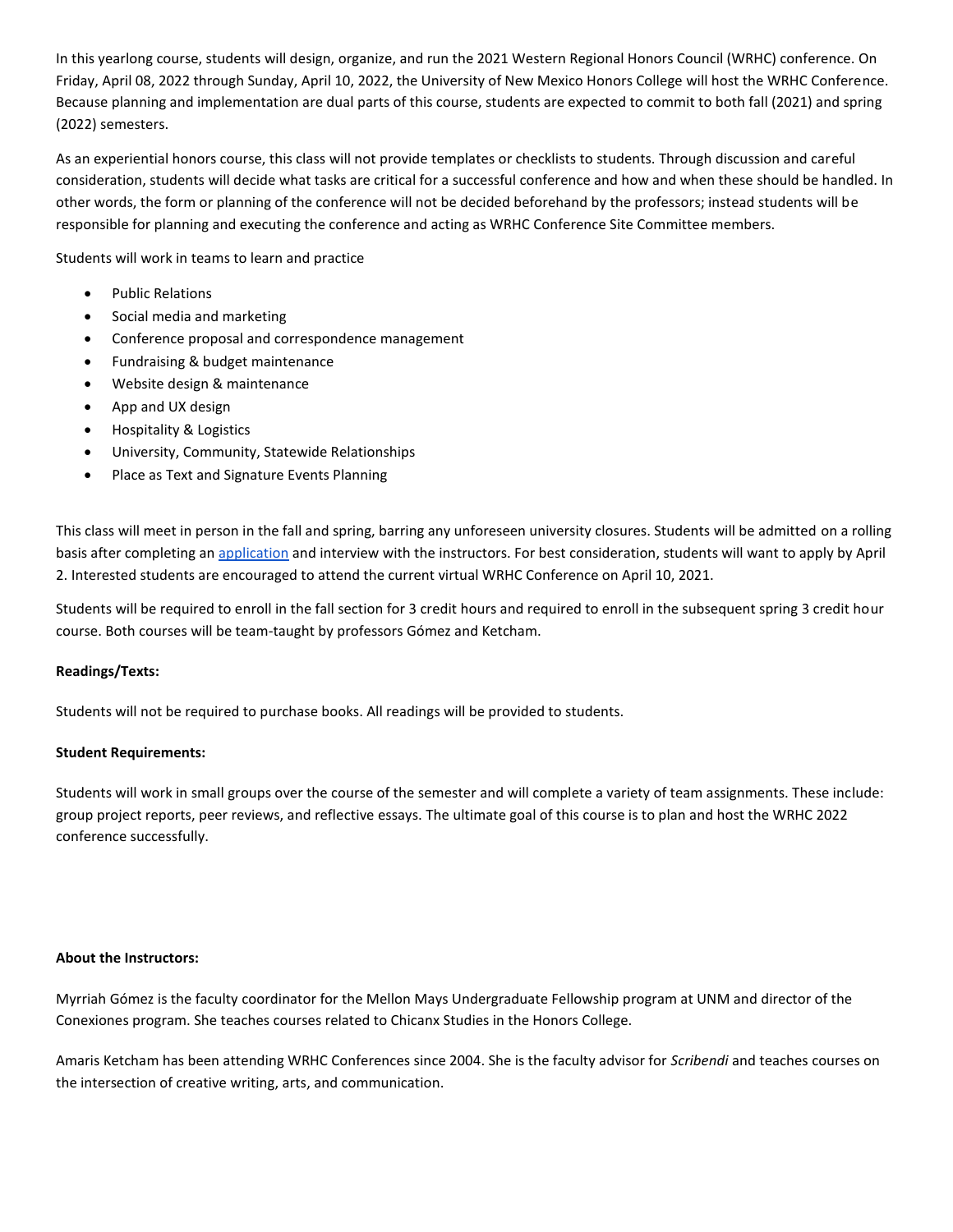<span id="page-30-0"></span>**Course Title**: World-building: Designing the Multiverse of Speculative Fiction

Betsy James, author-illustrator of 17 books and finalist for the 2017 World Fantasy Award, teaches her popular workshop in science fiction, fantasy, horror, magic realism and other "What if?" genres. Its oddball "thought experiments" push the envelope of human thinking, and model creative thinking in STEM fields as well as the liberal arts and the entertainment industry.

This course is guaranteed to make you a better writer of both fiction and nonfiction. You'll read, write, and critique short stories and nonfiction; you'll experiment with maps and diagrams and other media. (No, you don't have to be able to draw.) Offbeat assignments will give you a personal portfolio of concepts and story starts for fiction, games, movies, the graphic novel. Bring your quirky knowledge of this world to the building of new ones!

#### **Texts:**

- Required: *You Are Here: Personal Geographies and Othere Maps of the Imagination,* by Katharine Harmon
- Steering the Craft: A 21<sup>st</sup>-Century Guide to Sailing the Sea of Story, by Ursula K. Le Guin
- Optional: *Wonderbook: The Illustrated Guide to Creating Imaginative Fiction,* by Jeff VanderMeer
- Instructor will provide readings in the form of pdfs and online links.

#### **Assignments:**

Weekly: readings of short stories and articles, and written "thought experiment" of 1000 words or less, sometimes with goofy graphics.

Midterm (10 sentences).

Self-determined final project.

Fill a 100-page notebook (ca. \$14) any way you like.

**Fee:** \$10 fee for speakers' honoraria.

#### **About the instructor:**

Betsy James is the author-illustrator of 17 books. Her novel, *Roadsouls,* was one of five finalists for the 2017 World Fantasy Award, which judges all SF published in English or translated into English. She is also a recognized watercolorist and a backcountry desert hiker. She lives in Albuquerque's North Valley.

<span id="page-30-1"></span>**UHON 301 007 69493 Sem: Chicanx Ancestral Meds Gomez ONLINE UNM LEARN** Myrriah Gómez myrriahg@unm.edu

**Course Title:** Chicanx Ancestral Medicine **(FALL & SUMMER)**

#### **Course Description:**

This course explores the history, traditions, rituals, herbs, and remedies of *curanderismo*, a folk healing tradition of the southwestern United States, Mexico, and Latin America. In this course, students will examine how our ancestors used traditional methods of healing, shaped our cultural diversity, and the resurgence of traditional medicine and its future. The course features teachings for a multitude of rituals, such hands-on traditional massages for intestinal blockage (*empacho*), spiritual/energetic cleansings (*limpias*), laugh therapy (*risaterapia*) shawl alignments (*manteadas*), fire cupping (*ventosas*), and the preparation of medicinal teas, tinctures, and micro-dosages. This online class offers a unique way to study *curanderismo* with optional in-person workshops on topics such as *temazcal*, herbal medicine and preparation, creating a personal plant journal, and other topics.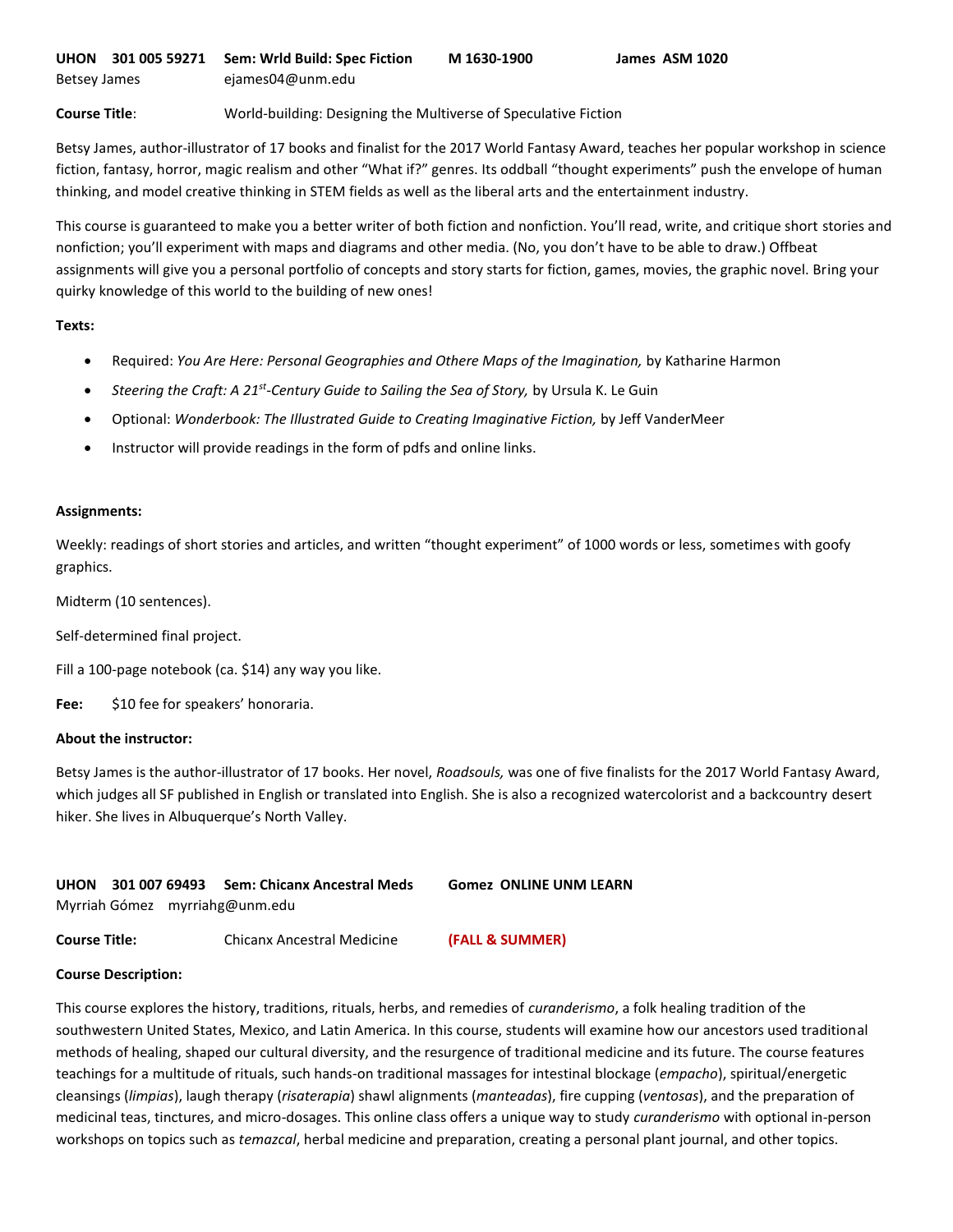#### **Readings/Texts:**

- *Curanderismo: The Art of Traditional Medicine without Borders*, Eliseo Torres
- *Healing with Herbs and Rituals: A Mexican Tradition*, Eliseo Torres and Timothy L. Sawyer
- *Woman Who Glows in the Dark: A Curandera Reveals Traditional Aztec Secrets of Physical and Spiritual Health*, Elena Avila and Joy Parker

#### **Student Requirements:**

Students will be expected to read multiple texts; participate in online discussions and activities; complete a group project; complete two long writing assignments; and attend guest lecture presentations.

#### **About the Instructor:**

Myrriah Gómez teaches courses on Chicanx experiences across the U.S. with emphasis on cultural traditions, social justice, and environmental justice. Her most recent publication can be found in the anthology *Querencia: Reflections on the New Mexico Homeland.*

# <span id="page-31-0"></span>**UHON 301 008 46744 Sem: Getting Away with Murder TR 1230-1345 Faubion ASM 1040** Renée Faubion saran@unm.edu

**Course Title:** Getting Away with Murder: The Social Construction of Serial Killing

#### **Course Description:**

Contemporary American culture is obsessed with the phenomenon of serial killing; that obsession has expanded beyond news reporting to other genres, including film, television series, podcasts—even fine art. As an educated audience, we understand that works of art and film present interpretations of reality, rather than objective depictions of events. What we might miss, however, is the fact that assessments of serial killing in disciplines such as psychology and sociology might themselves also be interpretations shaped to some extent by the cultures that create them. In this class, we will consider the stories (both fictional and academic) that have been developed to explain the phenomenon of serial killing. For example, why is sexual deviance often assumed to be a motive even when no overtly sexual aggression is demonstrated in the course of a particular crime series—and why are such killings at times romanticized? How do assumptions about class and race influence attitudes toward serial killers and their victims? What happens to a culture's explanations of serial killing when the perpetrator is a woman? The Ripper crimes, perhaps the most famous serial killings in western culture, will be a focus of extended study this semester as we try to understand how a range of cultural forces, including sensationalism, anti-Semitism, Victorian sexuality, and social reform movements, came together to shape responses to this legendary crime. Our texts will come from a range of disciplines, including art, literature, the history of criminal psychology, and cultural studies. For more information, please contact Dr. Renée Faubion at sanren@unm.edu.

# **Readings/Texts:**

- Philip Jenkins, *Using Murder* (Consider renting the electronic version of this text for the semester. That is much cheaper than buying the book)
- Patrick Suskind, *Perfume*
- Thomas Harris, *Silence of the Lambs*

We will also read a selection of scholarly secondary sources addressing various ways in which serial killing has been contextualized; these will be accessed using the library databases.

#### **Student Requirements:**

Two 1500-word essays; a research project; good attendance and thoughtful, consistent participation in seminar discussion.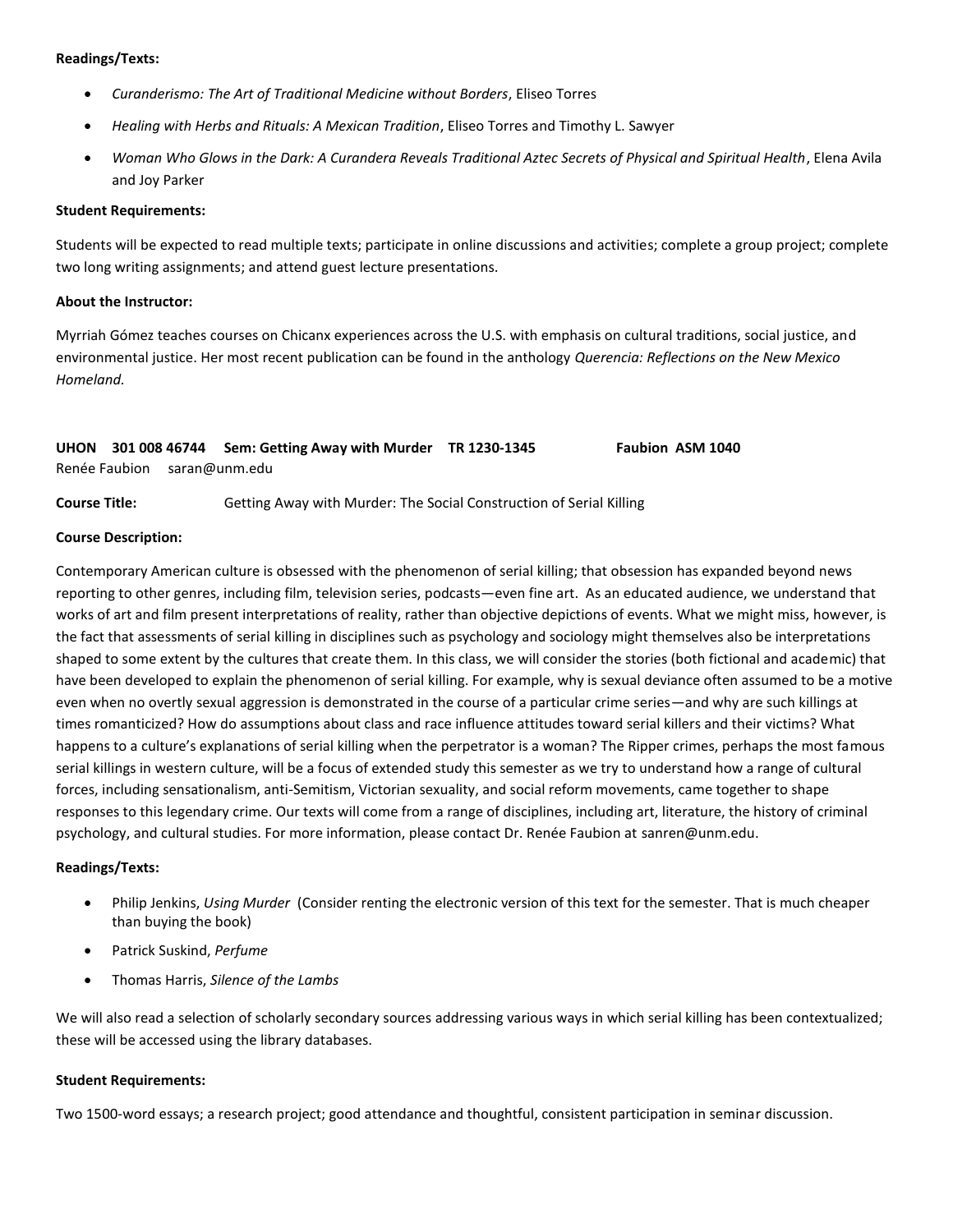#### **About the Instructor:**

After receiving degrees in Russian from Trinity University and the University of Kansas, Renée Faubion earned a second M.A. and a Ph.D. in English at UNM. She is particularly interested in how cultures use literature to construct knowledge and notions of truth. Renée has published on H.D. and Tim O'Brien and has won four awards for excellence in teaching.

<span id="page-32-0"></span>

|  | UHON 301 009 30142 Sem: Soviet Underground Lit | TR 1400-1515 | <b>Faubion ASM 1040</b> |
|--|------------------------------------------------|--------------|-------------------------|
|  | Renée Faubion saran@unm.edu                    |              |                         |

**Course Title:** "Manuscripts Don't Burn": Soviet History through Underground Literature

#### **Course Description:**

While underground literature (known as samizdat, meaning "self-published") has a three-century history in Russia, under Soviet oppression it blossomed into a potent, varied collection of texts. Despite the threat of imprisonment, courageous Soviet citizens avidly copied and circulated manuscripts of officially forbidden texts; as a result, although samizdat was illegal, unofficial publication was quite active and many Soviets knew this underground literature well. As might be expected, samizdat includes grim works detailing systemic injustice, such as Eugenia Ginzburg's memoir of her decades in a labor camp. But the literature of the Soviet underground wasn't all realistic and gloomy; Vladimir Voinovich's novel *The Life and Extraordinary Adventures of Private Ivan Chonkin*, for example, offers a pointed but comic challenge to the Soviet system. And Mikhail Bulgakov's comic masterpiece, *The Master and Margarita*, is widely recognized as one of the greatest novels of the twentieth century. The texts covered in this class include some of Russia's most distinguished and diverse literary achievements; they are valuable not only because of the glimpses they offer into a closed society but also because they are rich, rewarding works of art. (No knowledge of Russian is needed for this course; all works will be read in translation. For further information, please email Dr. Faubion at sanren@unm.edu.)

#### **Readings/Texts:**

- Yevgeny Zamyatin, *We*
- Mikhail Bulgakov, *The Master and Margarita* (Please be sure to get the translation by Burgin and O'Connor)
- Eugenia Ginzburg, *Journey into the Whirlwind*
- Vladimir Voinovich, *The Private Life and Extraordinary Adventures of Private Ivan Chonkin*

We will also read poetry by Anna Akhmatova; those poems will be supplied by the instructor.

#### **Student Requirements:**

A research project which may (at the student's discretion) include a non-traditional component, such as a work of art or a story; a presentation on an element of Soviet history or culture; a short essay on historical context for the student's research project; careful preparation for and respectful, engaged participation in class discussion

#### **About the Instructor:**

After receiving degrees in Russian from Trinity University and the University of Kansas, Renée Faubion earned a second M.A. and a Ph.D. in English at UNM. She is particularly interested in how cultures use literature to construct knowledge and notions of truth. Renée has published on H.D. and Tim O'Brien and has won four awards for excellence in teaching.

# <span id="page-32-1"></span>**UHON 301 010 70126 Sem: Sports in US Hist&Society Swanson ONLINE UNM LEARN** Ryan Swanson swansonr@unm.edu

**Course Title:** Sport in American History and Society

**Course Description:**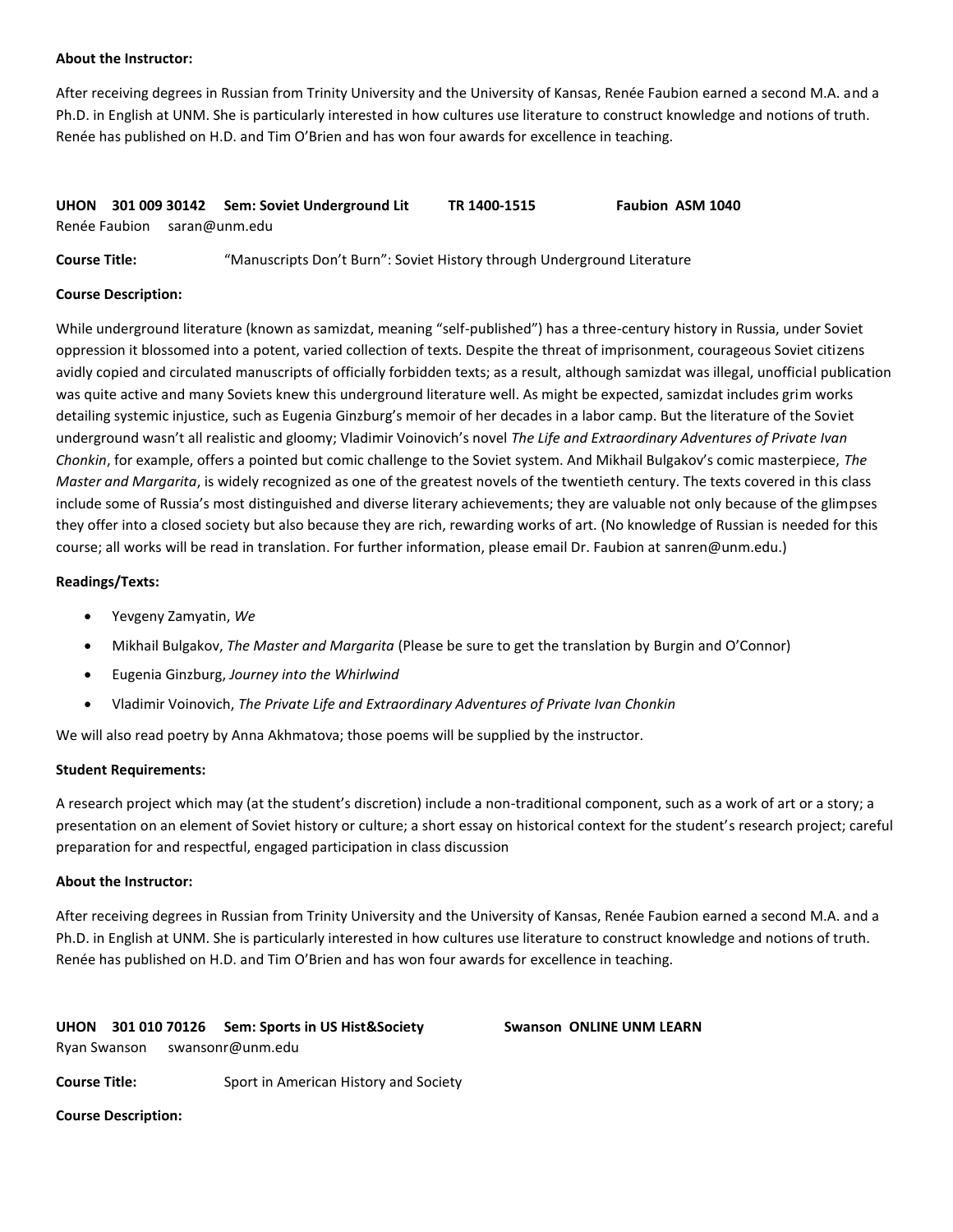This course is an analysis of American history and society *using* sport. It's not a sports class. We live in a sports obsessed society. The sports connection starts young. Millions of American boys and girls spend their afternoons and weekends playing in soccer leagues and on t-ball teams. The kids might do it for the post-game popsicles, but their parents yell at the referees and spend increasing amounts of money for these supposedly formative experiences. Beyond the kiddie realm, high school, college, and professional sports serve as powerful community building institutions. These athletic endeavors help define American identity, perhaps as powerfully as political, religious or media constructs do. Take the Super Bowl for example. Super Bowl Sunday is a treasured American holiday. It demonstrates Americans' fondness for (among other things) competition, violence, consumerism, and food. The day has become such a ubiquitous part of American life that I always wonder who these people are that reportedly don't watch the big game. What are they doing?

In this course we will explore the role of sports in American society from a historical perspective. How, we will ask, did sports become so important? What positives and negatives result from America's unique sporting construct? In doing so we will read several books, investigate primary sources such as sports contracts and statistics, and we will assess the role of Hollywood in creating American sports lore. While one might argue that a game is just a game, I think you'll be convinced by the end of the semester that sports are an invaluable lens by which to examine American society.

#### **Readings/Texts:**

In this course will read a broad variety of sports related books and articles. We'll also utilize podcast and documentaries.

#### **Student Requirements:**

Students will be graded upon their participation, writing, and special projects.

#### **About the Instructor:**

Ryan Swanson is an Associate Professor of history, in the Honors College, at the University of New Mexico. He also serves as the Director of the Lobo Scholars Program. He earned his Ph.D. in history from Georgetown University 2008. His latest book, *The Strenuous Life: Theodore Roosevelt and the Making of the American Athlete,* came out in 2019.

<span id="page-33-0"></span>

|                    | UHON 301 012 49740 Sem: Leadershp&Public Speaking T1700-1930 | Goloversic ASM 1020 |
|--------------------|--------------------------------------------------------------|---------------------|
| Timothy Goloversic | tgoloversic@unm.edu                                          |                     |

**Course Title:** Leadership and Public Speaking

#### **Course Description:**

Leadership is highly sought after in the workplace to improve profits, productivity, and employee retention.

What makes finding good leader so difficult? Leadership is hard to pin down, it is flexible, and it can be fleeting. Required leadership traits are almost impossible to define for every situation. Making things even more difficult is certain styles are not transferable to different work environments.

Throughout the semester we will explore the theories, traits, successes, and failures of leadership.

Are there are some simple leadership rules to improve your everyday life and performance at work? I believe there are…but first you need to be introspective and ask yourself some questions to see if you want to become a leader.

An important part of becoming a leader is the ability to speak to your audience. Speak clearly, convey your information, motivate your employees, and address their needs. As a leader, you will also be the public spokesperson for your organization. In this course, you will have the opportunity to practice and improve your public speaking skills.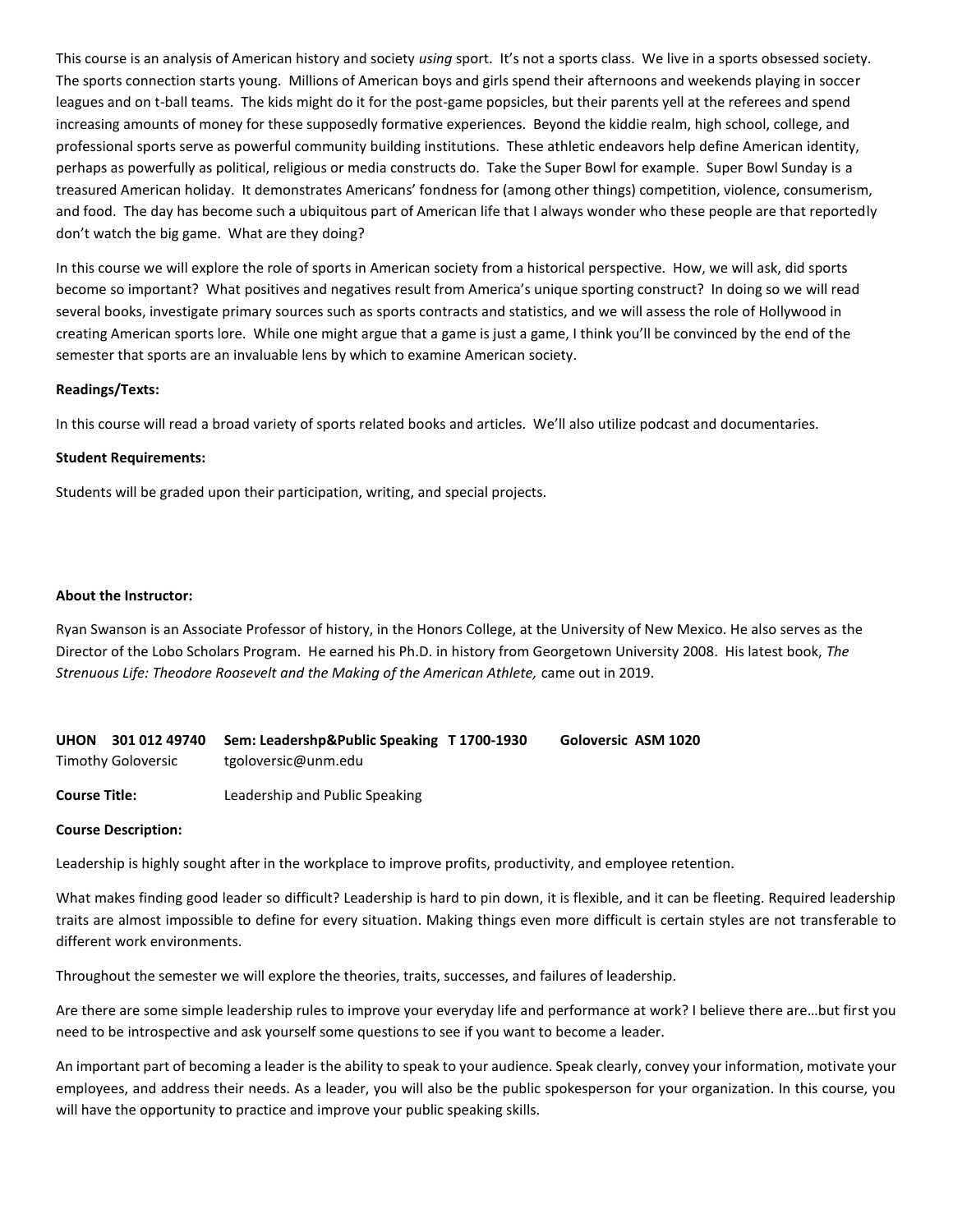Over the semester you will acquire knowledge, experience, and skills to aid you in developing your leadership skills. You will need these skills to excel in your chosen field.

#### **Readings/Texts:**

- Anderson, Chris: TED Talks: The *Official TED Guide to Public Speaking*. Publisher: Houghton Mifflin Harcourt; 1 edition (May 3, 2016) ISBN-10: 0544634497 ISBN-13: 978-0544634497
- Goloversic, Timothy: *You Can be a Leader.* April 2016. ASIN: B01EO3PRBA. Amazon Kindle electronic or paperback.
- Sandberg, Cheryl: *Lean In: Women, Work, and the Will to Lead.* Deckle Edge, March 11, 2013. ISBN-10: 0385349947; ISBN-13: 978-0385349949

#### **Student Requirements:**

Each student will research and analyze an assigned topic, turn in an essay, and present their research findings to the class.

Group Presentation

Analytical Group Paper and Presentation

Student groups will present their findings in a document modeled after an internal governmental white paper consisting of a onepage executive summary with an additional 8 to 10 pages of writing.

Weekly research along with class discussions and debates.

#### **About the Instructor:**

Tim is a retired Army Officer, Blackhawk Pilot, and a Former Commander. He was part of the UN and NATO Peacekeeping Forces in Bosnia.

Tim spent time working as a Program Manager. Currently he leads a section of 22 instructors who train Air Force Pilots in Combat Search and Rescue. He is a project team member on high tech systems.

Tim holds an MBA, MS of International Relations, and a BS in Aeronautics.

<span id="page-34-0"></span>

|             |  | UHON 302 001 70794 Sem: Indigenous Ppls & The UN | W 1630-1900 | Teran ASM 1004 |
|-------------|--|--------------------------------------------------|-------------|----------------|
| Maria Teran |  | mteran@unm.edu                                   |             |                |
|             |  |                                                  |             |                |

#### **Course Title:** Indigenous Peoples and the United Nations

#### **Course Description:**

Indigenous Peoples have experienced countless violations of their human rights since the colonization of their ancestral lands and forced assimilation to "become civilized". These violations include the loss of land, territories and waters, the eradication of Indigenous cultural roots and languages, being exploited for labor, and overuse of natural resources. Throughout the centuries, Indigenous Peoples have organized in the defense of their human rights. The care and preservation of Mother Earth at local, national and international levels is of great importance as Indigenous Peoples have claimed sacred guardianship over Mother Earth, as well as her flora and fauna. During this historical advocacy, hundreds of Indigenous Peoples have analyzed and discussed the meaning of self-determination in a holistic manner. International support, attention and inclusion in the United Nations System Agenda is vital to voice Indigenous Peoples' concerns and critical life conditions. This course will review the roots of selfdetermination and diverse steps followed by Indigenous Peoples to deliver clear messages during international high level meetings. In Switzerland and New York, concerns were voiced about extractive industries, the pollution of the water and air, and the destruction and extinction of native animals, plants and ecosystems. The course will provide insight about subjects such as international customary law for Indigenous Peoples, as well as the development of international instruments to support Indigenous Peoples advocacy. The United Nations Charter on Human Rights, the 169 ILO Convention, and the United Nations Declaration on the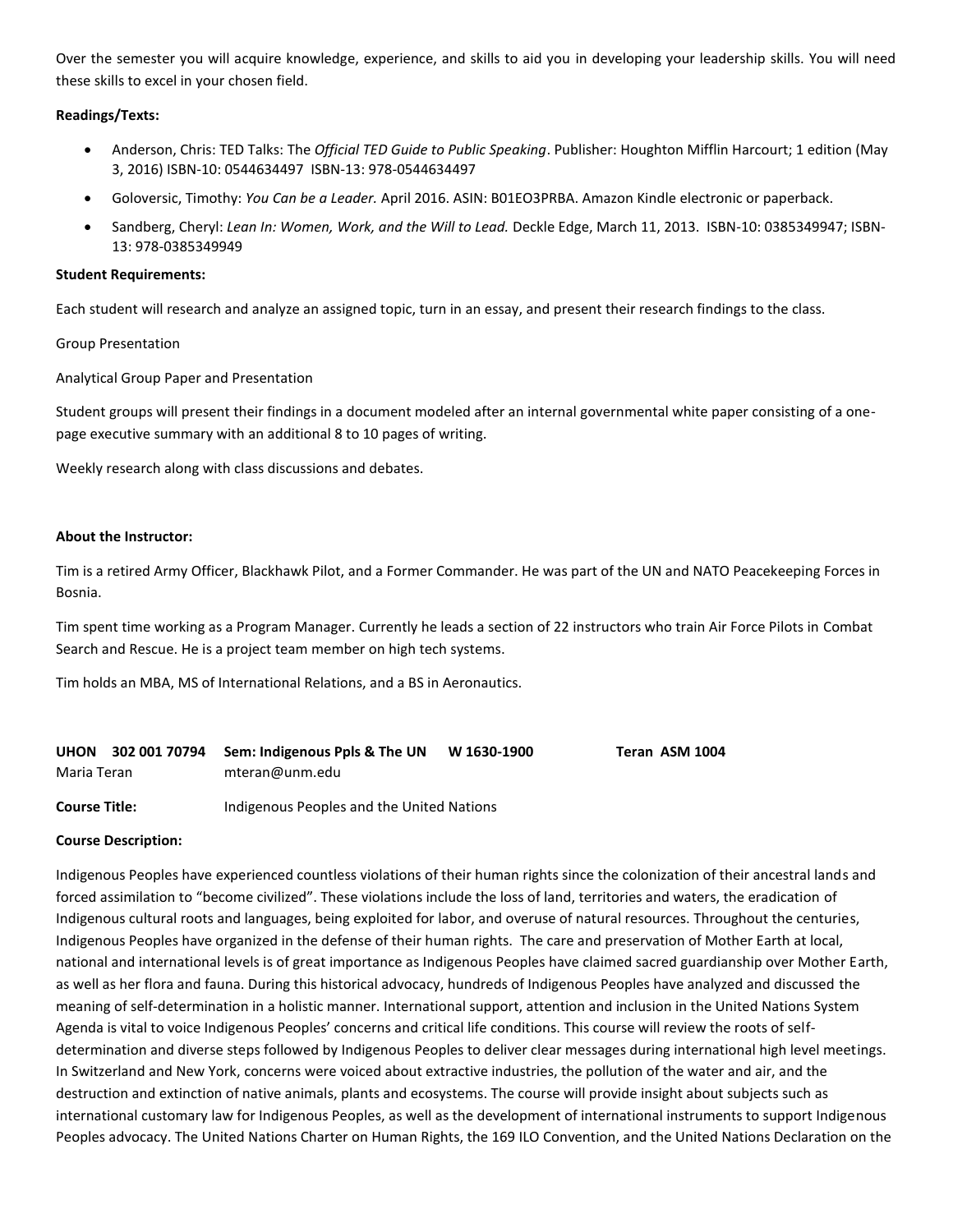Rights of Indigenous Peoples (UNDRIP) are among a few of these instruments. As the pandemic has created an unprecedented ripple effect, there are several issues that Indigenous Peoples will need to bring into the discussions at different arenas. Among those issues are the lack of medical attention, food, water, housing, jobs, secure tenure of lands with demarcation and title of property and security of life for land defenders. In this regard, Indigenous Peoples ought to be allowed to enjoy their human rights, including their right to self-determination through full and effective participation in the Plan of Action of countries and United Nations, during and after this health global crisis within a framework of understanding, respect, inclusion, trust and be considered as partners and colleagues. It is the time to support the Indigenous Peoples rights enjoyment with culturally appropriate policies, programs and activities.

#### **Readings/Texts:**

#### Required Text:

Anaya James. Indigenous Peoples in International Law. Oxford University Press, Second Edition, 2004.

#### **Student Requirements:**

Regular attendance to class, a written open-ended comment (250-300 words) on the assigned readings for the specific class session, write two reflection essays on self- identity and self-determination, four pages each, a final paper of five pages to examine an Indigenous community outside of the United States on topics of human rights and a 10 minute presentation on your final paper.

#### **About the Instructor:**

I am an Indigenous professor from the Kichwa Nation of Ecuador. I hold a MA degree from Leicester University, England and a PhD from UNM. For more than 3 decades I have been participating in several meetings in the United Nations System to advocate for Indigenous Peoples human rights and the rights of Mother Earth. I have first-hand information about Indigenous Peoples local, national, regional and international organization for political lobby, advocacy and intercultural policies implementation.

<span id="page-35-0"></span>

| <b>UHON 302</b> | <b>TBD</b> | Sem: TB to Covid-19: Health? MW 0900-1015 Farnbach Pearson ASM 1040 |  |  |
|-----------------|------------|---------------------------------------------------------------------|--|--|
|                 |            | Amy Farnbach Pearson farnbach@salud.unm.edu                         |  |  |

**Course Title:** TB to COVID-19: What is Health?

#### **Course Description:**

What does it mean to be sick? What does it mean to be healthy? "I should like to die of a consumption," Lord Byron reportedly said, "Because the ladies would all say … 'How interesting he looks in dying!'" From TB among the Romantic poets and before to today's COVID-19 pandemic, western society has defined and re-defined what illness is and what it means, how to prevent it, and how to treat it. In this seminar, we will discuss portrayals of ill people in fiction and non-fiction from the 19<sup>th</sup> century to the present, as well as public and scientific conceptions and misconceptions of specific diseases. What is the impact of these ideas on our experiences today? By examining the interactions between social and scientific ideas about health in the past and present, *From TB to COVID-19* will use historical and anthropological approaches to explore how we talk about health, how it has been shaped by our cultural past, and how it affects modern health care and health disparities.

#### **Readings/Texts:**

- A combination of **theory** and **primary** texts, including Victorian to contemporary medical writing and depictions of illness in news media, novels and film, e.g.:
- Crawford, Robert. 1994. "The Boundaries of the Self and the Unhealthy Other: Reflections on Health, Culture and Aids." *Social Science and Medicine* 38 (10): 1347–65.
- Link, Bruce G, and Jo C Phelan. 2001. "Conceptualizing Stigma." *Annual Review of Sociology* 27 363–85.
- Mearns, Andrew. 1883. *The Bitter Cry of Outcast London*. London: James Clarke & Co.
- Sontag, Susan. 1978. *Illness as Metaphor*. New York: Farrar, Straus, and Giroux.

#### **Student Requirements:**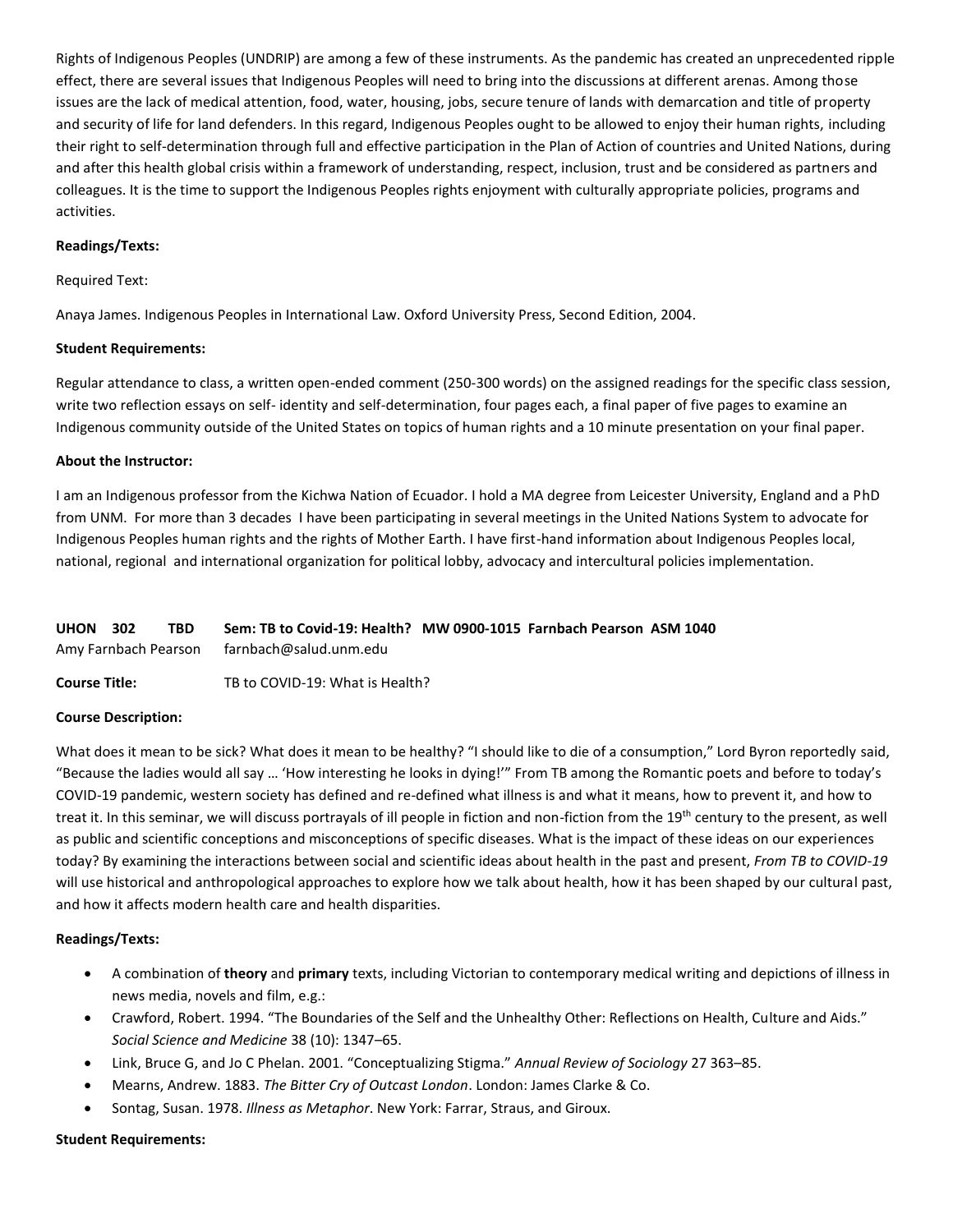In addition to preparation for and participation in class, students will complete brief oral and written assignments – including memes, infographics and elevator pitches – and analyze and lead class discussion on a film depiction of illness. Using a project management approach, students will develop their own project plans and midsemester checkpoints to develop a 2,500-word paper analyzing the cultural constructs surrounding a disease significant in the American imagination.

# **About the Instructor:**

Amy Farnbach Pearson received her PhD in Anthropology from Arizona State University. She is a historical anthropologist specializing in the social construction of medical knowledge and practice. Her research examines sociocultural influences on western medical concepts of health and disease, doctor-patient interactions, and quality of care; her dissertation focused on the diagnosis and treatment of tuberculosis in nineteenth-century Scottish charitable hospitals.

# <span id="page-36-0"></span>*UHON 401 Level Courses*

<span id="page-36-1"></span>**UHON 401 003 41836 Sem: Ethics: Make rt Decisions R 1700-1930 Fornell ASM 1020** Paul Fornell pfornell@unm.edu

**Course Title:** *Ethics: Making the Right Decision* 

# **Course Description:**

All of us from time to time reflect on the ethical dimensions of our lives. What sort of person I ought to be? Which goals are worth pursuing? How should I relate to others? We may wonder about the answers to these questions that have been provided by the most profound thinkers of past generations. We may speculate whether their conflicting opinions amount to disagreements about the truth or merely expressions of their differing attitudes. We may consider how their varied theories might help us understand ethical issues of our own day.

This course will provide the vehicle to address these matters. We will examine some of the influential ethical theories in philosophical thought, from ancient Greece to contemporary thinkers. We'll explore theoretical and practical issues concerning the nature of ethical judgments, the resolution of disagreements and the evolution of ethical theories. We will also delve into contemporary ethical problems that may include; abortion, euthanasia, famine relief, animal rights, capital punishment, business practices, voting rights, climate crisis, and universal health care – to name just a few.

Which ethical positions are correct? Just as each member of a jury at a trial needs to make a decision and defend a view after considering all of the relevant evidence, so each inquirer needs to make a decision and defend a view after considering all the relevant opinions and facts. This course will provide the materials and venue on which to base your thinking. But the challenge and excitement of ethical decision making is that after taking account of the work others have done, the responsibility for reaching conclusions is your own. What sort of person will you be? Which goals will you pursue? And, how will you relate to others?

# **2 Texts:**

*Thinking Critically About Ethical Issues* **(10th Ed.), Vincent Ryan Ruggiero, McGraw-Hill, New York, NY, 2020. Please purchase or rent the 10th edition. And,** *Metaethics From a First Person Standpoint* **(2016), Catherine Wilson, Open Book Publishers. Available through UNM Libraries-ebook.**

Additional Readings: Each student will select at least two (2) primary sources (Aristotle, Kant, Dalai Lama, a contemporary expert/scholar, etc.) to present and utilize in their individual and team project. The Codes of Ethics of professional associations will be examined (American Medical Association, American Management Association, Bar Association, American Counseling Association, etc.) As well as other pertinent documents that guide our ethical decision making.

#### **Student Requirements:**

Each student will research and present on an ethics issue of their choice. In addition to the readings required for class, students will select a focused area of ethical decision making to research and prepare an individual and group project. The area selected is designed to lead to a practical application of ethical decision making. For example, a proposed change in government ethics or business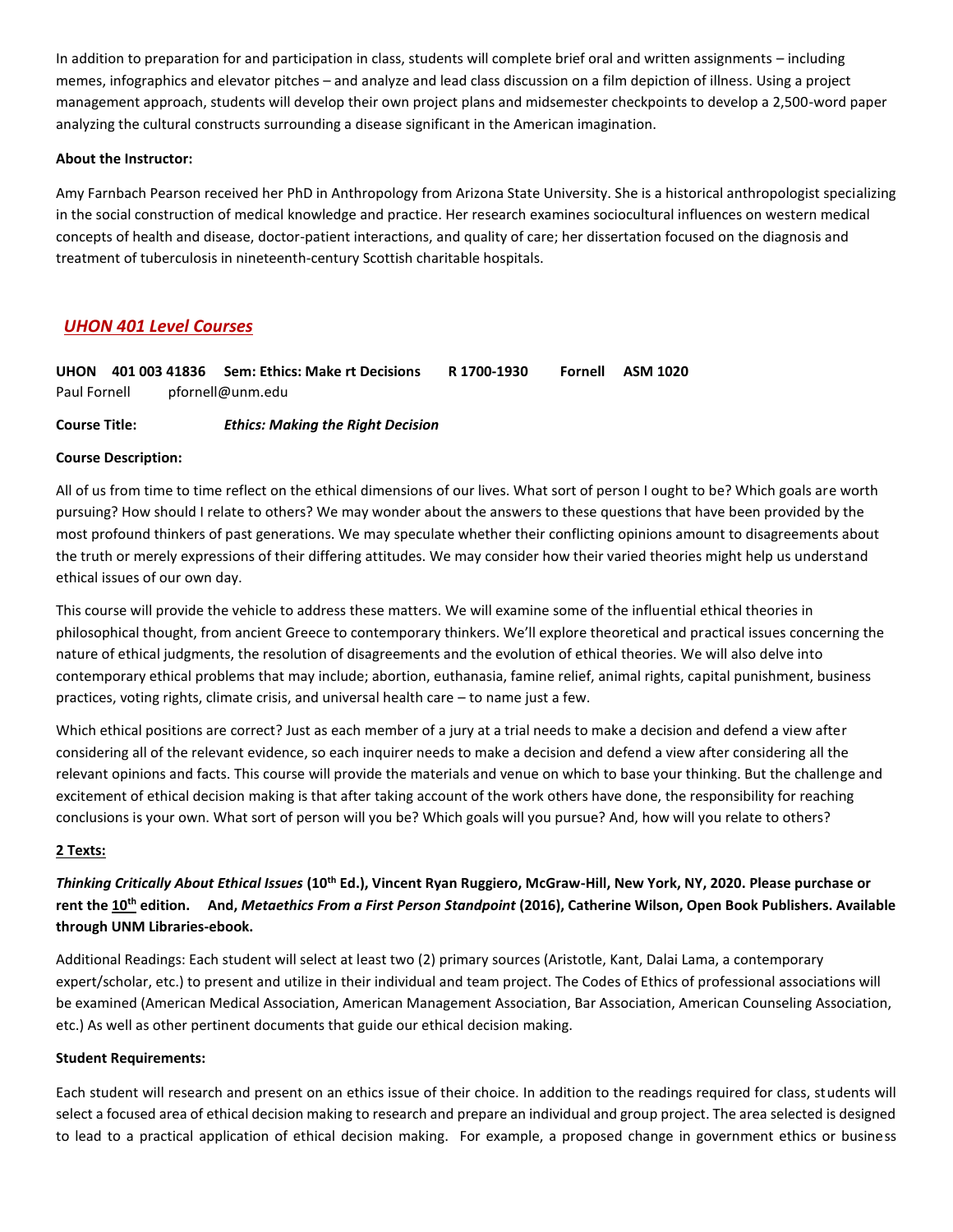practices. The research paper and class presentation must demonstrate a synthesis of the ethical disciplines explored and integrate the theoretical and the practical applications from these 2 disciplines (the philosophical and the focused area/discipline.) This research is also intended to be submitted for publication in a professional journal, newsletter or other appropriate source.

# **About the Instructor:**

Paul David Fornell, MS, LPCC has taught undergraduate and graduate courses in ethics for 50 years and is a clinical mental health counselor. Paul has served as the Director of Ethics and Professional Standards for the American Counseling Association and has served as the chair of the ethics committee for the New Mexico Counseling Association.

<span id="page-37-0"></span>

|             |  |                | UHON 401 006 53483 Sem: Archaeology of Trails | TR 1100-1215 | Lovata | TBD |
|-------------|--|----------------|-----------------------------------------------|--------------|--------|-----|
| Troy Lovata |  | lovata@unm.edu |                                               |              |        |     |
|             |  |                |                                               |              |        |     |

**Course Title:** The Archaeology of Trails

#### **Course Description:**

This is an interdisciplinary, experiential course that allows students a first-hand opportunity to study how culture plays out across the landscape through walking, hiking, backpacking, and camping. Students will gain an understanding cultural landscapes through the disciplines of Anthropology, Archaeology, and Cultural Geography as they examine trails and the artifacts that people create to navigate, claim, and mark their place on, and the ways they move across, the land. Students will walk, observe, and study prehistoric, historic, and modern recreational and utilitarian trails in the across Central and Northern New Mexico and adjacent areas of Colorado. This course is an opportunity to study how a wide range of peoples have traveled, used, and marked the landscape in New Mexico and surrounding Rocky Mountain regions and compare that to the world beyond. It requires students to make explicit and meaningful connections between readings, seminar discussions, and field experiences.

This course takes place both inside and outside the classroom as it combines typical Honors College seminar discussions with the opportunity to explore real-world examples through a series of field trips and field studies. These include, depending on weather and site access, excursions across campus and Albuquerque as well as weekend day trips to Tsankawi Pueblo in the Jemez Mountains and El Morro National Monument near Grants, New Mexico. Students will also be required to participate in a 3 day, 2 night backpacking trip along the Continental Divide National Scenic Trail (in either the San Pedro Parks Wilderness Area near Cuba, New Mexico or the Cumbres Pass region of the Rio Grande National Forest along the New Mexico and Colorado border), where they will study the overlay of modern trails over historic and prehistoric trails. Weekend field trips will be held on Friday, September 17; Saturday, October 2; and Friday through Sunday, October 22-24.

Because of the nature of the field trips in wilderness, undeveloped, and wild lands; students must be physically able to hike, backpack, and camp in the outdoors and must provide some of their own hiking, backpacking, and camping equipment. There is \$85 required course fee to cover some travel, gear, and food expenses.

#### **Readings/Texts:**

A series of readings in the form of research articles from the fields of Anthropology, Archaeology, History, and Cultural Geography available for free download.

#### **Student Requirements:**

Course requirements include seminar discussions, four field trip worksheets, and a research project entailing cultural mapping and analysis of information collected during several field trips. This is a three credit course with commensurate contact hours, so weekend field work means we will not be meeting every week on campus during the scheduled class time. Students must be physically able to travel to field sites, hike, and camp outside in a variety of weather conditions.

#### **About the Instructor:**

Dr. Troy Lovata, Ph.D. is a Professor in the Honors College and Faculty Affiliate in UNM's Southwest Hispanic Research Institute, where he has taught courses on culture and place for more than a fifteen years. He earned Bachelors, Masters and Doctorate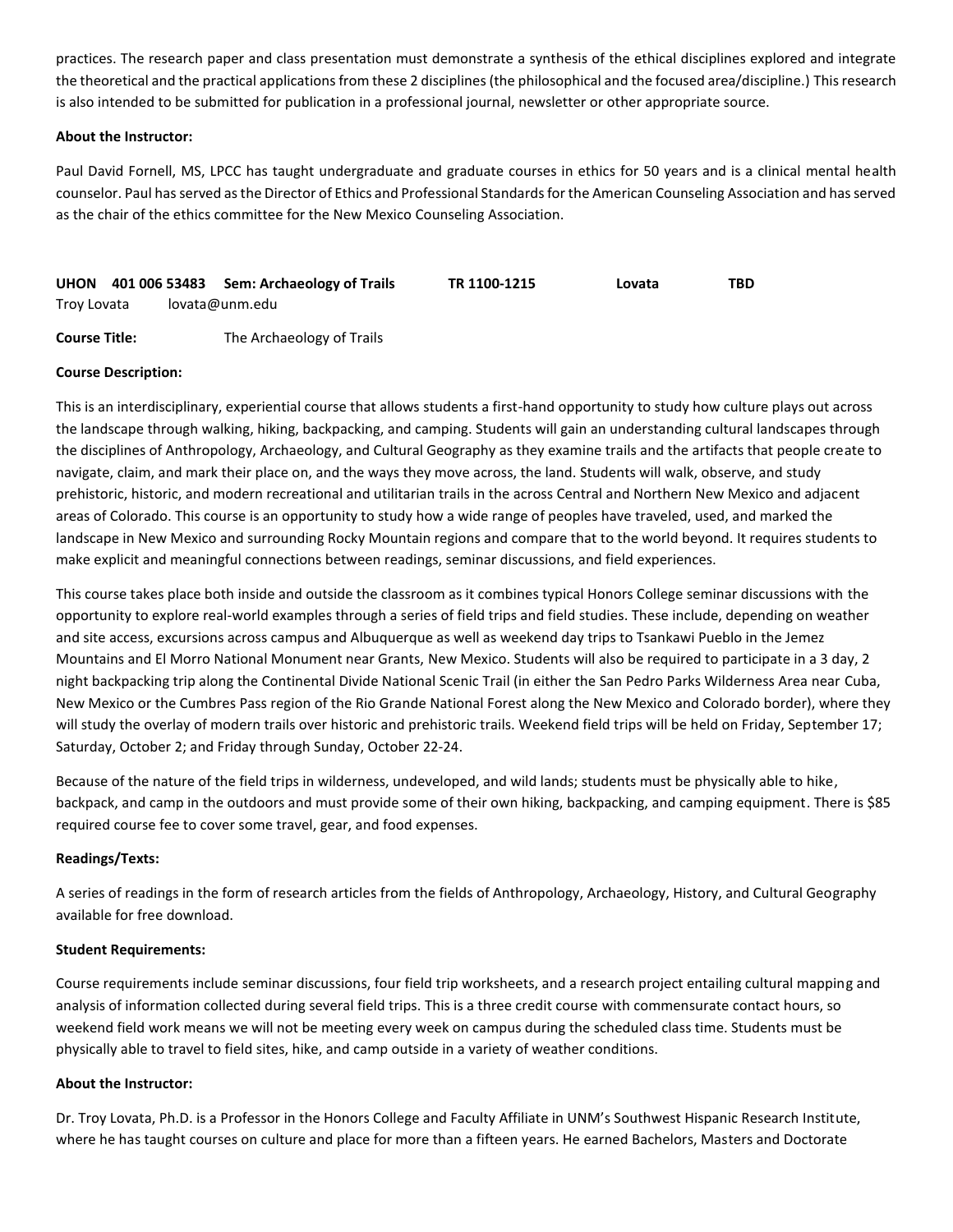degrees in Anthropology, with a focus on Archaeology, from Colorado State University and The University of Texas. He is interested in how people from prehistory through the present conceive of and mark the landscape.

# <span id="page-38-0"></span>**UHON 401 008 65687 Sem: Local games in ABQ TR 1530-1645 Holden ASM 1020** Christopher Holden cholden@unm.edu

**Course Title:** Local Games in ABQ

# **Course Description:**

This course is about making games as a way to better understand local place. This can be a really fun thing, different from most classes and yet also strangely exact in preparing you for professional situations. In imagining yourself here, I want you to focus on the fun and uniqueness of the opportunity, not worry about what seems new, strange, or too hard.

You may think making games takes programming skills and lots of money. But thanks to some easy-to-use tools, normal people can do this too. It can be very empowering to realize that you can actually make things that other people can see/use/play. If game design sounds interesting but out-of-reach, it'll be fine.

Game design itself is not just for those looking to get into the industry either. It is a surprisingly multi-faceted, interdisciplinary thing. In this class, you'll have a lot of say in what talents you develop and gain experience working in teams.

You may worry that you're not a creative person. Don't. This class is for everyone and the secret of creativity is simple enough to share here: steal. Everything is a remix. Shakespeare may have made up words but he told others' stories.

Behind the art of game design lies another reason to sign up: to know more about this city. I grew up here and didn't know much about this place until I learned how to learn about place through design. This course is about finding what's hidden in ABQ and making it visible.

Games may sound like a funny way to know a place at first, but to make a game about a place or issue, you must set out to get to know that thing deeply and from a variety of perspectives. You need to know how to make it interesting to someone else. More than that, games and play are a fundamental factor humanity, and it's a bit silly that we treat them as only for children. Everything is a game of some kind. It's about time to figure out how they work from the inside.

Here are a couple videos that might help you think through these ideas a bit if they seem especially new.

- [Jane McGonigal Games can make a better world](http://www.youtube.com/watch?v=dE1DuBesGYM)
- [Kurt Squire How Video Games Can Encourage Civic Engagement](http://www.youtube.com/watch?v=JcGdh9AbIS8)

Typically, we focus on using mobile games to explore place, sometimes called augmented reality (AR). The basic idea is that instead of being glued to the phone screen or stuck indoors, the software might work as a key that unlocks new experiences within the world. It isn't exactly a new idea—I see you Pokemon Go—but it's new enough that this field has not yet seen its Einsteins. With a good idea, hard work, and some luck, you could come up with something that might really go somewhere.

You can see some of the ideas that past students have tried [here,](http://localgameslab.org/localgamesinabq2015/) here, here, here, and [here.](http://localgameslab.org/localgamesinabq2017/) Beyond the limitless possibilities of a new medium, there are groups on campus and across the world who are looking for designers help them connect people to places and ideas.

In this course, we will learn about and practice game design. We'll go outside the classroom and into the community. And the next time you are looking for a way to recruit participation in any endeavor, you'll look back to those experiences and find something useful.

#### **Readings/Texts:**

While game design is not learned through passive reading, we will still have some help to arrive at some common background.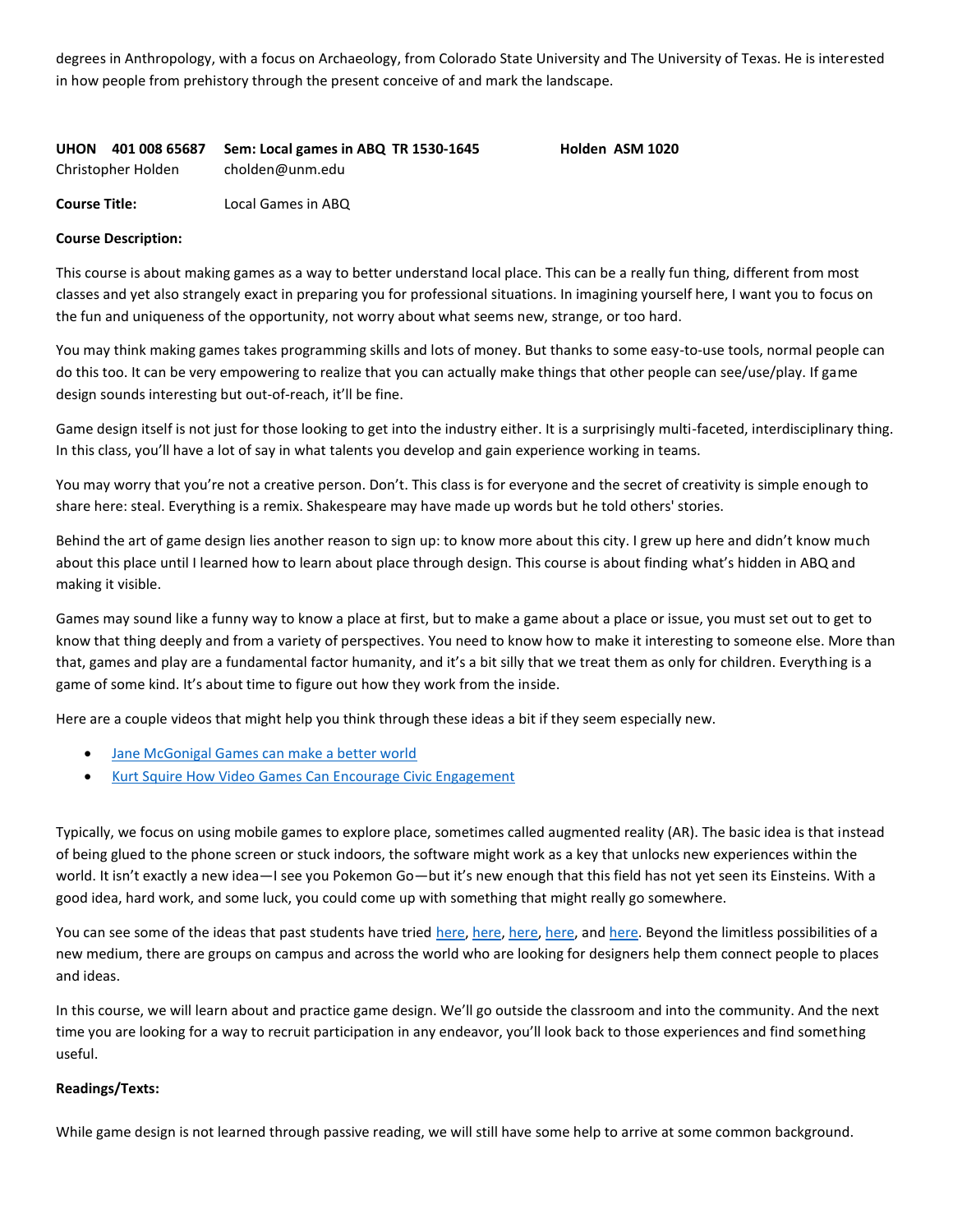- *Games, Design, and Play* (GD&P) by Macklin and Sharp.
- *[Extra Credits](https://en.wikipedia.org/wiki/List_of_Extra_Credits_episodes)* on [YouTube](https://www.youtube.com/user/ExtraCreditz)
- *How to Do Things with Videogames* by Ian Bogost

We will also read, watch, and play plenty else, much of which you will need to find on your own and bring back to us. One of the most exciting things about the class is how it can change based on who walks in the door.

Likewise, when it comes to the city, there is more out there than we can hope to cover. Instead, we will need to work together to find useful sources. Not all of these will be paper. We will be exploring physically as well.

That said, there are some likely texty texts that can give us some basics when it comes to feeling a bit better informed about this place. Even if you don't sign up, I highly recommend these.

- *Albuquerque: A City at the End of the World* by VB Price (former Honors professor too)
- *City at the Edge* (Podcast) by Matt Smith, Ty Bannerman, and Nora Hicky (also a former Honors professor)

# **Student Requirements:**

\* The center of the course is a small-team design project, a local game.

\* There is background work that goes into becoming informed about the city, games, place. Usual Honors stuff: reading, discussing, a bit of informal writing.

\* Exploring: How can you get to know places better without going there and meeting people? Where and when will depend on us, but be excited to spend some time out in the city.

\* Trying new things: whether we're talking about game design software, going places, or teamwork, there are no expectations for where you are when we start, but the idea is to take them on with gusto.

\* Working on teams: This class isn't a collection of individuals checking boxes. It will depend a lot on bringing in your ideas and working with those of others. You need to be willing to treat being a part of this group as a major responsibility.

\* Playing games: you don't need to be a gamer. Not at all. But how can you make games without spending some time playing them? Playing games as homework isn't for everyone. It's harder than it sounds.

# **About the Instructor:**

Chris Holden is an Associate Professor in UNM's Honors College. His PhD is in number theory, but his research is currently at the intersection of mobile, games, learning, and local place. Chris mostly helps people think about these areas and put their ideas into action, as well as participating in design and implementation himself. A game he made with Julie Sykes, Mentira, is particularly wellknown in language learning circles. He sometimes gets some time to write informally about this work at [http://localgameslababq.wordpress.com](http://localgameslababq.wordpress.com/)

# <span id="page-39-0"></span>*Cross Listed Courses*

<span id="page-39-1"></span>

| <b>UHON</b><br>301 011 70877 | <b>Sem: Healing Arts III</b>           | T 1715-2015 | Repar | <b>CTRART 1106</b> |
|------------------------------|----------------------------------------|-------------|-------|--------------------|
| Patricia Repar               | repar@unm.edu                          |             |       |                    |
| <b>Course Title:</b>         | BODY AS LIVING STORY: HEALING ARTS III |             |       |                    |

# **Course Description:**

The "Body as Living Story" is the third course in the Healing Arts Certificate Program and explores historical, cultural and spiritual approaches to health and healing. Inquiry into multiple ways of knowing will enable participants to view the multidimensional complexity of the body. Participants will broaden their awareness of allopathic medicine through an overview of the 12 distinct human body systems (Cardiovascular, Digestive, Endocrine, Immune, Integumentary, Lymphatic, Muscular, Nervous, Reproductive,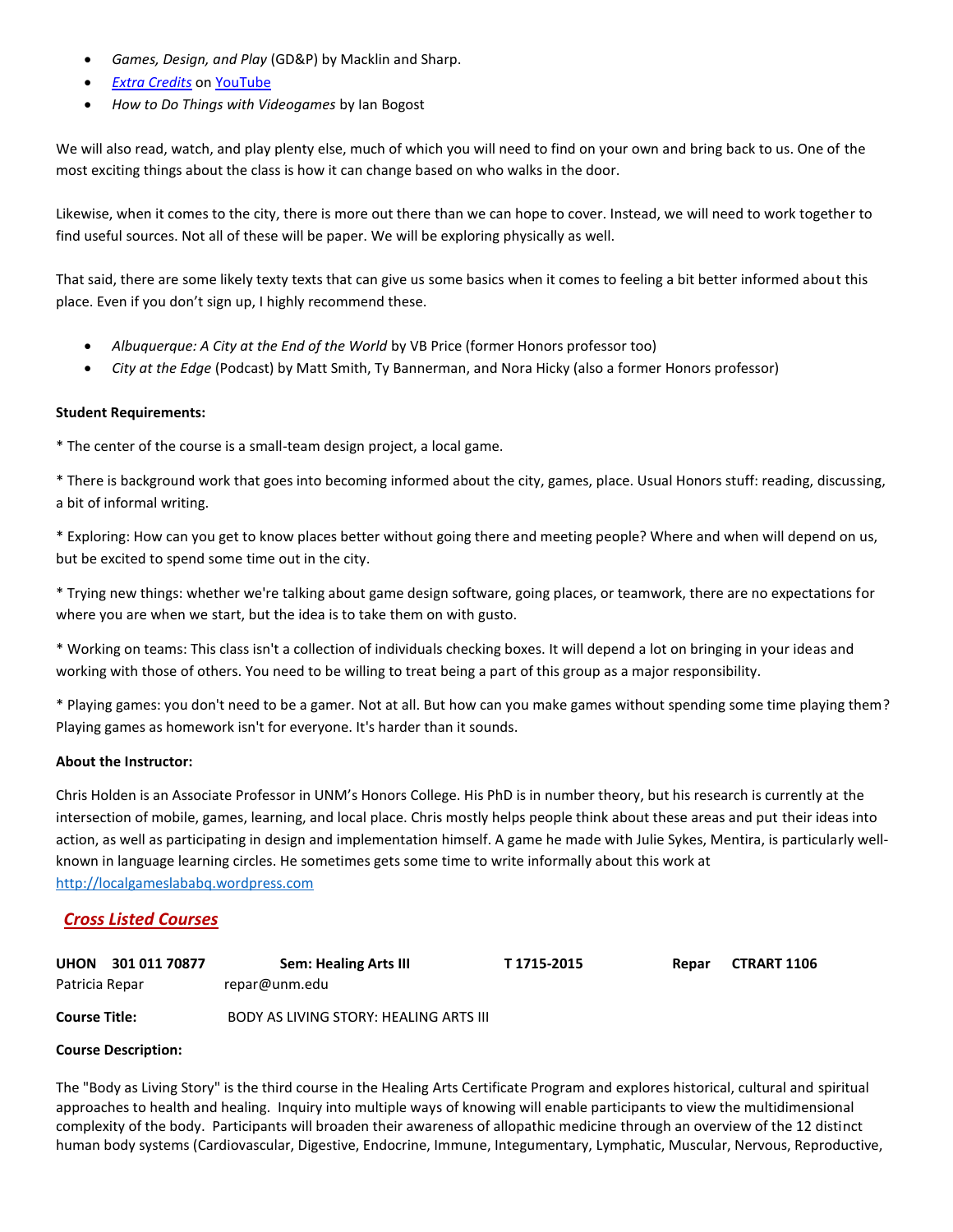Respiratory, Skeletal, and Urinary) as they relate to various other approaches to healing (i.e. Ayurveda, Oriental Medicine, Expressive Arts, Energetic Medicine, Indigenous Healing, Mind-Body Modalities, etc.). From this expanded perspective, participants will investigate how "dis-ease" within the body may reflect a person's "living story", the details of which may broaden one's understanding of and approach to healing and health care. Teaching style will be based on principles of adult learning as espoused in holistic, experiential, project-based, self-directed and transformational learning theories.

# **Required textbooks:**

- Kabat-Zinn, J. (1994). Wherever you go, there you are: Mindfulness meditation in everyday life. New York: Hyperion.
- Kaptchuk, T. J. (1983). The web that has no weaver: Understanding Chinese medicine. New York: Congdon & Weed.
- Ketabi, S.R. & Chopra, D. (2018). Ayurveda (Idiot's Guide).
- Indianapolis, Indiana: DK publishing Penguin Random House

#### **Student requirements:**

- 15% Attendance/Participation/Collaboration
- 15% Composition Book Summaries of weekly material, reflections and class exercises.
- 35% "Body Speaking: Soul Listening" Midterm Assignment
- 35% "Symptom Stories: Unraveling the Complexity of Being" Final Assignment
- Total 100%

# **About the Instructor:**

Patricia Repar's work as a composer includes the writing of contemporary chamber music, intermedia works, and electronic soundscapes; the making of short films; the design of original instruments and installations in medical environments; and the exploration of health and healing through the arts. Dr. Repar has been featured as a guest composer, performer, and educator in various parts of the United States, Canada, the United Kingdom, South America, Eastern Europe, Africa, and Australia. Combining her work in music composition, technology, and creative process with research in palliative care, sound healing, expressive arts therapies, and the medical humanities, Repar has been facilitating creative encounters for patients and their caregivers in mental health, palliative care, chronic and acute care facilities for the past twenty years. She is the founder and director of Arts-in-Medicine: Healing and the Humanities, an internationally recognized program designed to enhance healing and health care through arts-based clinical service, education, research, community outreach, and international exchange.

Sometimes referred to as a 'living installation' the program employs musicians, dancers, writers, visual artists and body workers who engage patients, their families, and healthcare workers throughout UNM Hospitals in creative encounters of a rejuvenating, transformative, and

educational nature. Repar is also director of the Healing Arts

Certificate Program at the University of New Mexico and is a Professor in both the departments of Music and Internal Medicine. Since 2007 Dr.

Repar has been working with various communities and organizations in southern Africa to promote health and healing through the arts. For further information please see<https://finearts.unm.edu/arts-in-medicine/>

<span id="page-40-0"></span>

|  | UHON 402 001 70128 Sem: The City |  | W 1600-1830 | <b>Howard TBD</b> |
|--|----------------------------------|--|-------------|-------------------|
|--|----------------------------------|--|-------------|-------------------|

Natasha Howard nacosta@unm.edu

**Course Title:** The City

# **Course description:**

This course is an advanced introduction to the study of cities and urban life. Cities are the result of human interaction and are therefore socially contested spaces. We will analyze how race, class and gender inequality have been fundamental aspects of the growth and development of modern cities. As well, we will examine how people have organized to claim their right to the city space. While we will focus on the U.S. cities, we will examine countries outside the U.S. for comparative analysis. Some of the themes for this course include: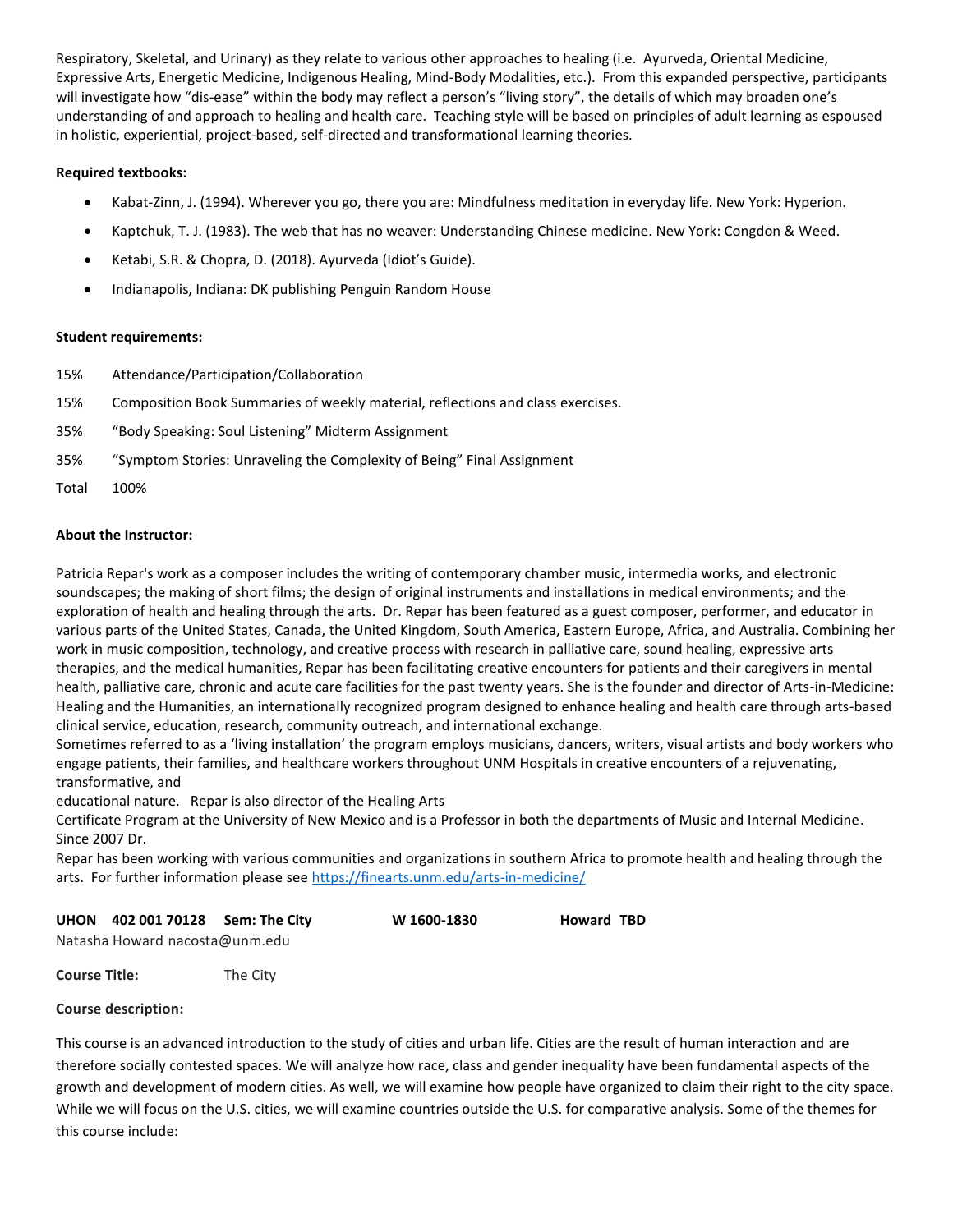- Racial capitalism
- Globalization, economic restructuring, and race
- Urbanization and racial apartheid
- Gentrification and spatial removal
- Resistance and protest

# <span id="page-41-0"></span>*H-Sections Courses*

<span id="page-41-1"></span>

| ECE 203 001 30458    | Circuit Analysis I MWF 0900-0950 Fleddermann | <b>CENT</b> | 1041 |
|----------------------|----------------------------------------------|-------------|------|
| Charles Fledderman   | cbf@unm.edu                                  |             |      |
| <b>Course Title:</b> | Circuit Analysis I                           |             |      |

# **Course Description:**

Description: Basic elements and sources. Energy and power. Ohm's law and Kirchhoff's laws. Resistive networks, node and loop analysis. Network theorems. First-order and second-order circuits. Sinusoidal sources and complex representations: impedance, phasors, complex power. Three-phase circuits. Honors section will emphasize design and implementation of circuits.

<span id="page-41-2"></span>

| <b>ENG 220 001 69377</b> | <b>Engineering Business &amp; Society</b> | TR 1400-1515 | TBD |
|--------------------------|-------------------------------------------|--------------|-----|
| <b>Course Title:</b>     | Honors Engineering, Business, & Society   |              |     |

**Course** Description:

Using a team-teaching format to foster students' understanding of the interaction of engineering practice with business and society. Students will learn about innovation, entrepreneurship, global engineering standards, professional ethics, business and technical writing.